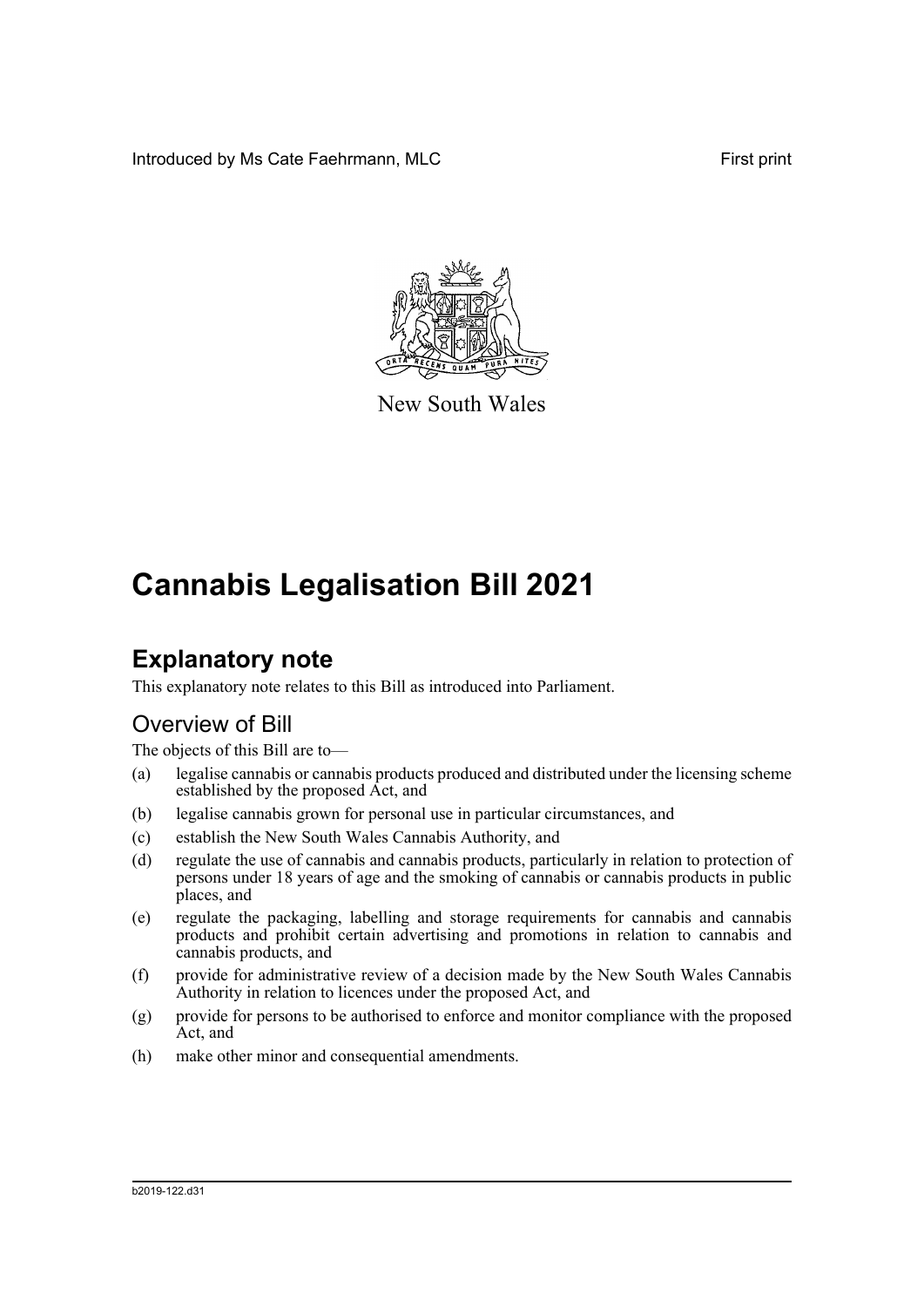## Outline of provisions

## **Part 1 Preliminary**

Part 1 (**clauses 1–6**) contains provisions relating to the name and commencement of the proposed Act, its interpretation and the application of the proposed Act. The Part provides for the legalisation of cannabis, if cannabis, cannabis products and cannabis accessories are cultivated, produced and distributed in accordance with the proposed Act.

### **Part 2 New South Wales Cannabis Authority**

Part 2 (**clauses 7–12**) contains provisions to establish the New South Wales Cannabis Authority (the *Authority*) as a body corporate, including the objects and functions of the Authority, and provides for the establishment of an expert advisory panel and the role of the panel.

### **Part 3 Cannabis licences, social club licences and personal use**

Part 3 (**clauses 13–45**) contains provisions for the licensing scheme authorising a person to produce or distribute cannabis, including as part of a cannabis social club.

All cannabis and cannabis products produced under a cannabis licence are to be provided to the Authority for the Authority to ensure the cannabis has been produced in accordance with the conditions of the licence, and sold to persons authorised to distribute cannabis and cannabis products under a licence.

Cannabis grown by a cannabis social club under a social club licence may be supplied to members of the social club or sold to the Authority for the Authority's distribution to persons authorised to distribute cannabis and cannabis products under a licence.

The Part also contains provisions relating to the conditions each licence is subject to under the proposed Act, and the administration of a licence granted under the Part.

The provisions provide for the number of plants an individual may grow without a licence for personal use at a property.

### **Part 4 Offences**

Part 4 (**clauses 46–55**) contains provisions to protect minors, including limiting the access minors have to cannabis by prohibiting sale or other supply of cannabis and cannabis products by persons to minors and creating an offence for exposing minors to cannabis emissions. A police officer is permitted to seize cannabis, a cannabis product or cannabis accessory in the possession of a person in a public place if the officer suspects on reasonable grounds the person is a minor.

The Part also includes administrative provisions that provide for evidence of age and the liability of an employer for an employee who commits the offence of sale to a minor.

The Part contains offences to restrict persons from consuming cannabis in public places, other than on cannabis consumption premises or cannabis consumed under a social club licence, and to prohibit the use of unlicensed premises as a place for consumption of cannabis or cannabis products. It is an offence to use the Authority endorsement if the cannabis or cannabis product has not been produced, distributed and supplied in accordance with the proposed Act.

### **Part 5 Advertising and promotion of cannabis and cannabis products**

Part 5 (**clauses 56–60**) contains provisions prohibiting certain forms of advertising of cannabis and cannabis products, the promotion of cannabis and cannabis products using prizes and other benefits or tickets, coupons or similar. Implementing or conducting shopper loyalty programs that extend to the purchase of cannabis or cannabis products, or the giving of such products as gifts or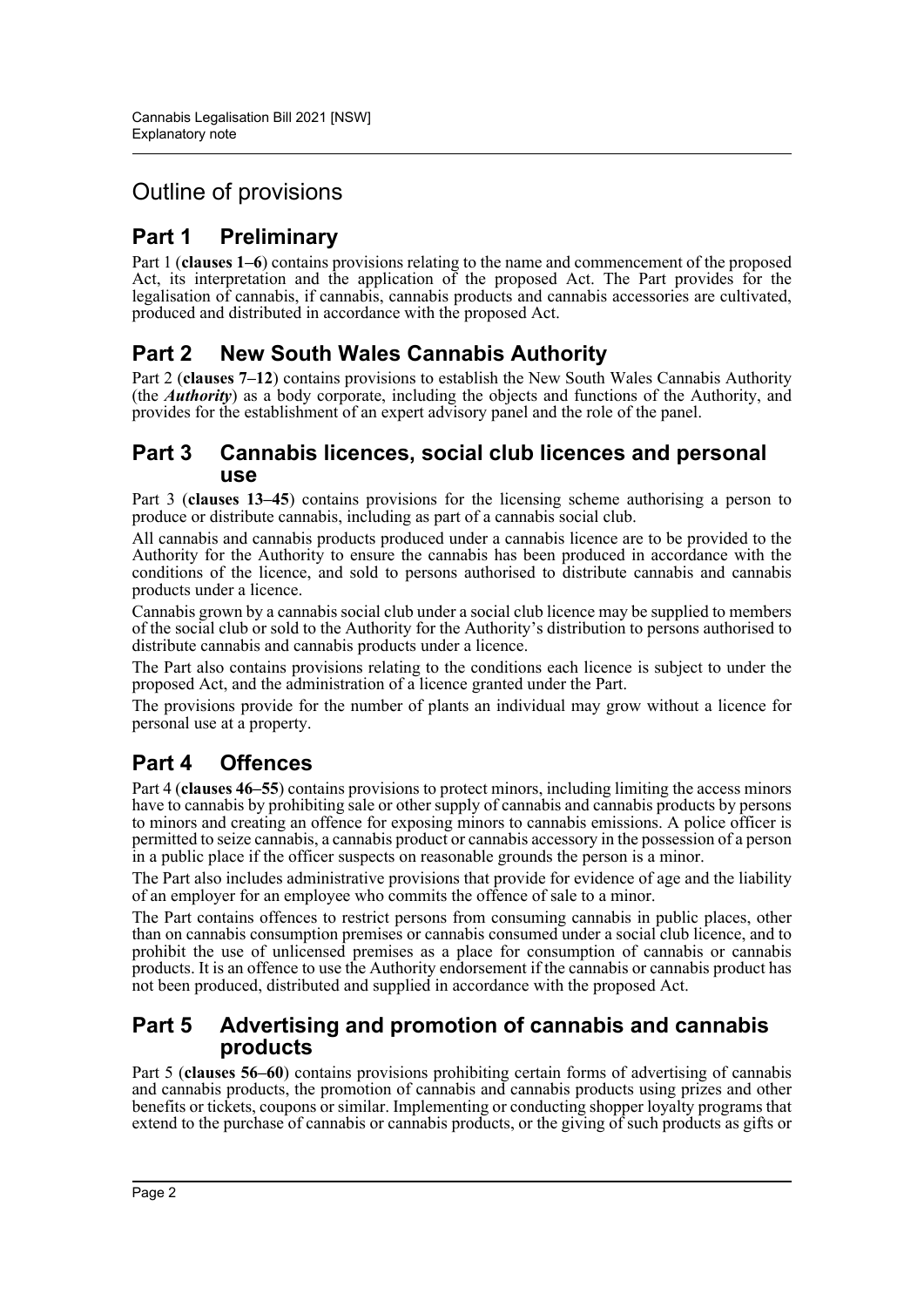free samples are also prohibited. The Part also prohibits a person from promoting or publicising cannabis or cannabis products under a sponsorship arrangement.

### **Part 6 Powers of authorised officers**

Part 6 (**clauses 61–77**) contains provisions relating to authorised persons and the power provided to authorised persons to enter, inspect and search premises and to require a person to produce information or attend at a time and place to answer questions and produce documents.

### **Part 7 Miscellaneous**

Part 7 (**clauses 78–82**) contains miscellaneous provisions, including a provision allowing the Authority to ban products in particular circumstances, and a provision to prohibit the advertisement and supply of banned products. The Part also contains a provision that enables a person to apply to the Civil and Administrative Tribunal for administrative review of certain decisions, provides for a defence in relation to certain offences for a period of 12 months from commencement of the proposed Act and provides for the Governor to make regulations for the purposes of the proposed Act.

### **Schedule 1 Amendment of Acts**

**Schedule 1** amends the Acts specified in the Schedule.

### **Dictionary**

**Dictionary** defines words used in the proposed Act.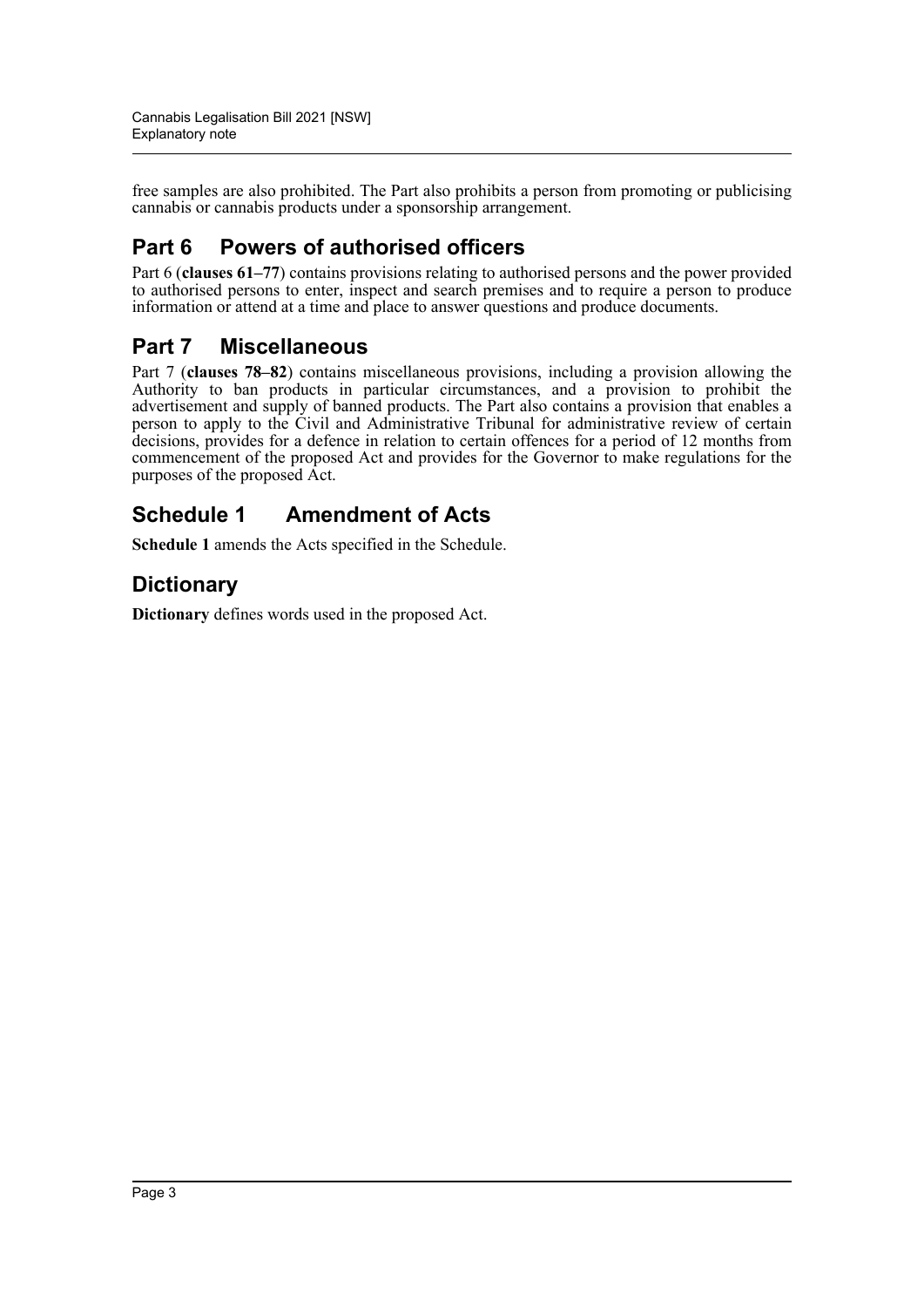Introduced by Ms Cate Faehrmann, MLC First print



New South Wales

# **Cannabis Legalisation Bill 2021**

# **Contents**

|        |     |                                                          | Page           |
|--------|-----|----------------------------------------------------------|----------------|
| Part 1 |     | <b>Preliminary</b>                                       |                |
|        | 1   | Name of Act                                              | 2              |
|        | 2   | Commencement                                             | $\overline{2}$ |
|        | 3   | Definitions                                              | $\overline{c}$ |
|        | 4   | Act does not apply to hemp                               | $\overline{2}$ |
|        | 5   | Legalisation of cannabis                                 | $\overline{2}$ |
|        | 6   | Meaning of "Authority endorsement"                       | $\overline{2}$ |
| Part 2 |     | <b>New South Wales Cannabis Authority</b>                |                |
|        | 7   | Constitution of New South Wales Cannabis Authority       | 3              |
|        | 8   | <b>Objects of Authority</b>                              | 3              |
|        | 9   | <b>Functions of Authority</b>                            | 3              |
|        | 10  | Staff                                                    | $\overline{4}$ |
|        | 11  | Expert advisory panel                                    | 4              |
|        | 12. | Delegation                                               | 5              |
| Part 3 |     | Cannabis licences, social club licences and personal use |                |
|        |     | <b>Division 1</b><br>Preliminary                         |                |
|        | 13  | Definitions                                              | 6              |
|        | 14  | Requirement for licence                                  | 6              |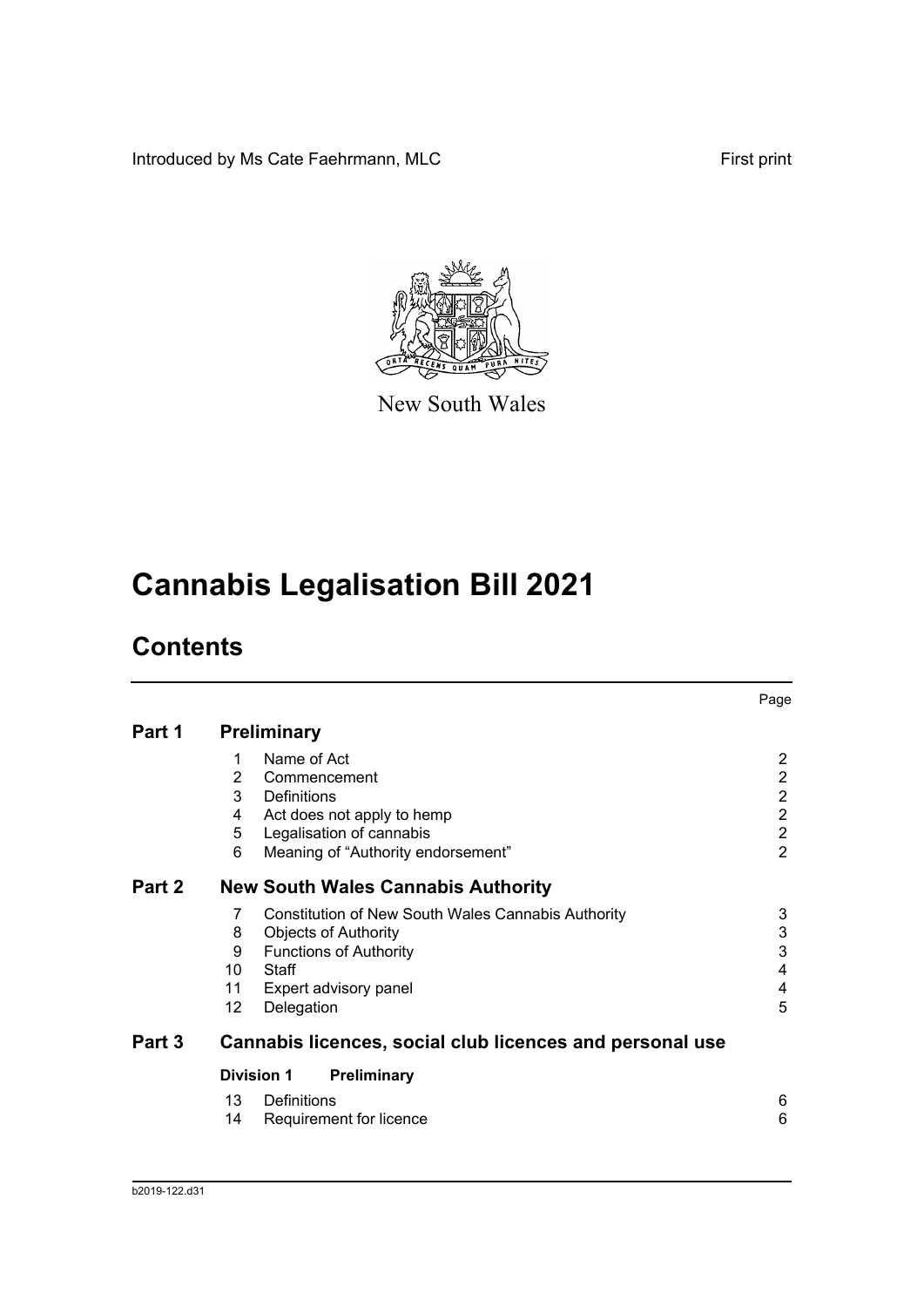|        | 15       | Inventory tracking system                                                                              | 6                |
|--------|----------|--------------------------------------------------------------------------------------------------------|------------------|
|        |          | <b>Division 2</b><br>Types of licence and conditions-industry                                          |                  |
|        | 16       | Cannabis production licence                                                                            | $\overline{7}$   |
|        | 17       | Relationship with Authority                                                                            | 8                |
|        | 18       | Products must have Authority endorsement                                                               | 9                |
|        | 19       | Cannabis distribution licence                                                                          | $\boldsymbol{9}$ |
|        | 20       | Persons employed or engaged by cannabis licence holder                                                 | 10               |
|        | 21       | General conditions of cannabis licences                                                                | 10               |
|        | 22<br>23 | Conditions of cannabis production licence<br>Conditions of cannabis distribution licence               | 11<br>11         |
|        | 24       | Production and sale outside of New South Wales                                                         | 12               |
|        |          | <b>Division 3</b><br>Social club licences                                                              |                  |
|        | 25       | Definitions                                                                                            | 12               |
|        | 26       | Licence for social clubs                                                                               | 12               |
|        | 27       | Activities authorised by social club licence                                                           | 12               |
|        | 28       | Conditions of a social club licence                                                                    | 13               |
|        | 29       | Packaging, labelling and storing cannabis or cannabis product                                          | 13               |
|        |          | Administration of cannabis licences and social club licences<br><b>Division 4</b>                      |                  |
|        | 30       | Application of Division                                                                                | 14               |
|        | 31       | Application for licence                                                                                | 14               |
|        | 32       | Multiple licences                                                                                      | 14               |
|        | 33       | Fees                                                                                                   | 14               |
|        | 34<br>35 | Grounds for finding a person is not suitable to hold a licence<br>Grant, refusal or renewal of licence | 15<br>15         |
|        | 36       | Other grounds for refusal                                                                              | 16               |
|        | 37       | Grounds for suspension or cancellation of licence                                                      | 16               |
|        | 38       | Suspension of licence                                                                                  | 17               |
|        | 39       | Cancellation of licence                                                                                | 17               |
|        | 40       | Suspension or cancellation may be subject to conditions                                                | 17               |
|        | 41       | Amendment of licence                                                                                   | 18               |
|        | 42       | Licences not transferable                                                                              | 18               |
|        | 43       | Suspension or cancellation of licence                                                                  | 18               |
|        | 44       | Non-disclosure of criminal intelligence                                                                | 18               |
|        |          | <b>Personal cultivation of cannabis</b><br><b>Division 5</b>                                           |                  |
|        | 45       | Limits on individuals growing cannabis for personal use                                                | 19               |
| Part 4 |          | <b>Offences</b>                                                                                        |                  |
|        |          | <b>Division 1</b><br>Offences relating to the protection of minors                                     |                  |
|        | 46       | Sale of cannabis and cannabis products and cannabis accessories to<br>minors                           | 20               |
|        | 47       | Purchasing cannabis, cannabis products and cannabis accessories on<br>behalf of minors                 | 20               |
|        | 48       | Social sharing                                                                                         | 20               |
|        | 49       | Seizure of cannabis, cannabis products or cannabis accessories in                                      |                  |

Page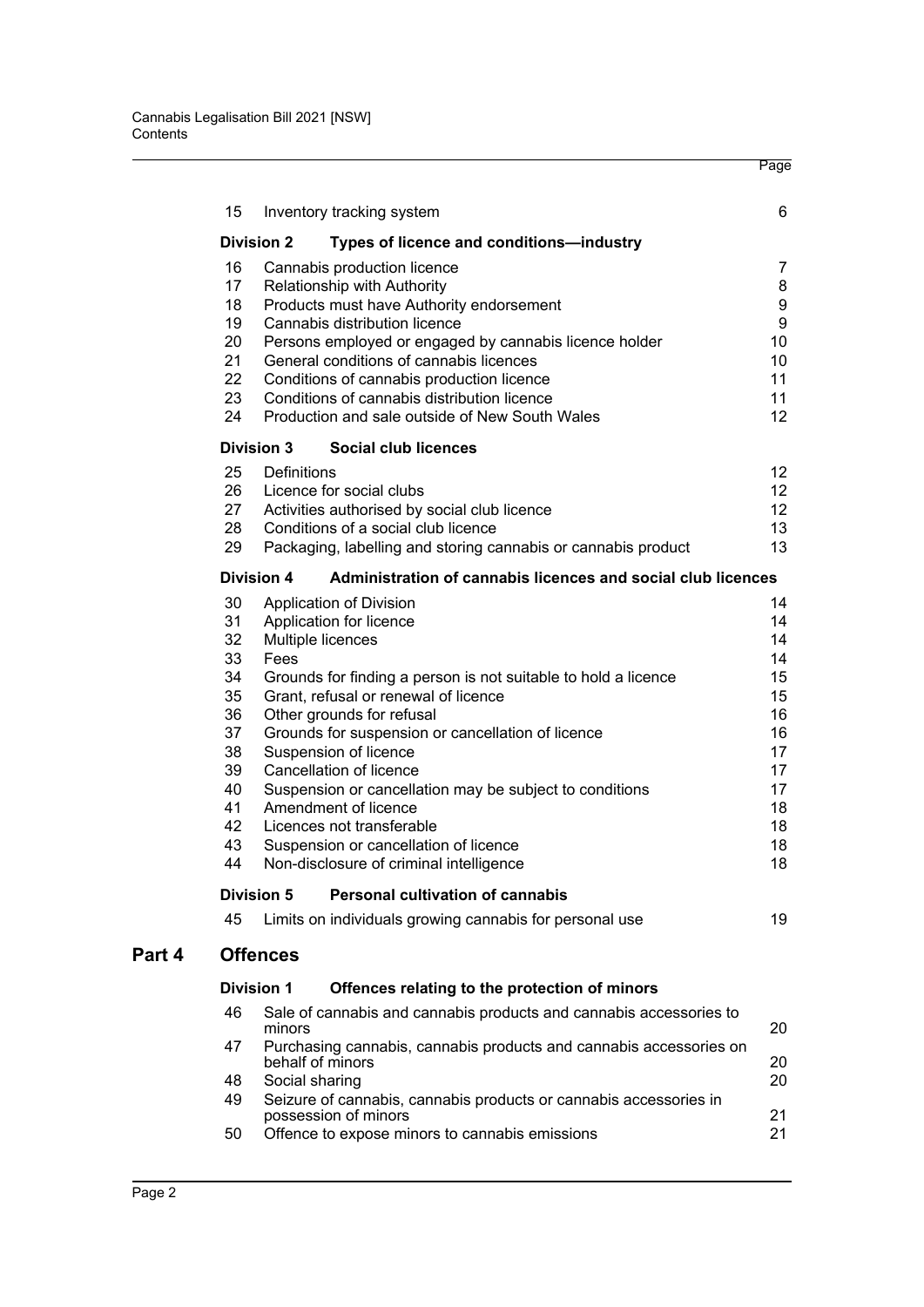|        |          |                      |                                                                                                            | Page     |
|--------|----------|----------------------|------------------------------------------------------------------------------------------------------------|----------|
|        | 51<br>52 |                      | Evidence of age<br>Liability of employers                                                                  | 21<br>21 |
|        |          | <b>Division 2</b>    | <b>Other offences</b>                                                                                      |          |
|        | 53<br>54 |                      | Restrictions on place of consumption<br>Use of unlicensed premises as place for consumption of cannabis or | 21       |
|        | 55       |                      | cannabis products<br>Offence to unlawfully use Authority endorsement                                       | 22<br>22 |
| Part 5 |          |                      | Advertising and promotion of cannabis and cannabis products                                                |          |
|        | 56       |                      | Certain advertising prohibited                                                                             | 23       |
|        | 57       |                      | Cannabis and cannabis product promotions involving prizes or gifts                                         | 24       |
|        | 58       |                      | Loyalty programs                                                                                           | 24       |
|        | 59<br>60 | Free samples         | Prohibition of sponsorships                                                                                | 25<br>25 |
|        |          |                      |                                                                                                            |          |
| Part 6 |          |                      | <b>Powers of authorised officers</b>                                                                       |          |
|        |          | <b>Division 1</b>    | <b>Preliminary</b>                                                                                         |          |
|        | 61<br>62 | Definitions          | Purposes for which functions under Part may be exercised                                                   | 26<br>26 |
|        |          | <b>Division 2</b>    | <b>Authorised officers</b>                                                                                 |          |
|        | 63       |                      | Appointment of authorised officers                                                                         | 26       |
|        | 64<br>65 | Identification       | Scope of authority                                                                                         | 26<br>27 |
|        |          | <b>Division 3</b>    | Information gathering powers                                                                               |          |
|        | 66       |                      | Exercise in conjunction with other powers                                                                  | 27       |
|        | 67       |                      | Powers of authorised officers to require information and records                                           | 27       |
|        | 68<br>69 |                      | Power of authorised officers to require answers<br>Recording of evidence                                   | 27<br>27 |
|        |          | <b>Division 4</b>    | <b>Entry to premises</b>                                                                                   |          |
|        | 70 —     |                      | Powers of authorised officers to enter premises                                                            | 28       |
|        | 71       |                      | Entry into residential premises only with permission or warrant                                            | 28       |
|        | 72       |                      | Search warrants                                                                                            | 28       |
|        | 73       |                      | Requiring assistance                                                                                       | 28       |
|        | 74       |                      | Powers that may be exercised on premises                                                                   | 29       |
|        |          | <b>Division 5</b>    | <b>Miscellaneous</b>                                                                                       |          |
|        | 75<br>76 |                      | Taking possession of records to be used as evidence<br>Obstruction of authorised officers                  | 29<br>30 |
|        | 77       |                      | Failure to comply with direction                                                                           | 30       |
| Part 7 |          | <b>Miscellaneous</b> |                                                                                                            |          |
|        | 78       |                      | Ban of undesirable cannabis products                                                                       | 31       |
|        | 79       |                      | Defence of reasonable excuse                                                                               | 31       |
|        | 80       |                      | Administrative review of decisions of Authority by Civil and<br>Administrative Tribunal                    | 31       |
|        |          |                      |                                                                                                            |          |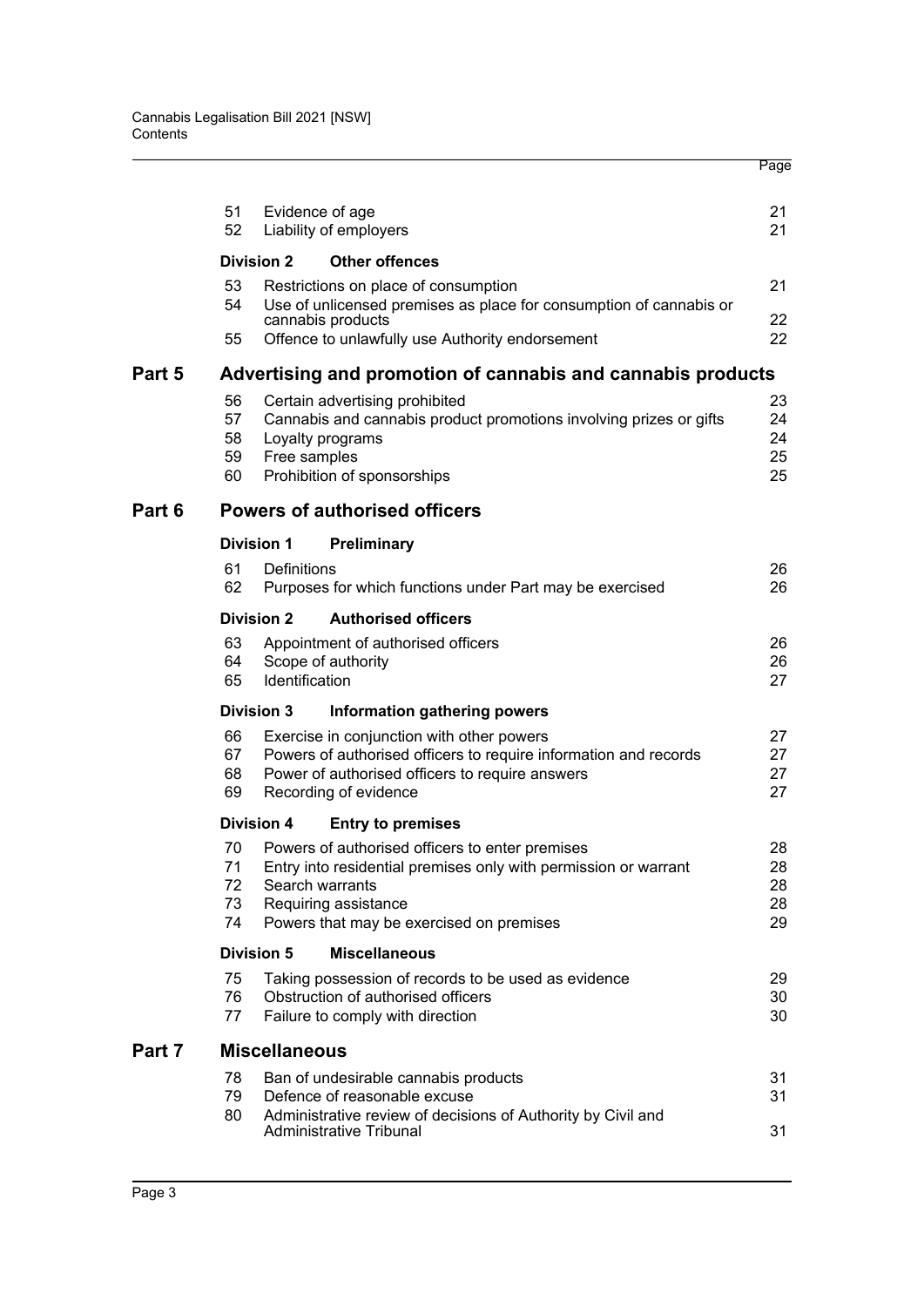Page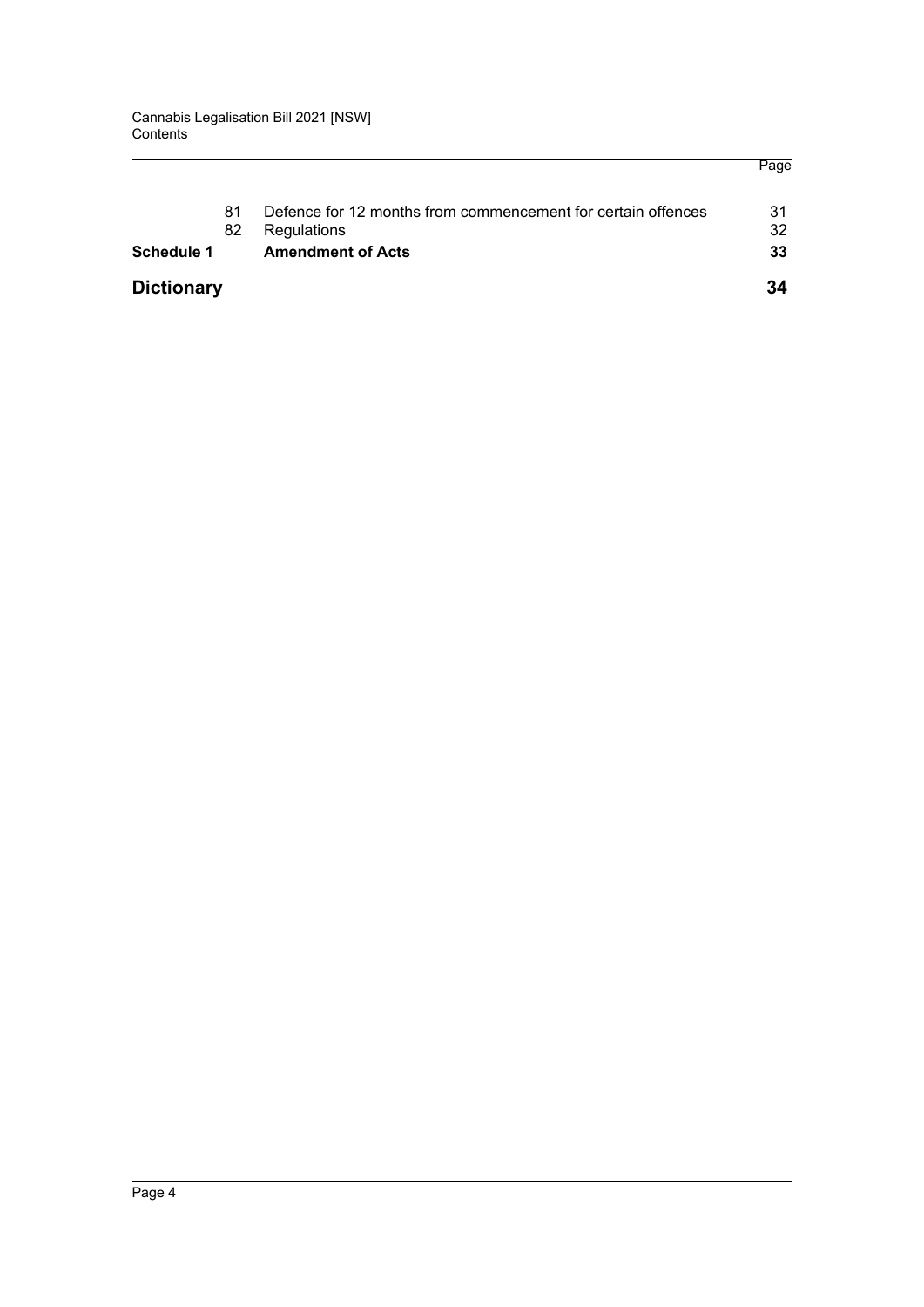

New South Wales

# **Cannabis Legalisation Bill 2021**

No , 2021

### **A Bill for**

An Act to legalise cannabis and cannabis products; to regulate the sale, supply and advertising of cannabis and cannabis products; and for other purposes.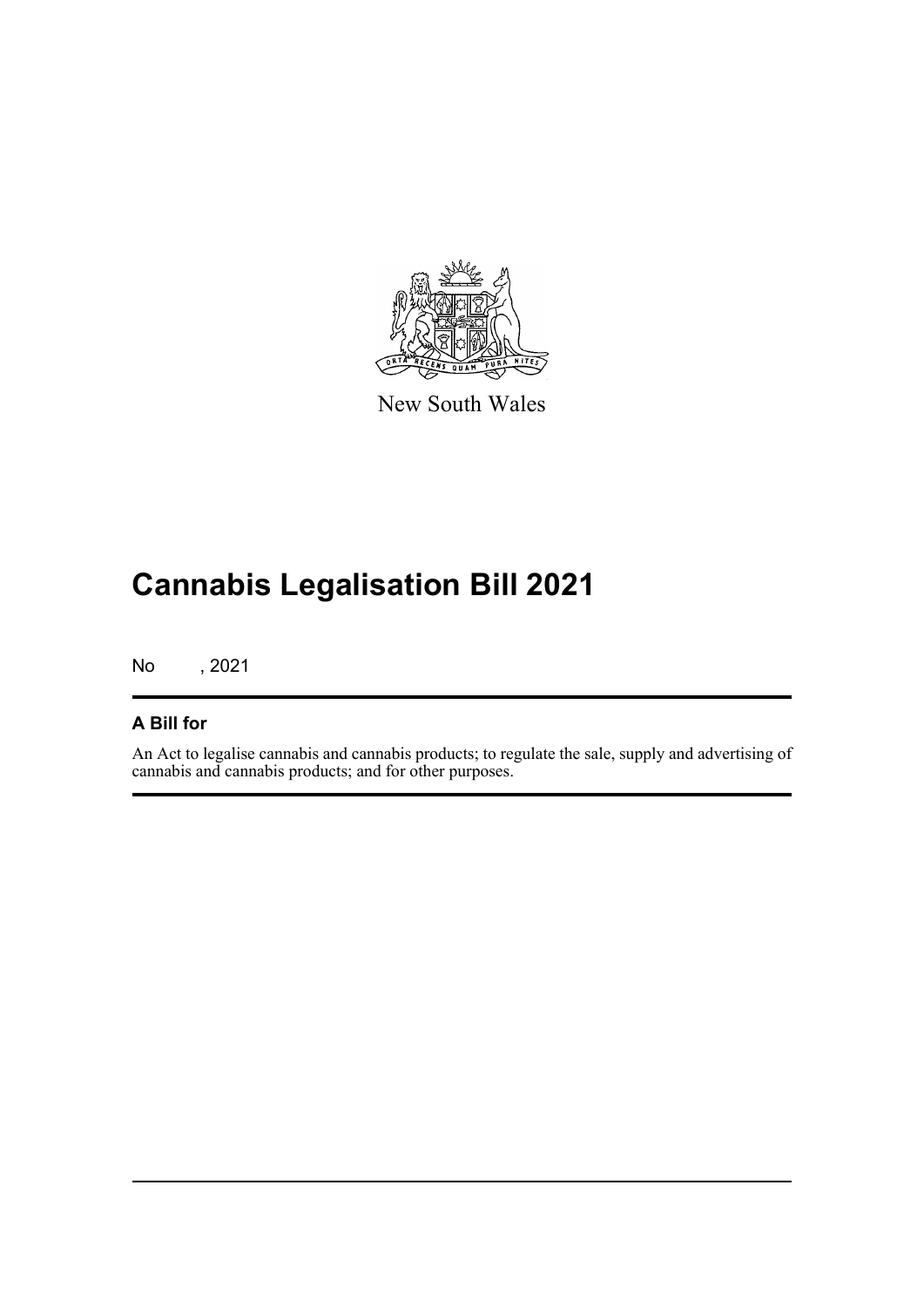<span id="page-8-6"></span><span id="page-8-5"></span><span id="page-8-4"></span><span id="page-8-3"></span><span id="page-8-2"></span><span id="page-8-1"></span><span id="page-8-0"></span>

|              | The Legislature of New South Wales enacts-                                                                                                                                                                                                                                                                                   | 1                    |  |
|--------------|------------------------------------------------------------------------------------------------------------------------------------------------------------------------------------------------------------------------------------------------------------------------------------------------------------------------------|----------------------|--|
| Part 1       | <b>Preliminary</b>                                                                                                                                                                                                                                                                                                           |                      |  |
| 1            | <b>Name of Act</b>                                                                                                                                                                                                                                                                                                           |                      |  |
|              | This Act is the <i>Cannabis Legalisation Act 2021</i> .                                                                                                                                                                                                                                                                      | 4                    |  |
| $\mathbf{2}$ | Commencement                                                                                                                                                                                                                                                                                                                 | 5                    |  |
|              | This Act commences on the date of assent to this Act.                                                                                                                                                                                                                                                                        | 6                    |  |
| 3            | <b>Definitions</b>                                                                                                                                                                                                                                                                                                           | 7                    |  |
|              | The Dictionary defines words used in this Act.                                                                                                                                                                                                                                                                               | 8                    |  |
|              | Note. The Interpretation Act 1987 contains definitions and other provisions that affect the<br>interpretation and application of this Act.                                                                                                                                                                                   | 9<br>10              |  |
| 4            | Act does not apply to hemp                                                                                                                                                                                                                                                                                                   | 11                   |  |
|              | This Act does not apply to low-THC hemp within the meaning of the <i>Hemp Industry</i><br>Act 2008.                                                                                                                                                                                                                          | 12<br>13             |  |
| 5            | <b>Legalisation of cannabis</b>                                                                                                                                                                                                                                                                                              | 14                   |  |
|              | Despite another Act or law, it is not a criminal offence to do the following, if<br>otherwise done under this Act—                                                                                                                                                                                                           | 15<br>16             |  |
|              | cultivate, supply or take part in cultivating or supplying, cannabis, a cannabis<br>(a)<br>product or a cannabis accessory,                                                                                                                                                                                                  | 17<br>18             |  |
|              | manufacture or produce, or take part in manufacturing or producing, cannabis,<br>(b)<br>a cannabis product or a cannabis accessory,                                                                                                                                                                                          | 19<br>20             |  |
|              | possess cannabis, a cannabis product or a cannabis accessory.<br>(c)                                                                                                                                                                                                                                                         | 21                   |  |
| 6            | <b>Meaning of "Authority endorsement"</b>                                                                                                                                                                                                                                                                                    | 22                   |  |
|              | For the purposes of this Act, the <i>Authority endorsement</i> means a symbol, an image<br>or words, decided by the Authority and published in the Gazette, that may be used on<br>cannabis or cannabis products to indicate the cannabis or cannabis product has been<br>produced, distributed and supplied under this Act. | 23<br>24<br>25<br>26 |  |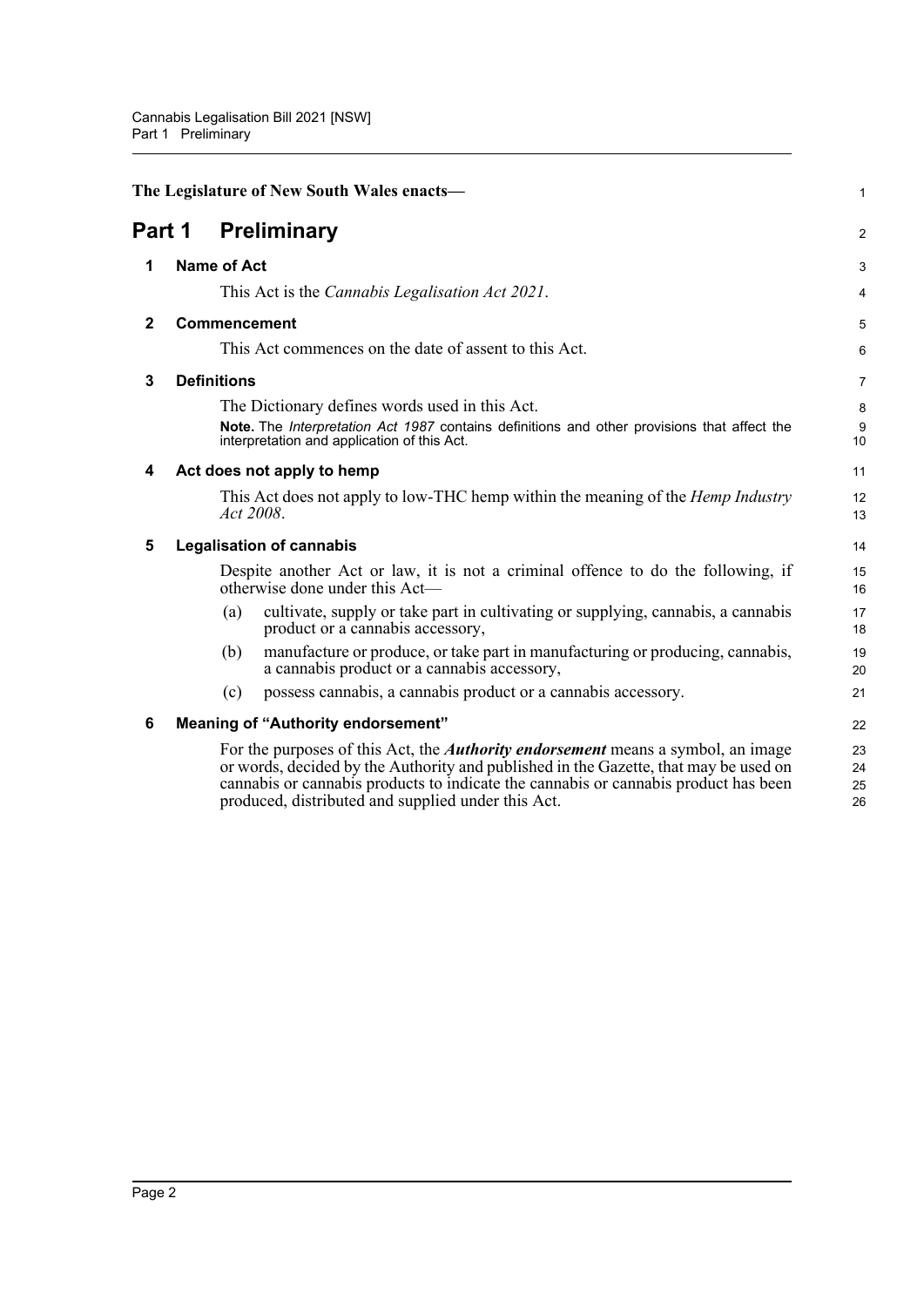<span id="page-9-3"></span><span id="page-9-2"></span><span id="page-9-1"></span><span id="page-9-0"></span>

| Part 2         |     |              | <b>New South Wales Cannabis Authority</b>                                                                                                                                                                                                                                                    | 1                       |
|----------------|-----|--------------|----------------------------------------------------------------------------------------------------------------------------------------------------------------------------------------------------------------------------------------------------------------------------------------------|-------------------------|
| $\overline{7}$ |     |              | <b>Constitution of New South Wales Cannabis Authority</b>                                                                                                                                                                                                                                    | $\overline{\mathbf{c}}$ |
|                | (1) |              | There is constituted by this Act a body corporate with the corporate name of the New<br>South Wales Cannabis Authority.                                                                                                                                                                      | 3<br>4                  |
|                | (2) | corporation. | The Authority is a statutory body representing the Crown.<br>Note. Section 50 of the Interpretation Act 1987 provides for the powers of a statutory                                                                                                                                          | 5<br>6<br>7             |
| 8              |     |              | <b>Objects of Authority</b>                                                                                                                                                                                                                                                                  | 8                       |
|                |     |              | The objects of the Authority are to-                                                                                                                                                                                                                                                         | 9                       |
|                |     | (a)          | administer the licensing scheme under this Act, and                                                                                                                                                                                                                                          | 10                      |
|                |     | (b)          | prevent and minimise the harms associated with cannabis use, and                                                                                                                                                                                                                             | 11                      |
|                |     | (c)          | facilitate a legal cannabis industry, and                                                                                                                                                                                                                                                    | 12                      |
|                |     | (d)          | reduce demand for illicit cannabis, and                                                                                                                                                                                                                                                      | 13                      |
|                |     | (e)          | decide and enforce safe ways for cultivating, processing and distributing<br>cannabis and for the quality control of cannabis.                                                                                                                                                               | 14<br>15                |
| 9              |     |              | <b>Functions of Authority</b>                                                                                                                                                                                                                                                                | 16                      |
|                | (1) |              | The Authority has the functions conferred or imposed on it by or under this Act or<br>another Act.                                                                                                                                                                                           | 17<br>18                |
|                | (2) |              | In particular, the Authority has the following functions—                                                                                                                                                                                                                                    | 19                      |
|                |     | (a)          | to issue cannabis licences and social club licences under this Act,                                                                                                                                                                                                                          | 20                      |
|                |     | (b)          | to ensure compliance with conditions of cannabis licences and social club<br>licences,                                                                                                                                                                                                       | 21<br>22                |
|                |     | (c)          | to establish minimum and best practice standards for the cultivation,<br>processing and handling of cannabis and cannabis products,                                                                                                                                                          | 23<br>24                |
|                |     | (d)          | to establish a framework for testing the quality, strength and safety of cannabis<br>and cannabis products,                                                                                                                                                                                  | 25<br>26                |
|                |     | (e)          | to establish and maintain an inventory tracking system for cannabis and<br>cannabis products-                                                                                                                                                                                                | 27<br>28                |
|                |     |              | produced under a cannabis production licence or a social club licence,<br>(i)<br>or                                                                                                                                                                                                          | 29<br>30                |
|                |     |              | distributed under a cannabis distribution licence,<br>(i)                                                                                                                                                                                                                                    | 31                      |
|                |     | (f)          | to purchase from cannabis production licence holders and cannabis social<br>clubs, and sell to cannabis production licence holders and cannabis<br>distribution licence holders, cannabis and cannabis products in New South<br>Wales, other than cannabis to which this Act does not apply, | 32<br>33<br>34<br>35    |
|                |     | (g)          | to establish grades and classes of cannabis and cannabis products and fix the<br>price at which cannabis or cannabis products of a grade or class may be sold<br>to holders of a cannabis distribution licence under this Act that has regard to-                                            | 36<br>37<br>38          |
|                |     |              | the price of cannabis and cannabis products sold in contravention of this<br>(i)<br>Act, and                                                                                                                                                                                                 | 39<br>40                |
|                |     |              | the importance of not substantially increasing the overall consumption<br>(11)<br>and uptake of cannabis use,                                                                                                                                                                                | 41<br>42                |
|                |     | (h)          | to encourage businesses engaged in the handling or sale of cannabis and<br>cannabis products to minimise safety risks associated with cannabis and<br>cannabis products,                                                                                                                     | 43<br>44<br>45          |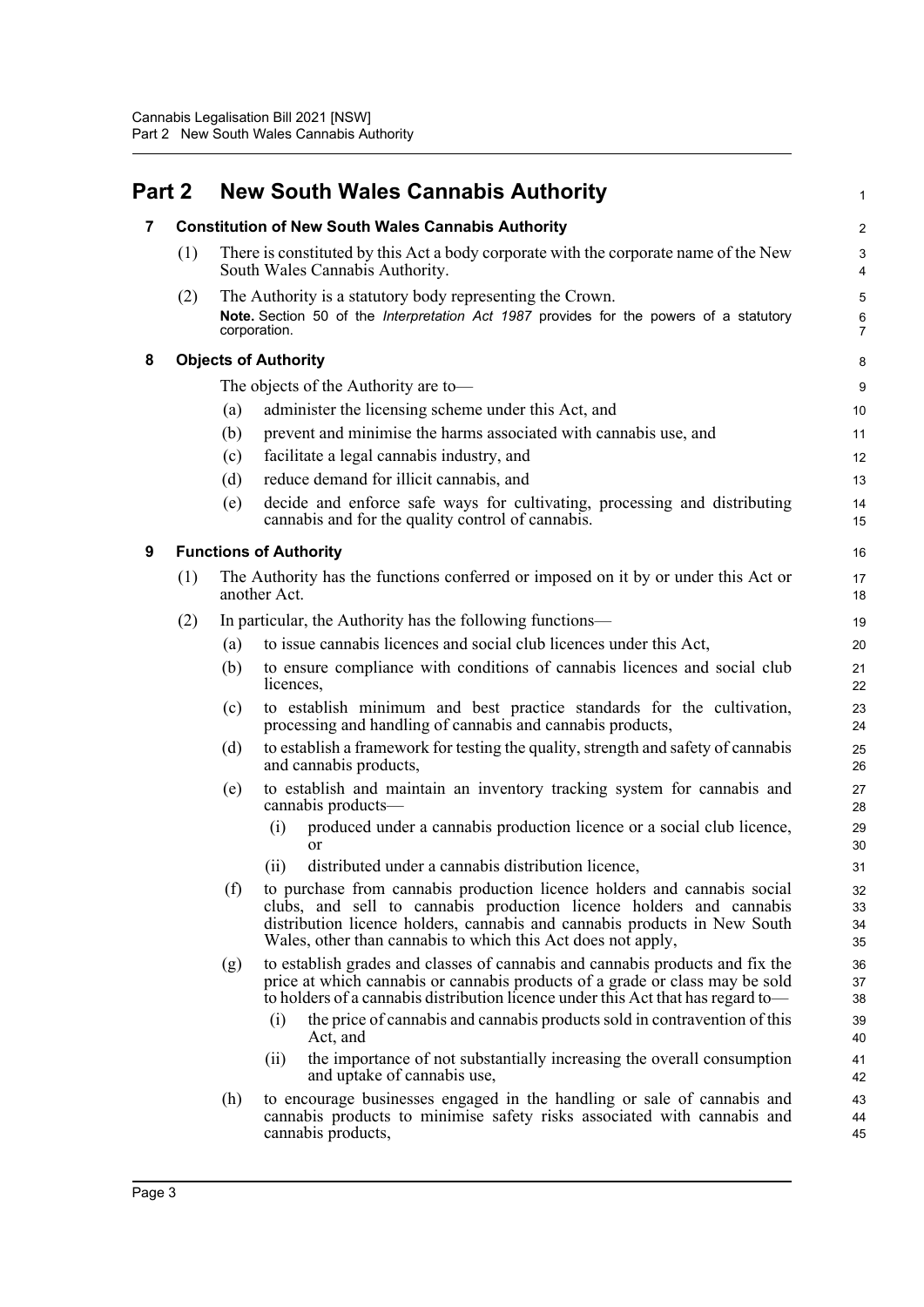|    |              | (i) | to provide advice, information, community education and assistance in<br>relation to matters connected with cannabis safety, harm minimisation or other<br>matters of interest to consumers of cannabis,                                                                                                                                                                                                                                                                                                             | $\mathbf{1}$<br>$\sqrt{2}$<br>3  |
|----|--------------|-----|----------------------------------------------------------------------------------------------------------------------------------------------------------------------------------------------------------------------------------------------------------------------------------------------------------------------------------------------------------------------------------------------------------------------------------------------------------------------------------------------------------------------|----------------------------------|
|    |              | (i) | to ensure the regulation of cannabis and cannabis products does not lead to the<br>prosecution of personal cannabis use for products without Authority<br>endorsement,                                                                                                                                                                                                                                                                                                                                               | 4<br>5<br>6                      |
|    |              | (k) | to ensure the cultivation and processing of cannabis and cannabis products<br>does not cause environmental harm,                                                                                                                                                                                                                                                                                                                                                                                                     | $\overline{7}$<br>8              |
|    |              | (1) | to prevent the over commercialisation or monopolisation of the cannabis<br>market,                                                                                                                                                                                                                                                                                                                                                                                                                                   | 9<br>10                          |
|    |              | (m) | to carry out research necessary to perform the Authority's other functions.                                                                                                                                                                                                                                                                                                                                                                                                                                          | 11                               |
|    | (3)          |     | The Authority must, within 12 months of the commencement of this Act, investigate<br>and make recommendations to the Minister about establishing a scheme for the<br>process for persons to have a conviction relating to a cannabis offence extinguished.                                                                                                                                                                                                                                                           | 12<br>13<br>14                   |
|    | (4)          |     | Without limiting subsection (3), the Authority may investigate and make<br>recommendations about the following—                                                                                                                                                                                                                                                                                                                                                                                                      | 15<br>16                         |
|    |              | (a) | the types of offence eligible to be extinguished,                                                                                                                                                                                                                                                                                                                                                                                                                                                                    | 17                               |
|    |              | (b) | the circumstances in which offences are not appropriate to be extinguished,                                                                                                                                                                                                                                                                                                                                                                                                                                          | 18                               |
|    |              | (c) | the way a person may make an application to have an offence extinguished,                                                                                                                                                                                                                                                                                                                                                                                                                                            | 19                               |
|    |              | (d) | the decision-making body for deciding an offence may be extinguished,                                                                                                                                                                                                                                                                                                                                                                                                                                                | 20                               |
|    |              | (e) | a process for review of a decision made by a decision-making body under<br>paragraph (d),                                                                                                                                                                                                                                                                                                                                                                                                                            | 21<br>22                         |
|    |              | (f) | other matters the Authority considers appropriate.                                                                                                                                                                                                                                                                                                                                                                                                                                                                   | 23                               |
|    | (5)          |     | In this section-                                                                                                                                                                                                                                                                                                                                                                                                                                                                                                     | 24                               |
|    |              |     | <b>cannabis offence</b> includes an offence involving cannabis under the Drug Misuse and<br>Trafficking Act 1985.                                                                                                                                                                                                                                                                                                                                                                                                    | 25<br>26                         |
| 10 | <b>Staff</b> |     |                                                                                                                                                                                                                                                                                                                                                                                                                                                                                                                      | 27                               |
|    |              |     | Persons may be employed in the Public Service under the <i>Government Sector</i><br><i>Employment Act 2013</i> to enable the Authority to exercise the Authority's functions.<br>Note. Section 59 of the Government Sector Employment Act 2013 provides that the persons<br>employed, or whose services the Authority makes use of, may be referred to as officers or<br>employees, or members of staff, of the Authority. Section 47A of the Constitution Act 1902<br>precludes the Authority from employing staff. | 28<br>29<br>30<br>31<br>32<br>33 |
| 11 |              |     | <b>Expert advisory panel</b>                                                                                                                                                                                                                                                                                                                                                                                                                                                                                         | 34                               |
|    | (1)          |     | The Authority must establish an expert advisory panel to assist the Authority in<br>connection with any of the Authority's functions, within 12 months of the<br>commencement of this Act.                                                                                                                                                                                                                                                                                                                           | 35<br>36<br>37                   |
|    | (2)          |     | Without limiting subsection (1), the expert advisory panel may do the following—                                                                                                                                                                                                                                                                                                                                                                                                                                     | 38                               |
|    |              | (a) | develop strategies to prevent the over commercialisation of the cannabis<br>industry, or domination by large-scale business in the cannabis industry,                                                                                                                                                                                                                                                                                                                                                                | 39<br>40                         |
|    |              | (b) | review and set THC potency limits to be included as part of the cannabis<br>licensing scheme,                                                                                                                                                                                                                                                                                                                                                                                                                        | 41<br>42                         |
|    |              | (c) | review the effectiveness of the law and develop new strategies for reducing<br>harms caused by cannabis and cannabis products,                                                                                                                                                                                                                                                                                                                                                                                       | 43<br>44                         |
|    |              | (d) | provide expert advice to the Authority.                                                                                                                                                                                                                                                                                                                                                                                                                                                                              | 45                               |
|    |              |     |                                                                                                                                                                                                                                                                                                                                                                                                                                                                                                                      |                                  |

<span id="page-10-1"></span><span id="page-10-0"></span>**10**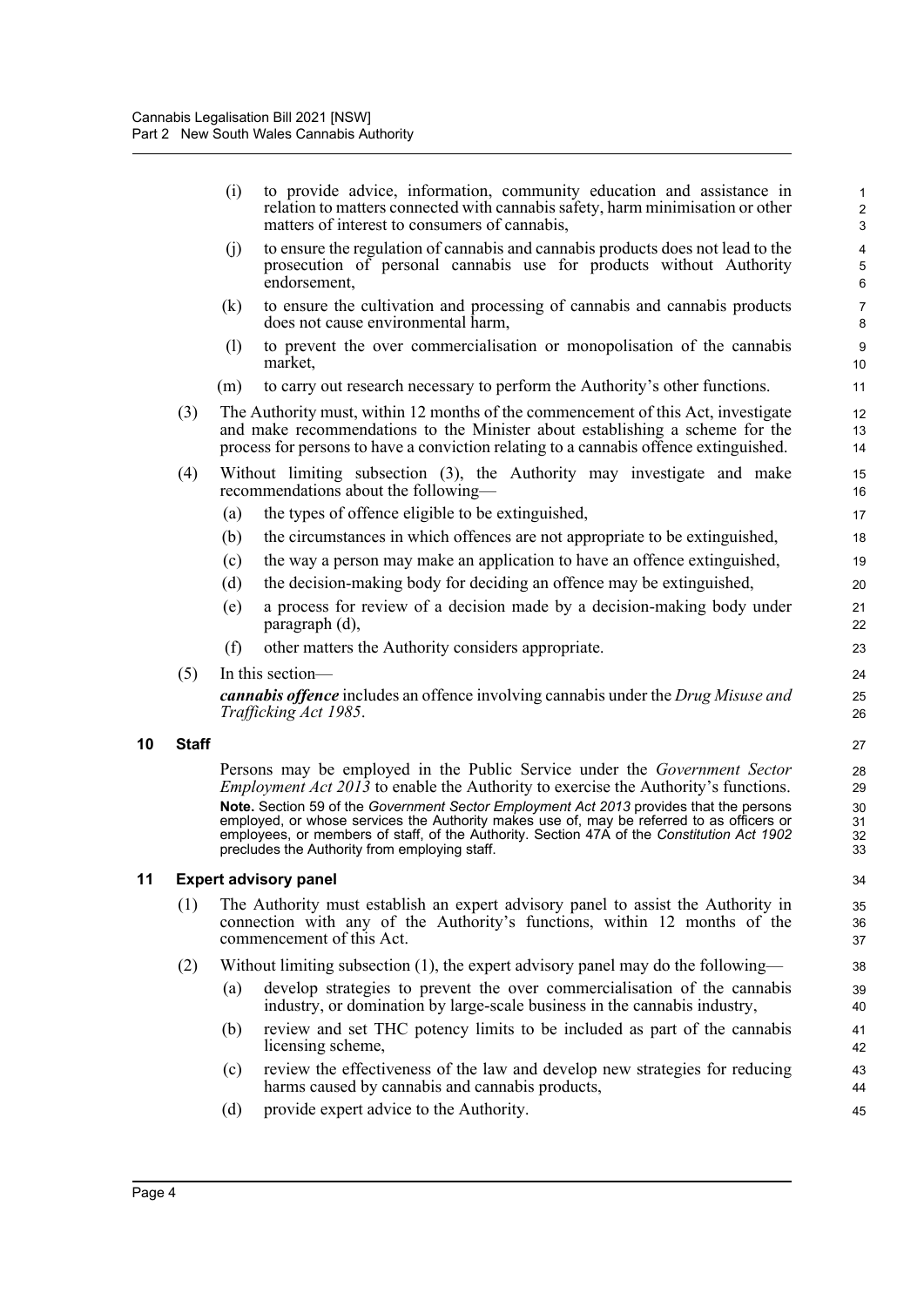<span id="page-11-0"></span>**12 Delegation**

| (3) | An expert advisory panel established by the Authority may, but does not need to,<br>include a member of the Authority.                                                    | 1<br>$\overline{2}$ |  |  |
|-----|---------------------------------------------------------------------------------------------------------------------------------------------------------------------------|---------------------|--|--|
| (4) | The procedure for calling meetings of an expert advisory panel and for the conduct<br>of business at those meetings is to be decided—                                     |                     |  |  |
|     | by the Authority, or<br>(a)                                                                                                                                               | 5                   |  |  |
|     | subject to a decision of the Authority—by the panel.<br>(b)                                                                                                               | 6                   |  |  |
|     | <b>Delegation</b>                                                                                                                                                         | $\overline{7}$      |  |  |
| (1) | The Authority may delegate a function of the Authority under this Act that is not<br>specified in subsection $(2)$ to-                                                    | 8<br>9              |  |  |
|     | a member of staff of the Authority, whether by name or by reference to the<br>(a)<br>holder of an office, or                                                              | 10<br>11            |  |  |
|     | an authorised officer.<br>(b)                                                                                                                                             | 12                  |  |  |
| (2) | The power of delegation conferred by this section cannot be delegated.                                                                                                    | 13                  |  |  |
| (3) | A delegate may sub-delegate to a person referred to in subsection (1) a function<br>delegated by the Authority if the delegate is authorised in writing by the Authority. | 14<br>15            |  |  |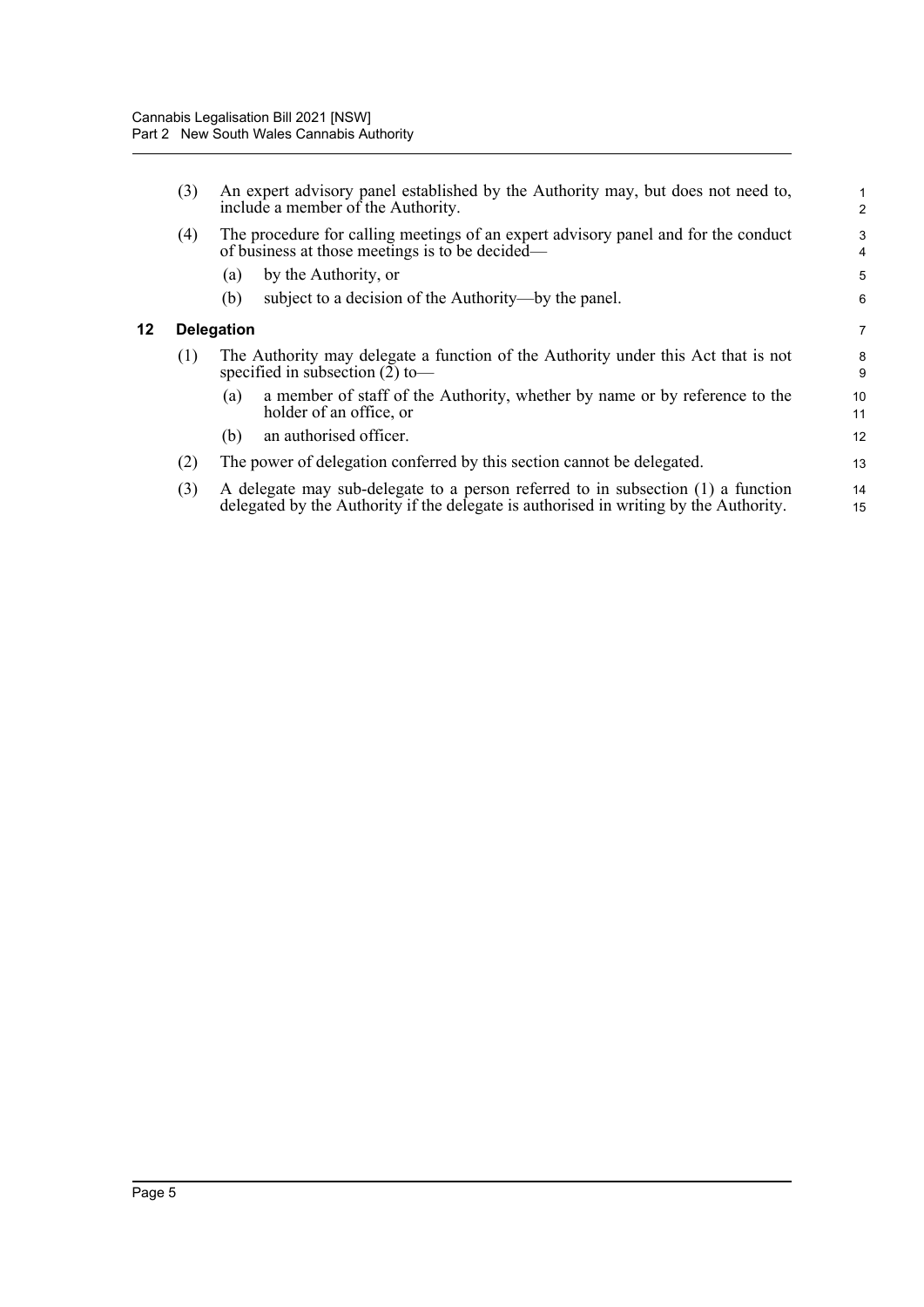<span id="page-12-4"></span><span id="page-12-3"></span><span id="page-12-2"></span><span id="page-12-1"></span><span id="page-12-0"></span>

| Part 3 |                   | Cannabis licences, social club licences and personal<br>use                                                                          | 1<br>$\overline{a}$ |
|--------|-------------------|--------------------------------------------------------------------------------------------------------------------------------------|---------------------|
|        | <b>Division 1</b> | <b>Preliminary</b>                                                                                                                   | 3                   |
| 13     |                   | <b>Definitions</b>                                                                                                                   | 4                   |
|        |                   | In this Part-                                                                                                                        | 5                   |
|        |                   | <b>board members</b> —see section $26(3)$ .                                                                                          | 6                   |
|        |                   | <i>cultivation activity</i> —see section $16(1)(b)$ .                                                                                | 7                   |
|        |                   | <i>destruction activity</i> —see section $16(1)(g)$ .                                                                                | 8                   |
|        |                   | <i>micro-cultivation activity</i> —see section $16(1)(c)$ .                                                                          | 9                   |
|        |                   | <i>nursery activity</i> —see section $16(1)(a)$ .                                                                                    | 10                  |
|        |                   | <i>processing activity</i> —see section $16(1)(d)$ .                                                                                 | 11                  |
|        |                   | <i>research activity</i> —see section $16(1)(f)$ .                                                                                   | 12                  |
|        |                   | social club activity-see section 27.                                                                                                 | 13                  |
|        |                   | wholesale and distribution activity-see section $16(1)(e)$ .                                                                         | 14                  |
| 14     |                   | <b>Requirement for licence</b>                                                                                                       | 15                  |
|        |                   | A person must not undertake, or take part in, the following activities except as<br>authorised by a licence granted under this Part— | 16<br>17            |
|        |                   | (a)<br>a nursery activity,                                                                                                           | 18                  |
|        |                   | a cultivation activity,<br>(b)                                                                                                       | 19                  |
|        |                   | a micro-cultivation activity,<br>(c)                                                                                                 | 20                  |
|        |                   | (d)<br>a processing activity,                                                                                                        | 21                  |
|        |                   | a wholesale and distribution activity,<br>(e)                                                                                        | 22                  |
|        |                   | (f)<br>a retail activity,                                                                                                            | 23                  |
|        |                   | a cannabis premises activity,<br>(g)                                                                                                 | 24                  |
|        |                   | a nursery retail activity,<br>(h)                                                                                                    | 25                  |
|        |                   | a research activity,<br>(i)                                                                                                          | 26                  |
|        |                   | a destruction activity,<br>(i)                                                                                                       | 27                  |
|        |                   | (k)<br>a social club activity.                                                                                                       | 28                  |
|        |                   | Maximum penalty—                                                                                                                     | 29                  |
|        |                   | for an individual—20 penalty units, or<br>(a)                                                                                        | 30                  |
|        |                   | for a corporation—500 penalty units.<br>(b)                                                                                          | 31                  |
| 15     |                   | <b>Inventory tracking system</b>                                                                                                     | 32                  |
|        | (1)               | The Authority is to establish and maintain an inventory tracking system for cannabis<br>and cannabis products—                       | 33<br>34            |
|        |                   | produced and distributed under a cannabis licence, or<br>(a)                                                                         | 35                  |
|        |                   | purchased from the holder of a social club licence and distributed under a<br>(b)<br>cannabis distribution licence.                  | 36<br>37            |
|        | (2)               | The holder of a cannabis licence must have access to the inventory tracking system.                                                  | 38                  |
|        | (3)               | The holder of a cannabis licence is required to update the inventory tracking system<br>in relation to-                              | 39<br>40            |
|        |                   | each time cannabis or a cannabis product is received, and<br>(a)                                                                     | 41                  |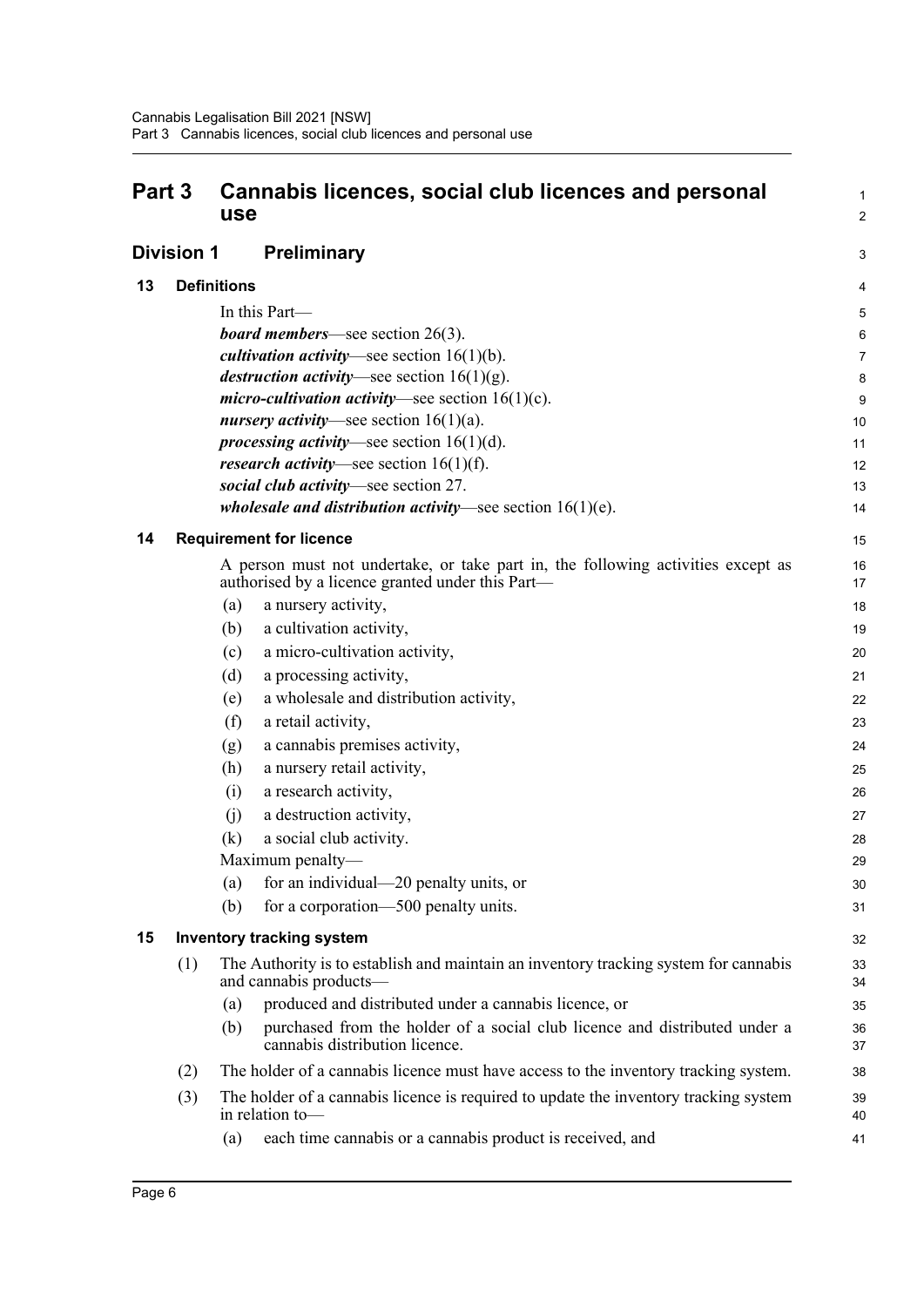<span id="page-13-1"></span><span id="page-13-0"></span>

|    |                   | (b) | each time cannabis or a cannabis product is supplied to the Authority.                                                                                                                   | $\mathbf{1}$             |
|----|-------------------|-----|------------------------------------------------------------------------------------------------------------------------------------------------------------------------------------------|--------------------------|
|    | (4)               |     | The Authority may, by written notice given to the holder of a cannabis licence,<br>provide further information about the operation and requirements of the inventory<br>tracking system. | $\overline{c}$<br>3<br>4 |
|    | (5)               |     | Failure of a cannabis licence holder to update the inventory tracking system is a<br>breach of a condition of the licence.                                                               | 5<br>6                   |
|    | (6)               |     | Cannabis purchased by the Authority from a person who holds a social club licence<br>must be entered in the inventory tracking system by the Authority both—                             | $\overline{7}$<br>8      |
|    |                   | (a) | at the time the cannabis is received, and                                                                                                                                                | 9                        |
|    |                   | (b) | at the time the cannabis is supplied.                                                                                                                                                    | 10                       |
|    | <b>Division 2</b> |     | Types of licence and conditions—industry                                                                                                                                                 | 11                       |
| 16 |                   |     | <b>Cannabis production licence</b>                                                                                                                                                       | 12                       |
|    | (1)               |     | The Authority may grant a <i>cannabis production licence</i> which authorises the licence<br>holder to carry out one or more of the following activities—                                | 13<br>14                 |
|    |                   | (a) | the following activities done for the purposes of supplying and growing stock<br>for cultivation within the licensing scheme (a <i>nursery activity</i> )—                               | 15<br>16                 |
|    |                   |     | importing cannabis seeds, subject to the THC limits for cannabis<br>(i)<br>seeds-                                                                                                        | 17<br>18                 |
|    |                   |     | (A)<br>decided by the Authority and published in the Gazette, or                                                                                                                         | 19                       |
|    |                   |     | specified as a condition of a licence,<br>(B)                                                                                                                                            | 20                       |
|    |                   |     | the cultivation of cannabis,<br>(ii)                                                                                                                                                     | 21                       |
|    |                   |     | supplying cannabis seeds and growing stock to the Authority,<br>(iii)                                                                                                                    | 22                       |
|    |                   |     | carrying out research and testing incidental to the cultivation of<br>(iv)<br>cannabis,                                                                                                  | 23<br>24                 |
|    |                   |     | the packaging and labelling of growing stock and cannabis seeds for<br>(v)<br>supply to the Authority,                                                                                   | 25<br>26                 |
|    |                   |     | the receipt of samples of cannabis from a person who holds a cannabis<br>$(v_i)$<br>production licence authorised to carry out a research activity,                                      | 27<br>28                 |
|    |                   | (b) | the following activities done for the purposes of the cultivation of cannabis for<br>supply (a <i>cultivation activity</i> )—                                                            | 29<br>30                 |
|    |                   |     | the purchase of growing stock or cannabis seeds from the Authority,<br>(i)                                                                                                               | 31                       |
|    |                   |     | the cultivation of cannabis,<br>(ii)                                                                                                                                                     | 32                       |
|    |                   |     | the supply of cannabis to the Authority,<br>(iii)                                                                                                                                        | 33                       |
|    |                   |     | research and testing incidental to the cultivation of cannabis,<br>(iv)                                                                                                                  | 34                       |
|    |                   |     | the receipt of samples of cannabis from a person who holds a cannabis<br>(v)<br>production licence authorised to carry out a research activity,                                          | 35<br>36                 |
|    |                   | (c) | the following activities done for the purposes of small-scale cultivation of<br>cannabis for supply (a <i>micro-cultivation activity</i> )—                                              | 37<br>38                 |
|    |                   |     | the purchase or receipt of growing stock or cannabis seeds from the<br>(i)<br>Authority,                                                                                                 | 39<br>40                 |
|    |                   |     | the cultivation of cannabis up to the maximum amount authorised by the<br>(11)<br>licence,                                                                                               | 41<br>42                 |
|    |                   |     | carrying out research and testing incidental to the cultivation of<br>(111)<br>cannabis,                                                                                                 | 43<br>44                 |
|    |                   |     | the supply of cannabis to the Authority,<br>(iv)                                                                                                                                         | 45                       |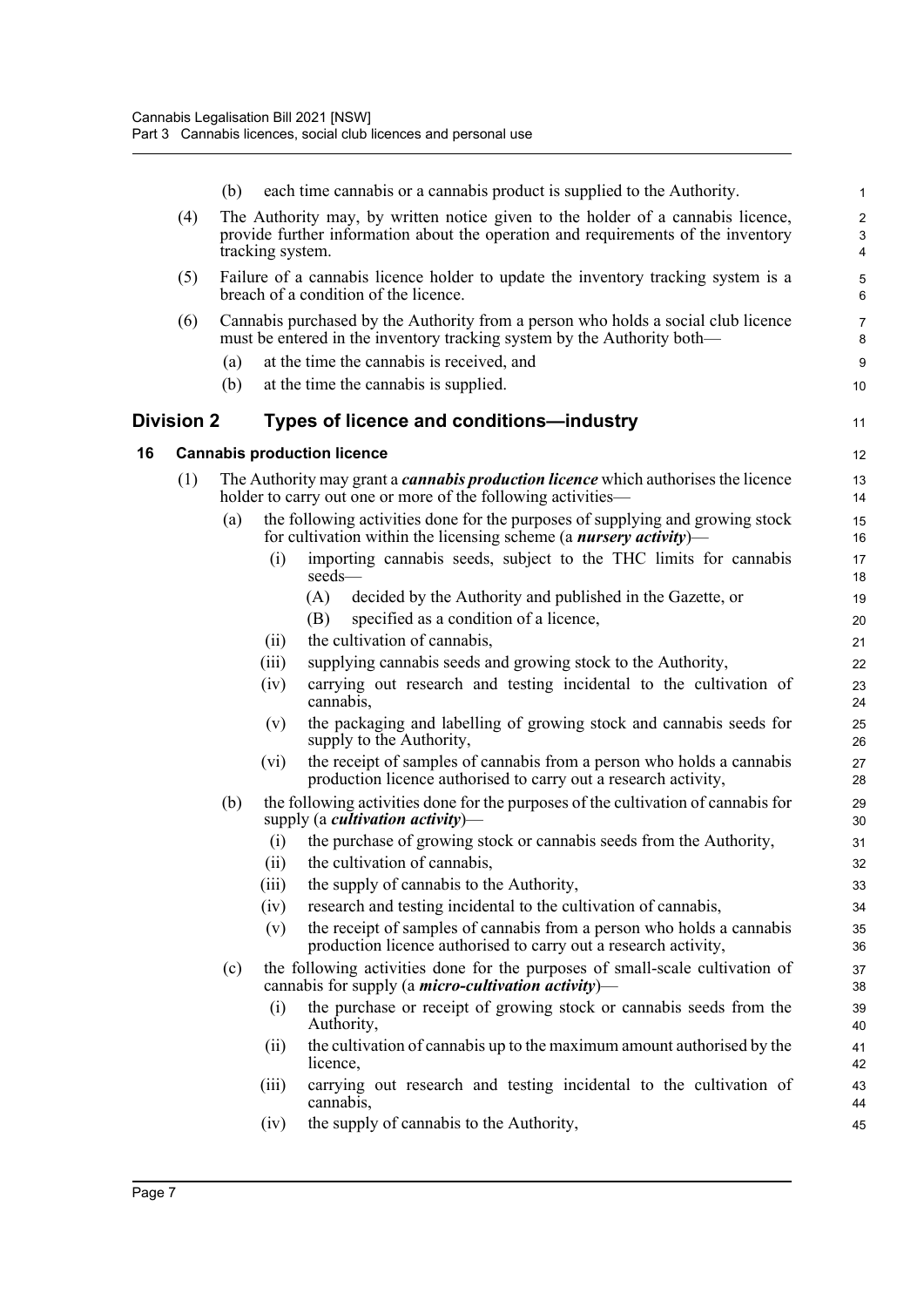<span id="page-14-0"></span>

|    |     |                             | the receipt of samples of cannabis from a person who holds a cannabis<br>(v)<br>production licence authorised to carry out a research activity,                                                                                                  | 1<br>$\overline{2}$            |
|----|-----|-----------------------------|--------------------------------------------------------------------------------------------------------------------------------------------------------------------------------------------------------------------------------------------------|--------------------------------|
|    |     | (d)                         | the following activities done for the purposes of processing, packaging and<br>labelling of cannabis for supply (a <i>processing activity</i> )—                                                                                                 | $\ensuremath{\mathsf{3}}$<br>4 |
|    |     |                             | the purchase or receipt of growing stock, cannabis seeds or cannabis<br>(i)<br>from the Authority,                                                                                                                                               | 5<br>$\,6\,$                   |
|    |     |                             | carrying out research and testing incidental to the processing of<br>(ii)<br>cannabis and cannabis products,                                                                                                                                     | $\overline{7}$<br>8            |
|    |     |                             | the production of cannabis and cannabis products,<br>(iii)                                                                                                                                                                                       | $\boldsymbol{9}$               |
|    |     |                             | the packaging and labelling of cannabis and cannabis products,<br>(iv)                                                                                                                                                                           | 10                             |
|    |     |                             | the supply of packaged and labelled cannabis to the Authority,<br>(v)                                                                                                                                                                            | 11                             |
|    |     |                             | (vi)<br>the receipt of samples of cannabis from a person who holds a cannabis<br>production licence authorised to carry out a research activity,                                                                                                 | 12<br>13                       |
|    |     | (e)                         | the following activities done for the purposes of distribution of processed<br>cannabis and cannabis products for supply (a wholesale and distribution<br>$activity)$ —                                                                          | 14<br>15<br>16                 |
|    |     |                             | the purchase or receipt of packaged and labelled cannabis and cannabis<br>(i)<br>products from the Authority,                                                                                                                                    | 17<br>18                       |
|    |     |                             | the supply of packaged and labelled cannabis and cannabis products to<br>(ii)<br>the Authority,                                                                                                                                                  | 19<br>20                       |
|    |     | (f)                         | the following activities done for the purposes of research and development of<br>cannabis and cannabis products (a <b>research activity</b> )—                                                                                                   | 21<br>22                       |
|    |     |                             | the purchase or receipt of growing stock or cannabis seeds from the<br>(i)<br>Authority,                                                                                                                                                         | 23<br>24                       |
|    |     |                             | the cultivation of cannabis,<br>(ii)                                                                                                                                                                                                             | 25                             |
|    |     |                             | the production of cannabis and cannabis products,<br>(iii)                                                                                                                                                                                       | 26                             |
|    |     |                             | testing, on humans only, samples of cannabis and cannabis products,<br>(iv)                                                                                                                                                                      | 27                             |
|    |     |                             | supplying samples of cannabis, including growing stock, and cannabis<br>(v)<br>products to the Authority and cannabis production licence holders,                                                                                                | 28<br>29                       |
|    |     | (g)                         | obtaining cannabis and cannabis products from a person for the purpose of<br>safe and secure destruction of cannabis and cannabis products in the way<br>decided by the Authority and published in the Gazette (a <i>destruction activity</i> ). | 30<br>31<br>32                 |
|    | (2) | licence—                    | Each of the following activities are also authorised for a cannabis production                                                                                                                                                                   | 33<br>34                       |
|    |     | $\sim$<br>$\left( a\right)$ | the supply of cannabis or a cannabis product to a person who holds a cannabis<br>production licence authorised to carry out a destruction activity,                                                                                              | 35<br>36                       |
|    |     | (b)                         | the destruction of cannabis or a cannabis product authorised to be kept by the<br>licence in the way decided by the Authority and published in the Gazette.                                                                                      | 37<br>38                       |
| 17 |     |                             | <b>Relationship with Authority</b>                                                                                                                                                                                                               | 39                             |
|    | (1) |                             | It is a condition of a cannabis production licence and a social club licence that<br>cannabis and cannabis products may only be supplied to the Authority.                                                                                       | 40<br>41                       |
|    | (2) |                             | Subsection (1) does not apply to a cannabis production licence with authority to carry<br>out a research activity if the cannabis is—                                                                                                            | 42<br>43                       |
|    |     | (a)                         | supplied to the holder of a cannabis production licence, and                                                                                                                                                                                     | 44                             |
|    |     | (b)                         | a sample of cannabis.                                                                                                                                                                                                                            | 45                             |
|    | (3) |                             | It is a condition of a cannabis distribution licence that the holder may only purchase<br>cannabis or cannabis products from the Authority.                                                                                                      | 46<br>47                       |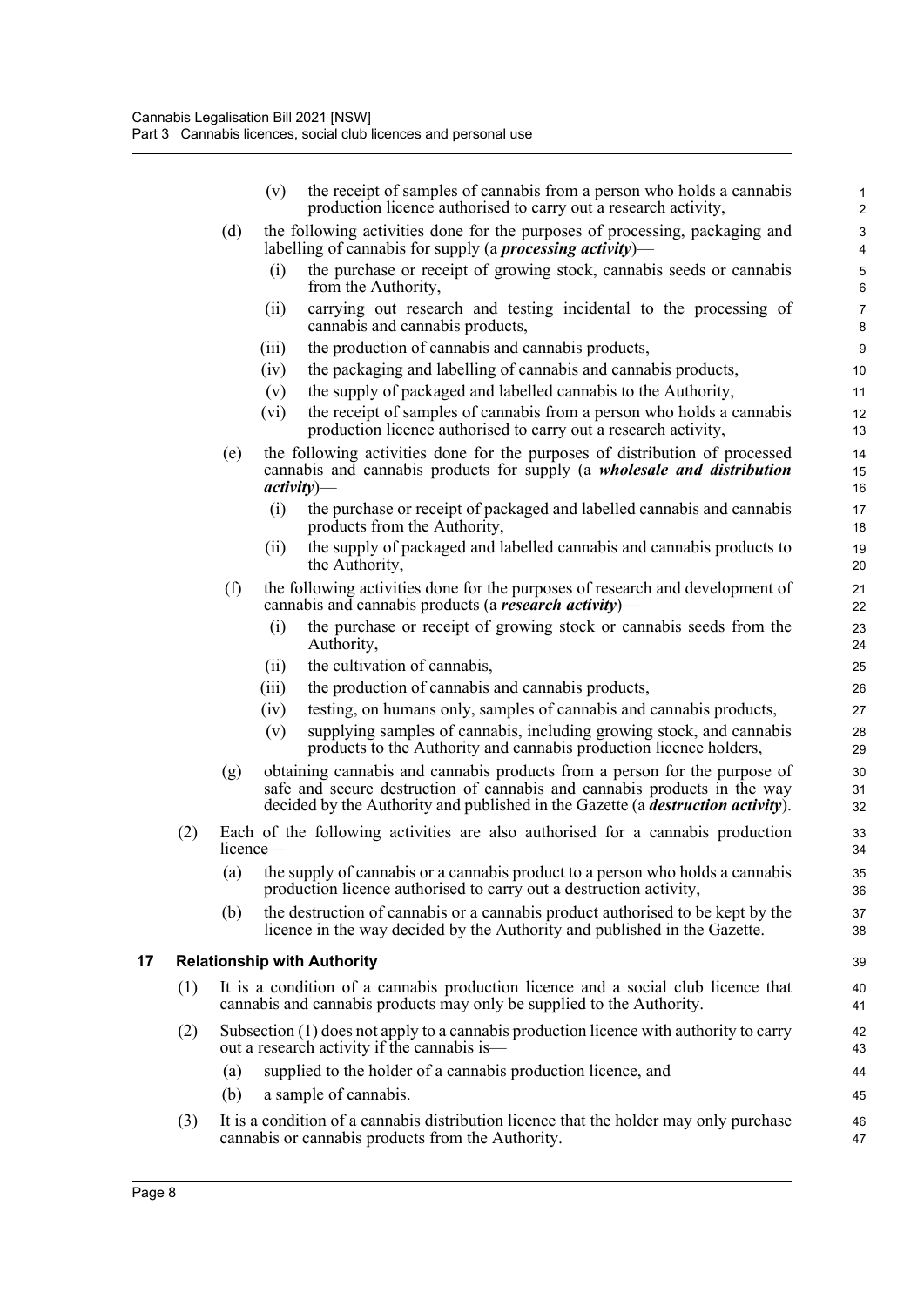#### <span id="page-15-0"></span>**18 Products must have Authority endorsement**

- (1) The Authority must ensure cannabis or a cannabis product supplied to a person who holds a cannabis distribution licence authorised to carry out a retail activity or a nursery retail activity—
	- (a) has been prepared in accordance with the conditions and requirements of a cannabis production licence, and

- (b) if the Authority is satisfied paragraph (a) has been complied with—the cannabis or cannabis products supplied include the Authority endorsement.
- (2) The Authority may affix the Authority endorsement on products supplied to the Authority, or may, by condition of a licence, require the holder of a cannabis production licence authorised to carry out a nursery activity, a processing activity or a wholesale and distribution activity to affix the Authority endorsement.
- (3) If the Authority is not satisfied that cannabis or a cannabis product affixed with the Authority endorsement is cannabis or a cannabis product prepared in accordance with the conditions of a licence the Authority may—
	- (a) return the product to the cannabis production licence holder, subject to conditions, or
	- (b) supply the cannabis or cannabis product to a person who holds a cannabis production licence authorised to carry out a destruction activity, or
	- (c) destroy the cannabis or a cannabis product authorised to be kept by the licence in the way decided by the Authority and published in the Gazette.

#### <span id="page-15-1"></span>**19 Cannabis distribution licence**

The Authority may grant a *cannabis distribution licence* which authorises the licence holder to carry out one or more of the following activities—

- the following activities done for the purposes of sale of processed cannabis and cannabis products to the public (a *retail activity*)—
	- (i) the purchase of packaged and labelled cannabis and cannabis products from the Authority,
	- (ii) the sale of cannabis products to the public,
	- (iii) the sale of growing stock or cannabis seeds to the public,
	- (iv) the supply of cannabis to a person who holds a cannabis production licence authorised to carry out a destruction activity,
	- (v) the destruction of cannabis authorised to be kept by the licence in the way decided by the Authority and published in the Gazette,
- (b) the following activities done for the purposes of sale of growing stock and cannabis seeds to the public (a *nursery retail activity*)—
	- (i) the purchase of growing stock or cannabis seeds from the Authority,
	- (ii) the sale of growing stock or cannabis seeds to the public,
- (c) the following activities done for the purposes of the provision of public premises for the consumption of cannabis (a *cannabis premises activity*)—
	- (i) providing a public place for the on-site consumption of cannabis and cannabis products (*cannabis consumption premises*) including cannabis and cannabis products obtained elsewhere,
	- (ii) supplying cannabis to a person who holds a cannabis production licence authorised to carry out a destruction activity,
	- (iii) destroying cannabis authorised to be kept by the licence in the way decided by the Authority and published in the Gazette.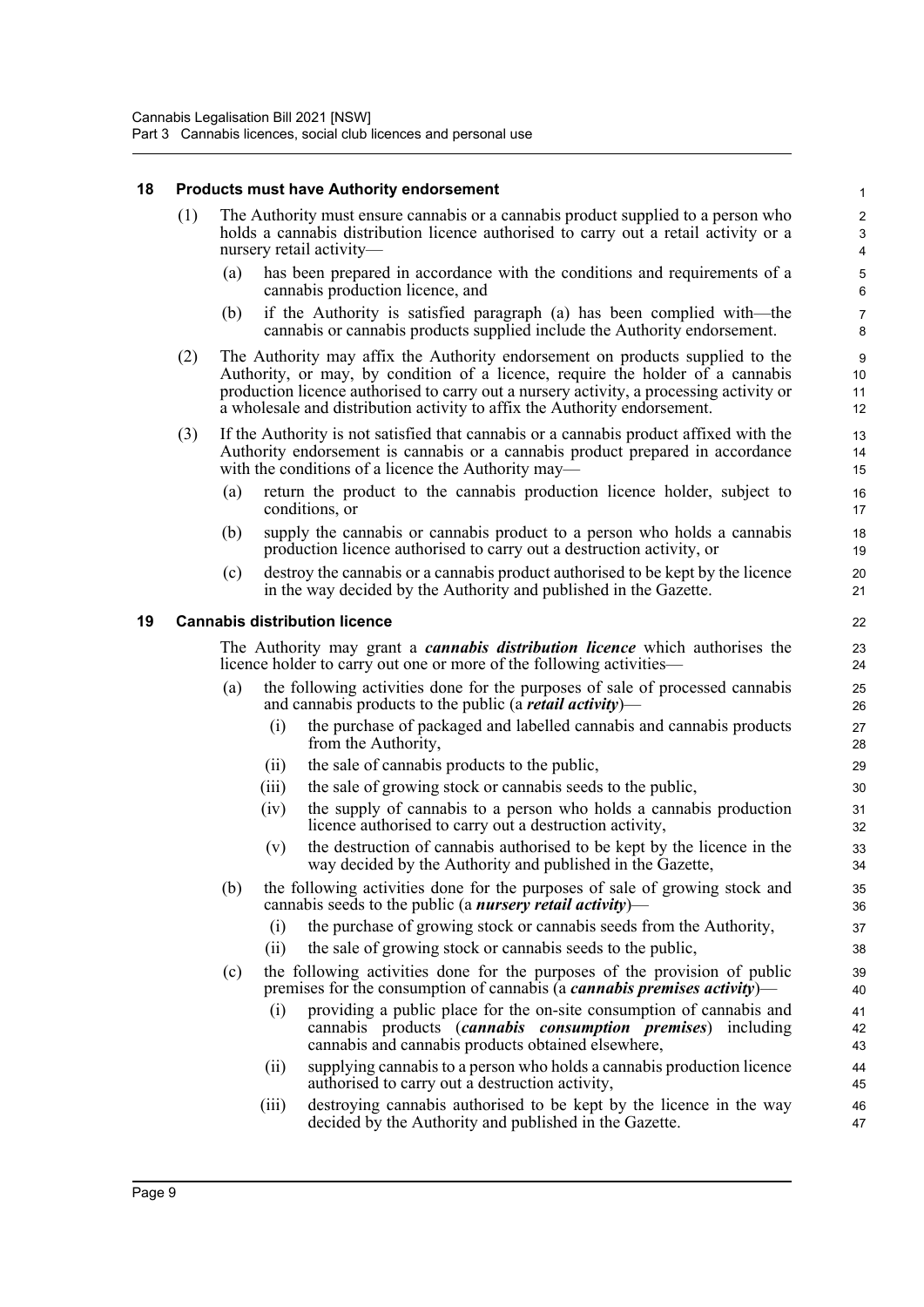#### <span id="page-16-0"></span>**20 Persons employed or engaged by cannabis licence holder**

Authorisation under a cannabis licence extends to all persons employed or engaged by the holder of the licence to carry out the activities authorised by the licence while acting within the scope of the person's employment or engagement.

#### <span id="page-16-1"></span>**21 General conditions of cannabis licences**

A cannabis licence is subject to the following conditions—

- (a) each person employed or engaged in activities under the licence must—
	- (i) be issued with an identification card that identifies the licence and displays the person's name and date of birth and a recent photograph of the person, and
	- (ii) while employed or engaged in activities under the licence—carry the person's identification card, and
	- (iii) not be a minor,
- (b) the holder of the licence must prepare and implement a risk management plan for the activities authorised by the licence that—
	- (i) complies with requirements specified by the Authority, and
	- (ii) has been approved by the Authority,
- (c) the holder of the licence, and a person employed or engaged by the holder of a licence, must complete the training required by the Authority,
- (d) the theft, loss or apparent unauthorised interference with cannabis or cannabis products to which the licence relates must be reported immediately to a police officer and the Authority,
- (e) the holder of the licence must immediately inform the Authority by written notice if—
	- (i) a licence or other authority held by the person under Commonwealth, State or Territory law that regulates activities involving cannabis or cannabis products, medicines, poisons or therapeutic goods is suspended, cancelled or amended, or
	- (ii) proceedings are commenced in which the licence or other authority may be suspended, cancelled or amended,
- (f) the holder of the licence must inform the Authority by written notice within 7 days after—
	- (i) the holder changes the holder's name, address or contact details as previously notified to the Authority, or
	- (ii) for a corporation—
		- (A) a person ceases to be or commences as a director of the corporation, or
		- (B) a director changes the director's name, address or contact details as previously notified to the Authority,
- (g) reasonable steps must be taken to prevent a minor from entering or remaining in an area where there is cannabis or cannabis products,
- (h) the holder of the licence may store and transport cannabis and cannabis products as reasonably necessary for a purpose authorised by the licence,
- (i) the cannabis or cannabis products intended for consumption must not be handled in a way that will render, or is likely to render, the cannabis or cannabis products unsafe for consumption,
- (j) other conditions specified by the Authority which may, without limitation, include conditions about—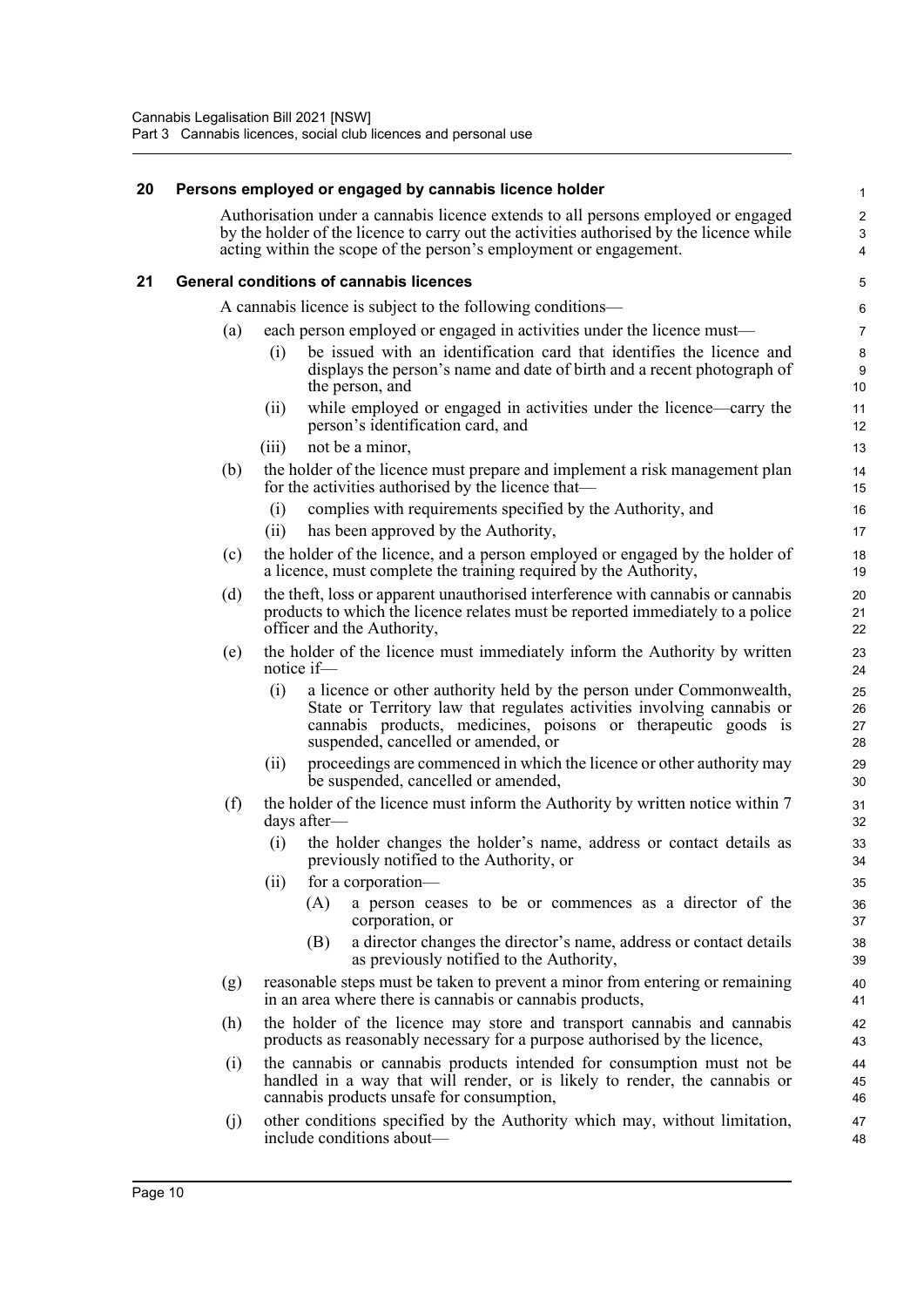<span id="page-17-1"></span><span id="page-17-0"></span>

|    |          | (i)      | surveillance and security measures that must be complied with, and                                                                                                                                                                                                             | $\mathbf{1}$             |
|----|----------|----------|--------------------------------------------------------------------------------------------------------------------------------------------------------------------------------------------------------------------------------------------------------------------------------|--------------------------|
|    |          | (ii)     | matters relating to the preparation or treatment of cannabis or cannabis<br>products, and                                                                                                                                                                                      | $\sqrt{2}$<br>$\sqrt{3}$ |
|    |          | (iii)    | records that must be kept, and                                                                                                                                                                                                                                                 | $\overline{\mathbf{4}}$  |
|    |          | (iv)     | returns that must be provided to the Authority.                                                                                                                                                                                                                                | 5                        |
| 22 |          |          | <b>Conditions of cannabis production licence</b>                                                                                                                                                                                                                               | 6                        |
|    | licence— |          | The Authority may impose the following conditions on a cannabis production                                                                                                                                                                                                     | $\overline{7}$<br>8      |
|    | (a)      |          | only cannabis and cannabis products of a type specified in the licence may be<br>cultivated.                                                                                                                                                                                   | $\boldsymbol{9}$<br>10   |
|    | (b)      | licence, | cannabis may only be cultivated on land, or at premises, specified in the                                                                                                                                                                                                      | 11<br>12                 |
|    | (c)      |          | the cannabis to which the licence relates must not be stored, prepared or treated<br>except on land, or at premises, specified in the licence,                                                                                                                                 | 13<br>14                 |
|    | (d)      |          | reasonable steps must be taken to remove or treat residue of products derived<br>from cannabis after harvesting or moving cannabis products, and as otherwise<br>reasonably required, to avoid unintended seeding or cultivation of cannabis,                                  | 15<br>16<br>17           |
|    | (e)      |          | the quantity of cannabis or cannabis products produced or received must not<br>exceed the quantity specified in the licence,                                                                                                                                                   | 18<br>19                 |
|    | (f)      |          | if the licence authorises the conduct of research—a person with appropriate<br>scientific qualifications and experience, as decided by the Authority, must be<br>responsible for the conduct of the research,                                                                  | 20<br>21<br>22           |
|    | (g)      |          | any other conditions specified by the Authority.                                                                                                                                                                                                                               | 23                       |
| 23 |          |          | <b>Conditions of cannabis distribution licence</b>                                                                                                                                                                                                                             | 24                       |
|    |          | licence— | The Authority may impose the following conditions on a cannabis distribution                                                                                                                                                                                                   | 25<br>26                 |
|    | (a)      |          | cannabis and cannabis products may only be stored or sold on land, or at<br>premises, specified in the licence,                                                                                                                                                                | 27<br>28                 |
|    | (b)      |          | the premises must not be within 200 metres of a school or childcare centre,                                                                                                                                                                                                    | 29                       |
|    | (c)      |          | the quantity of cannabis and cannabis products stored on the premises must not<br>exceed the quantity specified in the licence,                                                                                                                                                | 30<br>31                 |
|    | (d)      | sold,    | cannabis or cannabis products known to be unsuitable or unsafe must not be                                                                                                                                                                                                     | 32<br>33                 |
|    | (e)      |          | the licence holder or manager of the premises must not allow a person to<br>consume cannabis or cannabis products on the premises unless the licence<br>holder is authorised to carry out a cannabis premises activity on the premises<br>to which the retail licence relates, | 34<br>35<br>36<br>37     |
|    | (f)      |          | the licence must be displayed on premises where cannabis is sold, or cannabis<br>consumption premises, in a way that—                                                                                                                                                          | 38<br>39                 |
|    |          | (i)      | is attached to the inside of the premises, and                                                                                                                                                                                                                                 | 40                       |
|    |          | (ii)     | is easily readable by persons entering the premises by the principal<br>entrance to the premises, and                                                                                                                                                                          | 41<br>42                 |
|    |          | (iii)    | lists the conditions to which the licence is subject,                                                                                                                                                                                                                          | 43                       |
|    | (g)      |          | any other conditions specified by the Authority.                                                                                                                                                                                                                               | 44                       |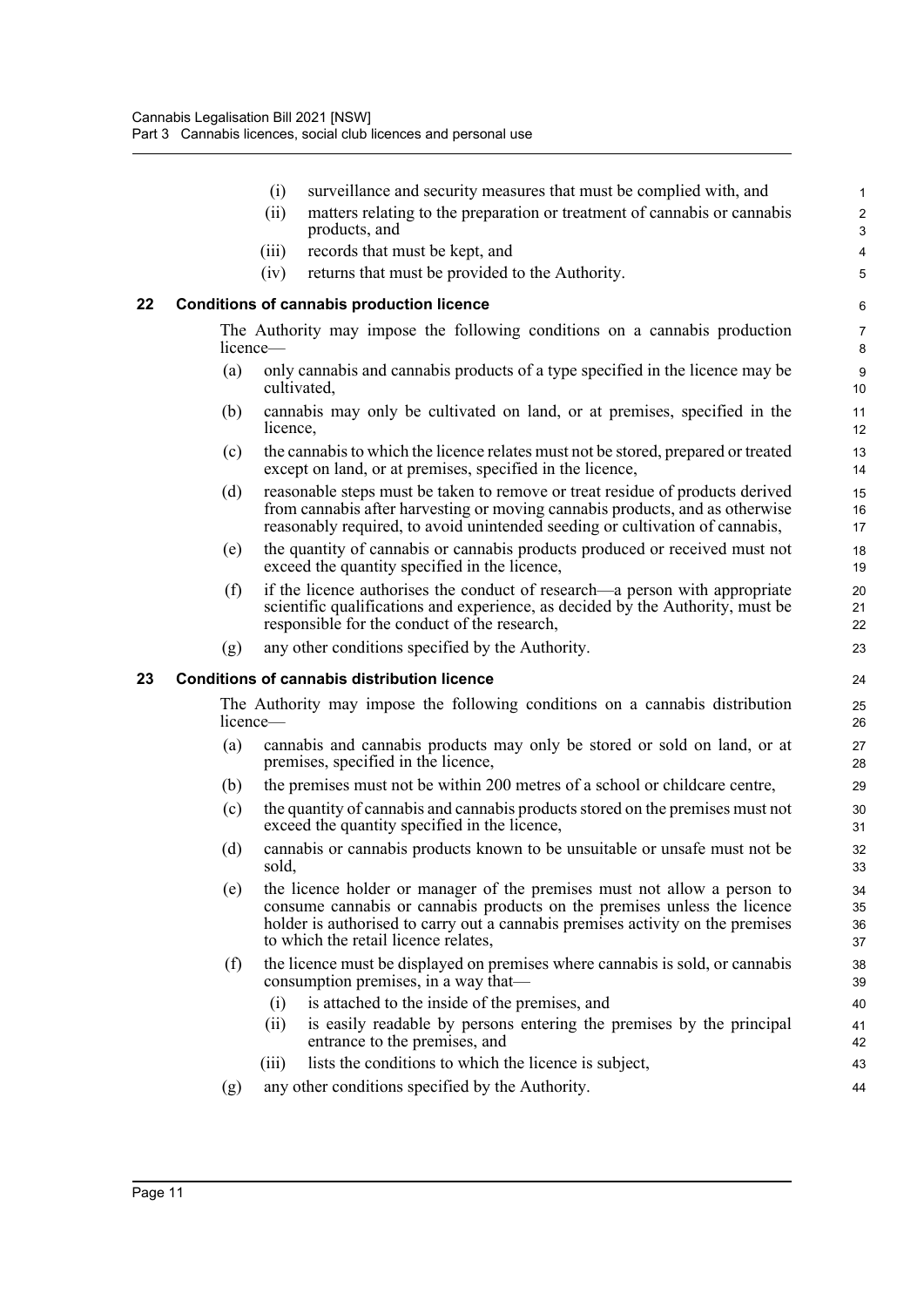<span id="page-18-4"></span><span id="page-18-3"></span><span id="page-18-2"></span><span id="page-18-1"></span><span id="page-18-0"></span>

| 24 |                   |                    | <b>Production and sale outside of New South Wales</b>                                                                                                                                                                                                                                                                                                                 | $\mathbf{1}$                                                       |
|----|-------------------|--------------------|-----------------------------------------------------------------------------------------------------------------------------------------------------------------------------------------------------------------------------------------------------------------------------------------------------------------------------------------------------------------------|--------------------------------------------------------------------|
|    | (1)               |                    | Nothing in this Part limits the Authority from receiving cannabis or a cannabis<br>product from a person who holds a licence or similar authority issued outside of New<br>South Wales, if the Authority is satisfied the cannabis or cannabis product meets the<br>same standards as cannabis or a cannabis product produced under a cannabis<br>production licence. | $\overline{c}$<br>3<br>$\overline{4}$<br>$\overline{5}$<br>$\,6\,$ |
|    | (2)               |                    | Nothing in this Part limits the holder of a cannabis licence from the supply of<br>cannabis or cannabis products outside New South Wales if authorised by a condition<br>of the licence.                                                                                                                                                                              | $\overline{7}$<br>8<br>9                                           |
|    | <b>Division 3</b> |                    | <b>Social club licences</b>                                                                                                                                                                                                                                                                                                                                           | 10                                                                 |
| 25 |                   | <b>Definitions</b> |                                                                                                                                                                                                                                                                                                                                                                       | 11                                                                 |
|    |                   |                    | In this Division-                                                                                                                                                                                                                                                                                                                                                     | 12                                                                 |
|    |                   | member.            | <i>member</i> , of a cannabis social club, includes a board member and a social club                                                                                                                                                                                                                                                                                  | 13<br>14                                                           |
|    |                   |                    | social club members—see section $26(7)$ .                                                                                                                                                                                                                                                                                                                             | 15                                                                 |
| 26 |                   |                    | <b>Licence for social clubs</b>                                                                                                                                                                                                                                                                                                                                       | 16                                                                 |
|    | (1)               |                    | The Authority may grant a <b><i>social club licence</i></b> to a group of individuals who grow<br>and share cannabis on a not-for-profit basis (a <i>cannabis social club</i> ).                                                                                                                                                                                      | 17<br>18                                                           |
|    | (2)               |                    | Each cannabis social club is to be made up of at least 5 members.                                                                                                                                                                                                                                                                                                     | 19                                                                 |
|    | (3)               |                    | A cannabis social club must nominate 5 members to be the <b>board members</b> .                                                                                                                                                                                                                                                                                       | 20                                                                 |
|    | (4)               |                    | For the purposes of this Act, a board member is a holder of a social club licence.                                                                                                                                                                                                                                                                                    | 21                                                                 |
|    | (5)               |                    | A cannabis social club must advise the Authority of the names of the board members.                                                                                                                                                                                                                                                                                   | 22                                                                 |
|    | (6)               |                    | The cannabis social club must advise the Authority—                                                                                                                                                                                                                                                                                                                   | 23                                                                 |
|    |                   | (a)                | if a board member ceases to be a board member, and                                                                                                                                                                                                                                                                                                                    | 24                                                                 |
|    |                   | (b)                | the name of the replacement board member.                                                                                                                                                                                                                                                                                                                             | 25                                                                 |
|    | (7)               |                    | Individuals who are not board members may join the cannabis social club as <b>social</b><br>club members.                                                                                                                                                                                                                                                             | 26<br>27                                                           |
|    | (8)               |                    | Members of a cannabis social club are entitled to make decisions about the operation,<br>processes and organisation of the cannabis social club.                                                                                                                                                                                                                      | 28<br>29                                                           |
|    | (9)               |                    | An individual who is a minor is not eligible to be a member of a cannabis social club.                                                                                                                                                                                                                                                                                | 30                                                                 |
| 27 |                   |                    | Activities authorised by social club licence                                                                                                                                                                                                                                                                                                                          | 31                                                                 |
|    |                   |                    | A social club licence authorises the social club to carry out one of more of the<br>following activities (each a <b>social club activity</b> )—                                                                                                                                                                                                                       | 32<br>33                                                           |
|    |                   | (a)                | the purchase of growing stock or cannabis seeds from the Authority,                                                                                                                                                                                                                                                                                                   | 34                                                                 |
|    |                   | (b)                | the supply of cannabis, other than for sale, to members of the social club for<br>personal use,                                                                                                                                                                                                                                                                       | 35<br>36                                                           |
|    |                   | (c)                | the processing of cannabis into a cannabis product for the purpose of<br>supplying the cannabis product, other than for sale, to members of the social<br>club for personal use,                                                                                                                                                                                      | 37<br>38<br>39                                                     |
|    |                   | (d)                | if the social club decides to sell all or some of the social club's cannabis or<br>cannabis products—the sale of cannabis or cannabis products to the Authority,                                                                                                                                                                                                      | 40<br>41                                                           |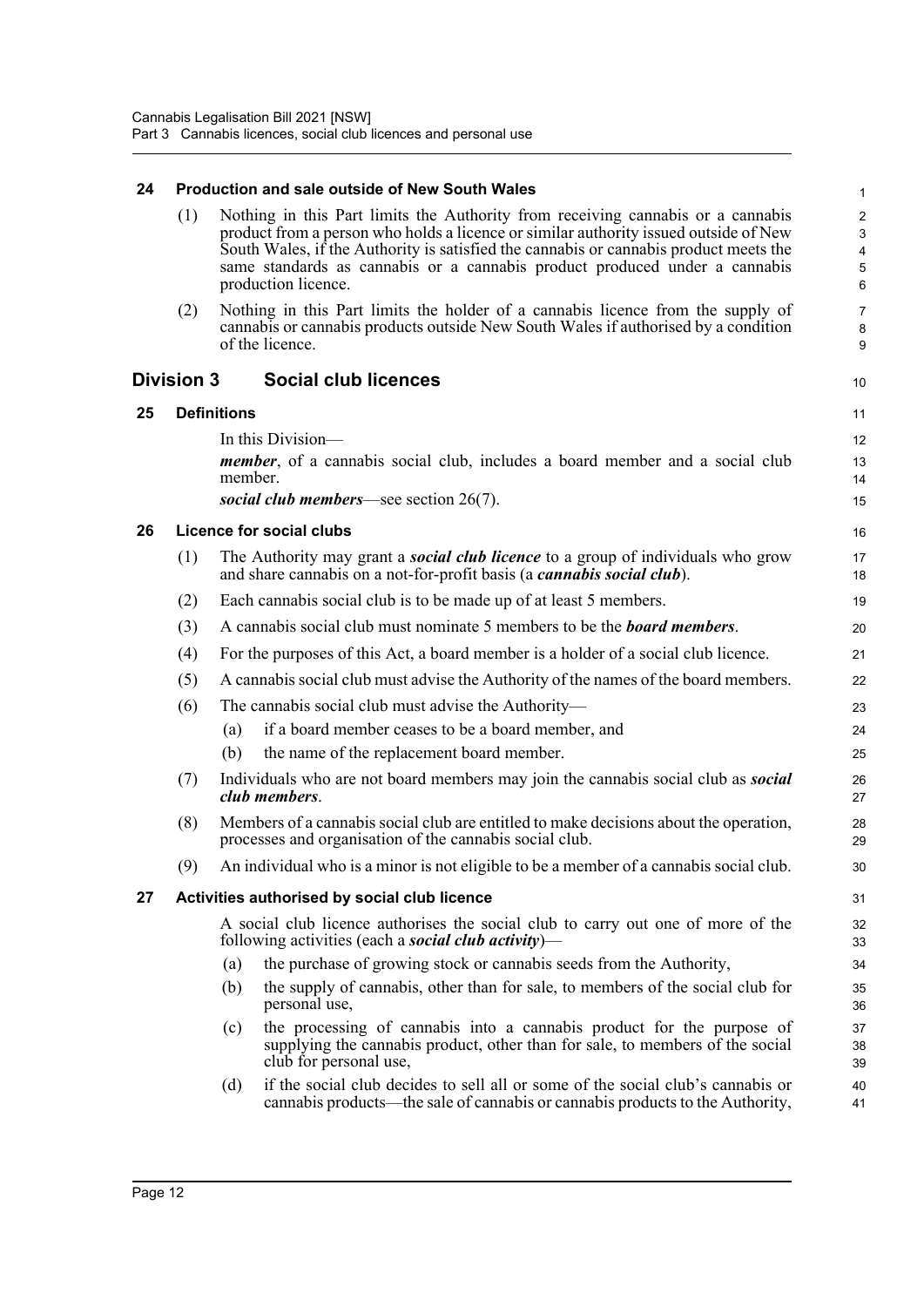(e) the destruction of cannabis in the way decided by the Authority and published in the Gazette,

(f) the supply of cannabis to a person who holds a cannabis production licence with the authority to carry out a destruction activity.

#### <span id="page-19-0"></span>**28 Conditions of a social club licence**

A social club licence is subject to the following conditions—

- (a) cannabis may only be cultivated on land, or at premises, specified in the licence,
- (b) the quantity of cannabis cultivated must not exceed 6 cannabis plants for each member of the social club up to a maximum of 99 cannabis plants,
- (c) cannabis and cannabis products consumed on land, or at premises, specified in the licence may be consumed only by a member of the social club to which the licence relates,
- (d) the cannabis social club must not operate within 200 metres of a school or childcare centre,
- (e) the theft, loss or apparent unauthorised interference with cannabis on the premises authorised by the licence must be reported immediately to a police officer and the Authority,
- (f) reasonable steps must be taken to prevent a minor from entering or remaining in an area on the premises, specified in the licence, where there is cannabis,
- (g) the cannabis or cannabis products must not be handled in a way that will render, or is likely to render, the cannabis unsafe for consumption,
- (h) the cannabis to which the licence relates must not be stored, prepared or treated except on land, or at premises, specified in the licence,
- (i) reasonable steps must be taken to remove or treat residue of products derived from cannabis after harvesting or moving cannabis products, and as otherwise reasonably required, to avoid unintended seeding or cultivation of cannabis,
- (j) cannabis and cannabis products may only be stored or supplied on land, or at premises, specified in the licence,
- (k) any other conditions specified by the Authority.

#### <span id="page-19-1"></span>**29 Packaging, labelling and storing cannabis or cannabis product**

- (1) It is a condition of a cannabis distribution licence that cannabis or a cannabis product supplied under the licence must be labelled, stored and packaged in a way that includes—
	- (a) the Authority endorsement, and
	- (b) the recommended storage conditions, and
	- (c) the strain of cannabis plants that the cannabis or the cannabis product is derived from, and
	- (d) a statement, in the way decided by the Authority, of how much THC and cannabidiol the cannabis or cannabis product contains, and
	- (e) a warning label of a type decided by the Authority, that children and pregnant women should not consume cannabis or a cannabis product, and
	- (f) other health warnings as decided by the Authority, and
	- (g) if packaged—
		- (i) if a container is used—a statement that the container contains cannabis or a cannabis product, and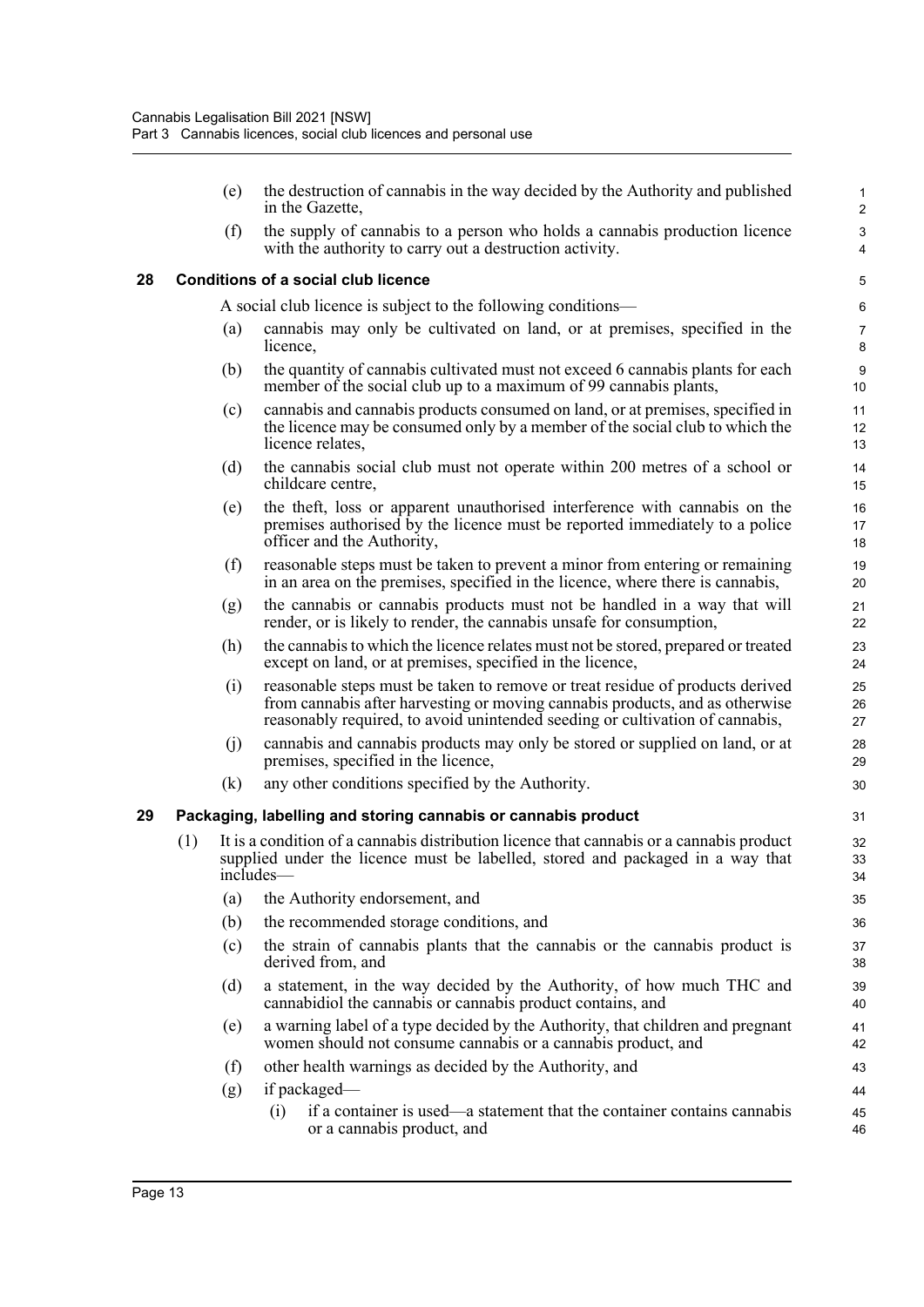<span id="page-20-4"></span><span id="page-20-3"></span><span id="page-20-2"></span><span id="page-20-1"></span><span id="page-20-0"></span>

|    |                   |       | the date the cannabis or cannabis product was packaged, and<br>(ii)                                                                                                                                                                                          | 1                       |
|----|-------------------|-------|--------------------------------------------------------------------------------------------------------------------------------------------------------------------------------------------------------------------------------------------------------------|-------------------------|
|    |                   | (h)   | except in the case of a cannabis plant, either-                                                                                                                                                                                                              | $\overline{\mathbf{c}}$ |
|    |                   |       | the expiry date, or<br>(i)                                                                                                                                                                                                                                   | 3                       |
|    |                   |       | a statement that no expiry date has been determined, and<br>(ii)                                                                                                                                                                                             | 4                       |
|    |                   | (i)   | the cannabis licence holders that cultivated or produced the cannabis or<br>cannabis product.                                                                                                                                                                | 5<br>6                  |
|    | (2)               |       | Without limiting subsection $(1)$ —                                                                                                                                                                                                                          | 7                       |
|    |                   | (a)   | a container in which a cannabis plant, other than cannabis seed, is packaged or<br>stored must include information about the number of cannabis plants in the<br>container, and                                                                              | 8<br>9<br>10            |
|    |                   | (b)   | a container in which cannabis seed is packaged must include the estimated<br>number of seeds in the container and the weight of those seeds.                                                                                                                 | 11<br>12                |
|    | <b>Division 4</b> |       | Administration of cannabis licences and social club licences                                                                                                                                                                                                 | 13                      |
| 30 |                   |       | <b>Application of Division</b>                                                                                                                                                                                                                               | 14                      |
|    |                   |       | This Division applies to a cannabis licence or a social club licence unless a contrary<br>intention appears.                                                                                                                                                 | 15<br>16                |
| 31 |                   |       | <b>Application for licence</b>                                                                                                                                                                                                                               | 17                      |
|    | (1)               |       | An application for a licence—                                                                                                                                                                                                                                | 18                      |
|    |                   | (a)   | must be made in the form approved by the Authority, and                                                                                                                                                                                                      | 19                      |
|    |                   | (b)   | must be accompanied by the application fee specified in section 33, and                                                                                                                                                                                      | 20                      |
|    |                   | (c)   | if the application is for a cannabis licence—must be accompanied by a risk<br>management plan submitted for the approval of the Authority for the activities<br>authorised by the licence that complies with requirements specified by the<br>Authority, and | 21<br>22<br>23<br>24    |
|    |                   | (d)   | if the application is for a social club licence—must be made jointly by the<br>board members.                                                                                                                                                                | 25<br>26                |
|    | (2)               |       | The Authority may require an applicant to provide further information or evidence<br>as reasonably required to decide an application.                                                                                                                        | 27<br>28                |
|    | (3)               |       | The Authority must, as far as reasonably practicable, decide an application within 2<br>months after receipt of the application, not including a period when the Authority is<br>waiting for further information or evidence from the applicant.             | 29<br>30<br>31          |
| 32 |                   |       | <b>Multiple licences</b>                                                                                                                                                                                                                                     | 32                      |
|    |                   | time. | The Authority must not grant or renew a cannabis production licence or a cannabis<br>distribution licence if it would result in the person holding both licences at the same                                                                                 | 33<br>34<br>35          |
| 33 | Fees              |       |                                                                                                                                                                                                                                                              | 36                      |
|    | (1)               |       | Before a cannabis licence is granted or renewed, the applicant must pay to the<br>Authority the application fee of \$550.                                                                                                                                    | 37<br>38                |
|    | (2)               |       | Before a social club licence is granted or renewed, the applicant must pay to the<br>Authority the application fee of \$55.                                                                                                                                  | 39<br>40                |
|    | (3)               |       | The holder of a cannabis production licence must pay to the Authority an annual fee<br>of \$550, other than for a year an application fee or renewal fee is paid.                                                                                            | 41<br>42                |
|    |                   |       |                                                                                                                                                                                                                                                              |                         |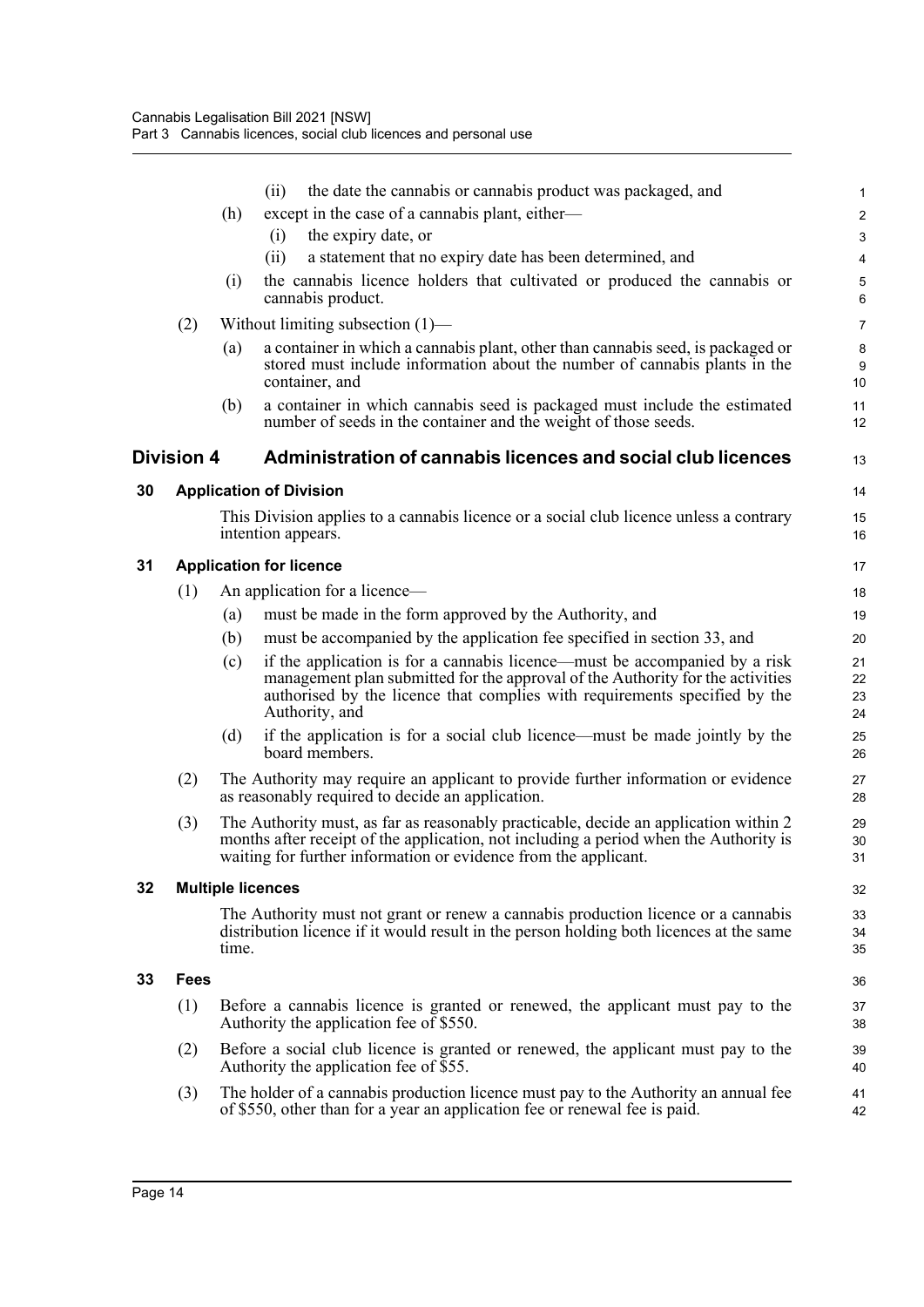<span id="page-21-1"></span><span id="page-21-0"></span>

|    | (4) |     |          |             | The Authority may cancel or suspend a licence for failure to pay the fee relevant to<br>the licence specified in this section in the time required.                                                                          | $\mathbf{1}$<br>$\overline{2}$ |
|----|-----|-----|----------|-------------|------------------------------------------------------------------------------------------------------------------------------------------------------------------------------------------------------------------------------|--------------------------------|
| 34 |     |     |          |             | Grounds for finding a person is not suitable to hold a licence                                                                                                                                                               | 3                              |
|    |     |     |          |             | A person is not a suitable person to hold a licence if—                                                                                                                                                                      | 4                              |
|    |     | (a) |          | licence, or | the Authority is satisfied the person is not a fit and proper person to hold the                                                                                                                                             | $\mathbf 5$<br>6               |
|    |     | (b) |          |             | the person is a minor or, for an application made by—                                                                                                                                                                        | 7                              |
|    |     |     | (i)      |             | a corporation—a director of the corporation is a minor, or                                                                                                                                                                   | 8                              |
|    |     |     | (ii)     |             | a cannabis social club—a board member is a minor, or                                                                                                                                                                         | 9                              |
|    |     | (c) |          |             | the person does not have the capacity, or has not made or proposed to make<br>appropriate arrangements, to satisfy the requirements of this Act applicable to<br>the activities proposed to be authorised by the licence, or | 10<br>11<br>12                 |
|    |     | (d) |          |             | the person has breached a condition of a licence on more than 1 occasion, or                                                                                                                                                 | 13                             |
|    |     | (e) | Part, or |             | the person has not paid the fees payable to the Authority as required by this                                                                                                                                                | 14<br>15                       |
|    |     | (f) |          |             | the person has been convicted of any of the following, unless the offence<br>relates to the possession, cultivation or sale of cannabis—                                                                                     | 16<br>17                       |
|    |     |     | (i)      |             | an indictable offence against-                                                                                                                                                                                               | 18                             |
|    |     |     |          | (A)         | the Drug Misuse and Trafficking Act 1985 or regulations under                                                                                                                                                                | 19                             |
|    |     |     |          | (B)         | that Act or a corresponding law of another jurisdiction, or<br>the Narcotic Drugs Act 1967 of the Commonwealth or                                                                                                            | 20<br>21                       |
|    |     |     |          |             | regulations under that Act, or                                                                                                                                                                                               | 22                             |
|    |     |     |          | (C)         | the Poisons and Therapeutic Goods Act 1966 or regulations<br>under that Act or a corresponding law of another jurisdiction, or                                                                                               | 23<br>24                       |
|    |     |     |          | (D)         | the <i>Therapeutic Goods Act 1989</i> of the Commonwealth or<br>regulations under that Act, or                                                                                                                               | 25<br>26                       |
|    |     |     |          | (E)         | any other law prescribed by the regulations,                                                                                                                                                                                 | 27                             |
|    |     |     | (ii)     |             | an offence involving theft, dishonesty, fraud or violence that—                                                                                                                                                              | 28                             |
|    |     |     |          | (A)         | is an indictable offence, or                                                                                                                                                                                                 | 29                             |
|    |     |     |          | (B)         | would, if committed in New South Wales, be an indictable<br>offence,                                                                                                                                                         | 30<br>31                       |
|    |     |     | (iii)    |             | an offence-                                                                                                                                                                                                                  | 32                             |
|    |     |     |          | (A)         | punishable by imprisonment for life or for a term of 5 years or<br>more or by a fine of \$500,000 or more, or                                                                                                                | 33<br>34                       |
|    |     |     |          | (B)         | that would, if committed in New South Wales, be punishable<br>under a law of New South Wales by imprisonment for life or for<br>a term of 5 years or more or by a fine of \$500,000 or more, or                              | 35<br>36<br>37                 |
|    |     |     |          | (C)         | committed under a law of the Commonwealth that is punishable<br>by imprisonment for life or for a term of 5 years or more or by a<br>fine of $$500,000$ or more, or                                                          | 38<br>39<br>40                 |
|    |     | (g) |          |             | the person is disqualified under section $39(3)$ .                                                                                                                                                                           | 41                             |
| 35 |     |     |          |             | Grant, refusal or renewal of licence                                                                                                                                                                                         | 42                             |
|    | (1) |     |          |             | The Authority may, on application by a person, grant, refuse or renew a licence.                                                                                                                                             | 43                             |
|    | (2) |     |          |             | Subject to this Act, a licence remains in force for the period specified in the licence<br>at the time the licence is granted or renewed.                                                                                    | 44<br>45                       |
|    | (3) |     |          |             | The period specified must not exceed—                                                                                                                                                                                        | 46                             |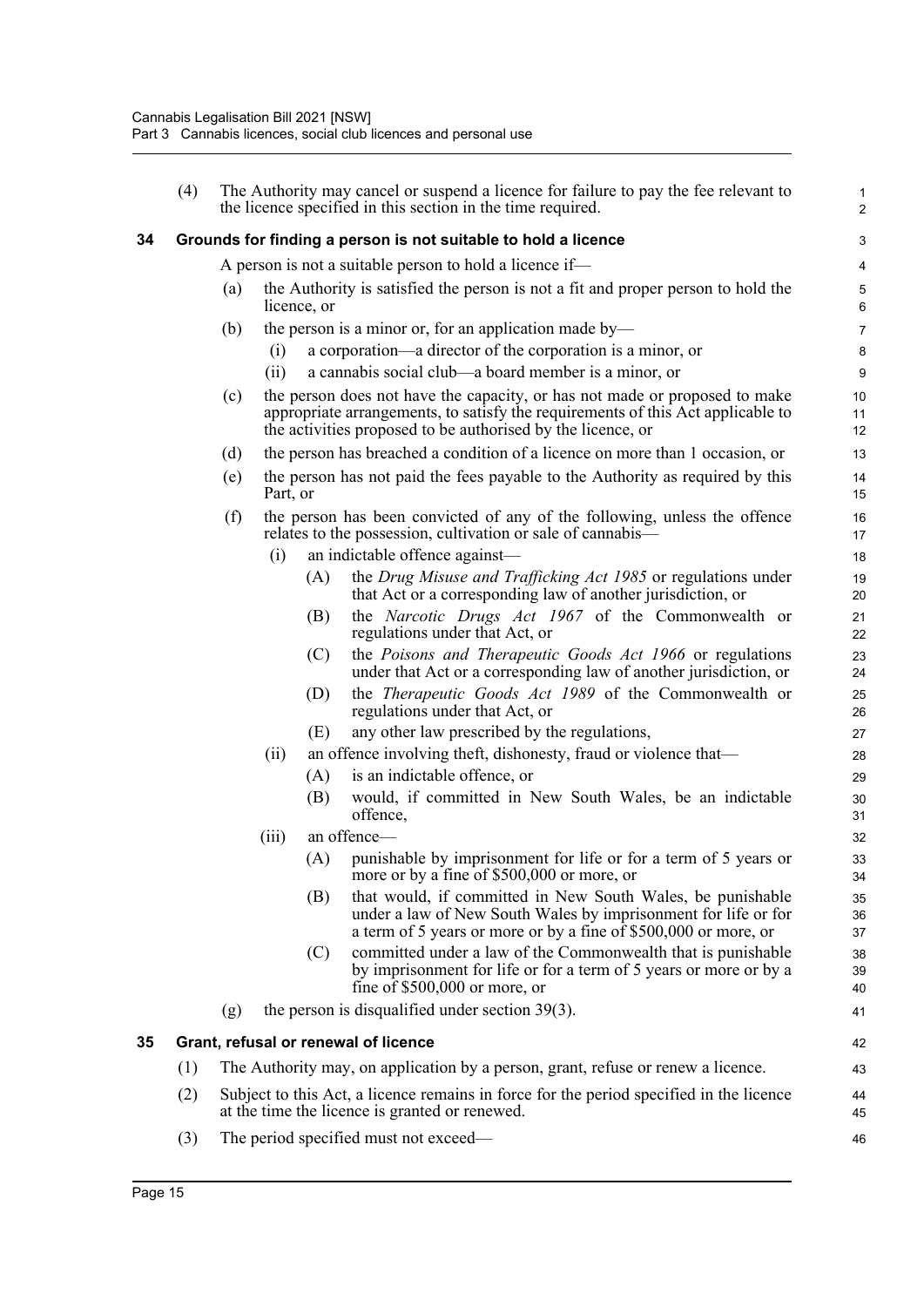<span id="page-22-1"></span><span id="page-22-0"></span>

|    |     | (a)        | for a cannabis production licence or a social club licence—5 years, and                                                                                                                                                                                                                                                                 | $\mathbf{1}$               |
|----|-----|------------|-----------------------------------------------------------------------------------------------------------------------------------------------------------------------------------------------------------------------------------------------------------------------------------------------------------------------------------------|----------------------------|
|    |     | (b)        | for a cannabis distribution licence—1 year.                                                                                                                                                                                                                                                                                             | $\sqrt{2}$                 |
|    | (4) |            | The Authority may refuse an application—                                                                                                                                                                                                                                                                                                | $\ensuremath{\mathsf{3}}$  |
|    |     | (a)        | if the application does not comply with a requirement imposed under this Act,<br><b>or</b>                                                                                                                                                                                                                                              | $\pmb{4}$<br>5             |
|    |     | (b)        | if the applicant is not a suitable person to hold the licence, or                                                                                                                                                                                                                                                                       | $\,6\,$                    |
|    |     | (c)        | for a ground specified in section 36.                                                                                                                                                                                                                                                                                                   | $\overline{7}$             |
|    | (5) | a licence. | The Authority is to give the applicant written notice of a decision to grant or refuse                                                                                                                                                                                                                                                  | 8<br>9                     |
|    | (6) |            | If the Authority fails to give an applicant notice of a decision to grant or refuse the<br>application within 2 months after receipt of the application, the Authority is taken to<br>have refused to grant the application.                                                                                                            | 10<br>11<br>12             |
| 36 |     |            | Other grounds for refusal                                                                                                                                                                                                                                                                                                               | 13                         |
|    |     |            | The grounds for refusing an application for the grant, renewal or amendment of a<br>licence are—                                                                                                                                                                                                                                        | 14<br>15                   |
|    |     | (a)        | land and premises, or part of land and premises, proposed to be used under the<br>licence, or under the licence as proposed to be amended, are not suitable for<br>the purpose in terms of location, facilities and security arrangements, or                                                                                           | 16<br>17<br>18             |
|    |     | (b)        | the arrangements required as a condition of the licence, or the licence as<br>proposed to be amended, have not been met to the satisfaction of the<br>Authority, or                                                                                                                                                                     | 19<br>20<br>21             |
|    |     | (c)        | taking the conditions of the licence into account, the risk of cannabis or<br>cannabis products being diverted for unlawful purposes and the risk of<br>environmental harm or harm to humans arising from the activities authorised<br>by the licence, if the application is granted, will not be reduced to an<br>acceptable level, or | 22<br>23<br>24<br>25<br>26 |
|    |     | (d)        | for a cannabis licence—the risk management plan proposed to be<br>implemented under the licence, or under the licence as proposed to be<br>amended, is not suitable, to the satisfaction of the Authority, for the activities<br>to be authorised under the licence.                                                                    | 27<br>28<br>29<br>30       |
| 37 |     |            | Grounds for suspension or cancellation of licence                                                                                                                                                                                                                                                                                       | 31                         |
|    |     |            | Each of the following constitutes grounds for suspending or cancelling a licence—                                                                                                                                                                                                                                                       | 32                         |
|    |     | (a)        | the licence holder is not a suitable person to carry out the activities authorised<br>by the licence,                                                                                                                                                                                                                                   | 33<br>34                   |
|    |     | (b)        | the person has breached a condition of a cannabis licence or social club licence<br>on more than 1 occasion,                                                                                                                                                                                                                            | 35<br>36                   |
|    |     | (c)        | the licence was granted in error,                                                                                                                                                                                                                                                                                                       | 37                         |
|    |     | (d)        | the licence was obtained improperly,                                                                                                                                                                                                                                                                                                    | 38                         |
|    |     | (e)        | the holder of the licence has ceased to carry on the activities authorised by the<br>licence,                                                                                                                                                                                                                                           | 39<br>40                   |
|    |     | (f)        | an event has occurred or circumstances have become known that, if an<br>application were now to be made by the holder of the licence for the licence,<br>the licence would not be granted or it would not be granted on the same<br>conditions,                                                                                         | 41<br>42<br>43<br>44       |
|    |     | (g)        | an emergency situation has arisen that warrants the suspension, cancellation or<br>amendment of the licence—                                                                                                                                                                                                                            | 45<br>46                   |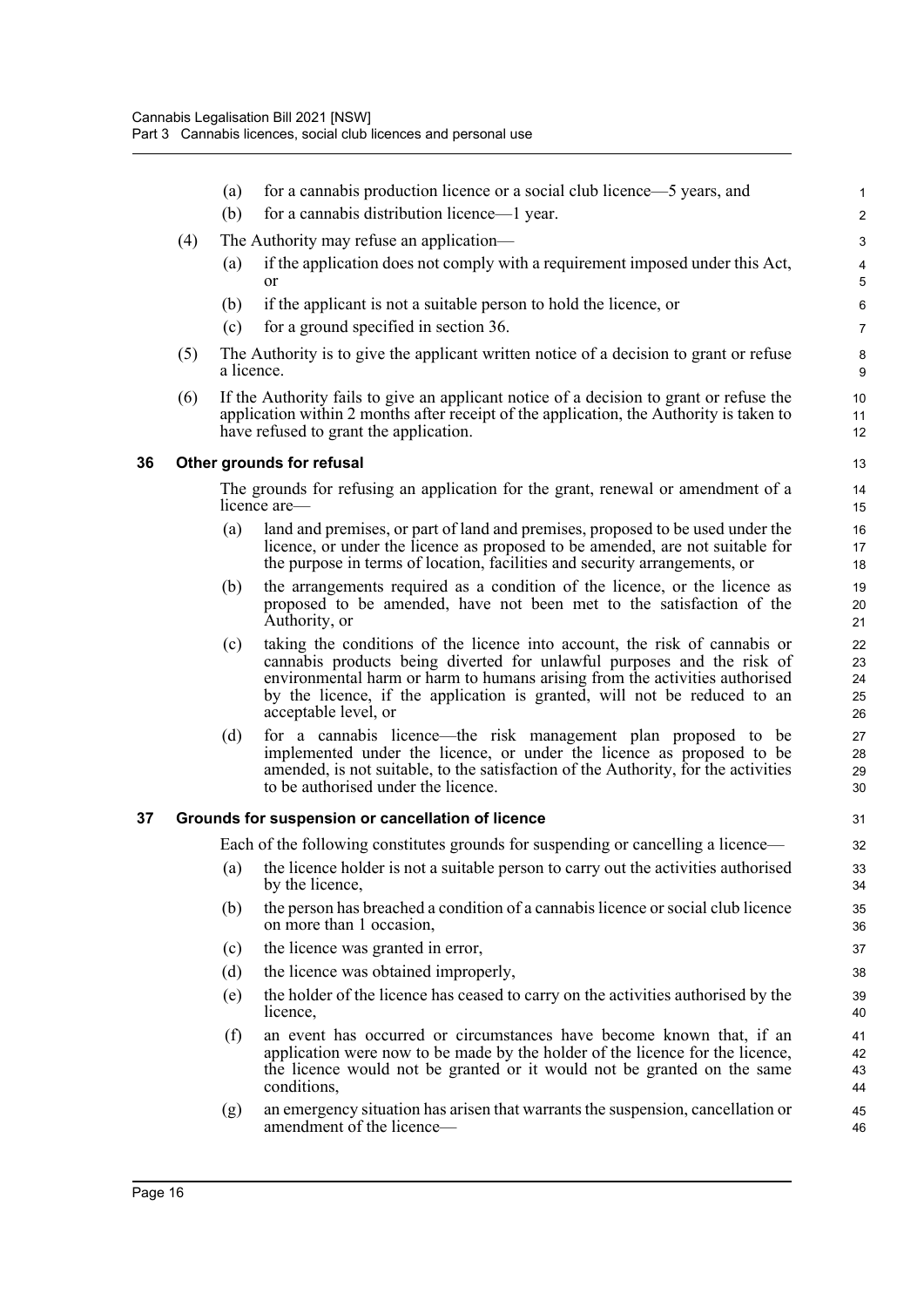<span id="page-23-2"></span><span id="page-23-1"></span><span id="page-23-0"></span>

|    |     | (i)                            | to keep cannabis and cannabis products secure and ensure that the<br>cannabis and cannabis products are not diverted for unlawful purposes,<br><sub>or</sub>                                                                                | 1<br>$\sqrt{2}$<br>$\mathbf{3}$ |
|----|-----|--------------------------------|---------------------------------------------------------------------------------------------------------------------------------------------------------------------------------------------------------------------------------------------|---------------------------------|
|    |     | (ii)                           | to minimise the risk of environmental harm or harm to humans arising<br>from the activities under the licence.                                                                                                                              | 4<br>5                          |
| 38 |     | <b>Suspension of licence</b>   |                                                                                                                                                                                                                                             | 6                               |
|    | (1) |                                | If the Authority is satisfied that there are grounds for the suspension of a licence, the<br>Authority may, by written notice given to the holder of a licence, suspend the licence.                                                        | 7<br>8                          |
|    | (2) |                                | Notice of the suspension must specify—                                                                                                                                                                                                      | 9                               |
|    |     | (a)                            | the date or time the suspension takes effect, and                                                                                                                                                                                           | 10                              |
|    |     | (b)                            | the period of the suspension, and                                                                                                                                                                                                           | 11                              |
|    |     | (c)                            | the grounds for the suspension.                                                                                                                                                                                                             | 12                              |
|    | (3) |                                | Before the Authority acts under this section, the Authority must, unless satisfied<br>urgent action is required, allow the holder of the licence at least 28 days to make<br>submissions to the Authority about the proposed suspension.    | 13<br>14<br>15                  |
|    | (4) |                                | The Authority must give notice of the suspension of the licence to-                                                                                                                                                                         | 16                              |
|    |     | (a)                            | the Commissioner of Police, and                                                                                                                                                                                                             | 17                              |
|    |     | (b)                            | all other persons who are holders of the licence.                                                                                                                                                                                           | 18                              |
| 39 |     | <b>Cancellation of licence</b> |                                                                                                                                                                                                                                             | 19                              |
|    | (1) |                                | If the Authority is satisfied there are grounds for the cancellation of the licence, the<br>Authority may, by written notice given to the holder of a licence, cancel the licence.                                                          | 20<br>21                        |
|    | (2) |                                | Notice of the cancellation must specify—                                                                                                                                                                                                    | 22                              |
|    |     | (a)                            | the date or time the cancellation takes effect, and                                                                                                                                                                                         | 23                              |
|    |     | (b)                            | the grounds for the cancellation.                                                                                                                                                                                                           | 24                              |
|    | (3) |                                | If the Authority cancels a licence, the Authority may also disqualify the holder of the<br>cancelled licence, or if the holder is a corporation, a director of the corporation, from<br>obtaining a licence or a specified type of licence. | 25<br>26<br>27                  |
| 40 |     |                                | Suspension or cancellation may be subject to conditions                                                                                                                                                                                     | 28                              |
|    | (1) |                                | A licence may be suspended or cancelled unconditionally or subject to conditions<br>decided by the Authority.                                                                                                                               | 29<br>30                        |
|    | (2) |                                | A condition of the licence imposed under this section may, without limitation,<br>include requiring the holder, or former holder, of the licence to-                                                                                        | 31<br>32                        |
|    |     | (a)                            | restrict or prohibit the activities otherwise authorised by the licence, or                                                                                                                                                                 | 33                              |
|    |     | (b)                            | take specified action or refrain from taking specified action, including, without<br>limitation, a requirement—                                                                                                                             | 34<br>35                        |
|    |     | (i)                            | to carry out or provide the cannabis for a destruction activity, or                                                                                                                                                                         | 36                              |
|    |     | (ii)                           | to store or transport cannabis or material derived from cannabis, or                                                                                                                                                                        | 37                              |
|    |     | (iii)                          | to allow an arrangement to be put in place for another person to do an<br>activity authorised under the licence, or                                                                                                                         | 38<br>39                        |
|    |     | (c)                            | keep cannabis and cannabis products secure and ensure the cannabis or<br>cannabis products are not diverted for unlawful purposes, or                                                                                                       | 40<br>41                        |
|    |     | (d)                            | minimise the risk of environmental harm or harm to humans arising from the<br>former activities under the licence.                                                                                                                          | 42<br>43                        |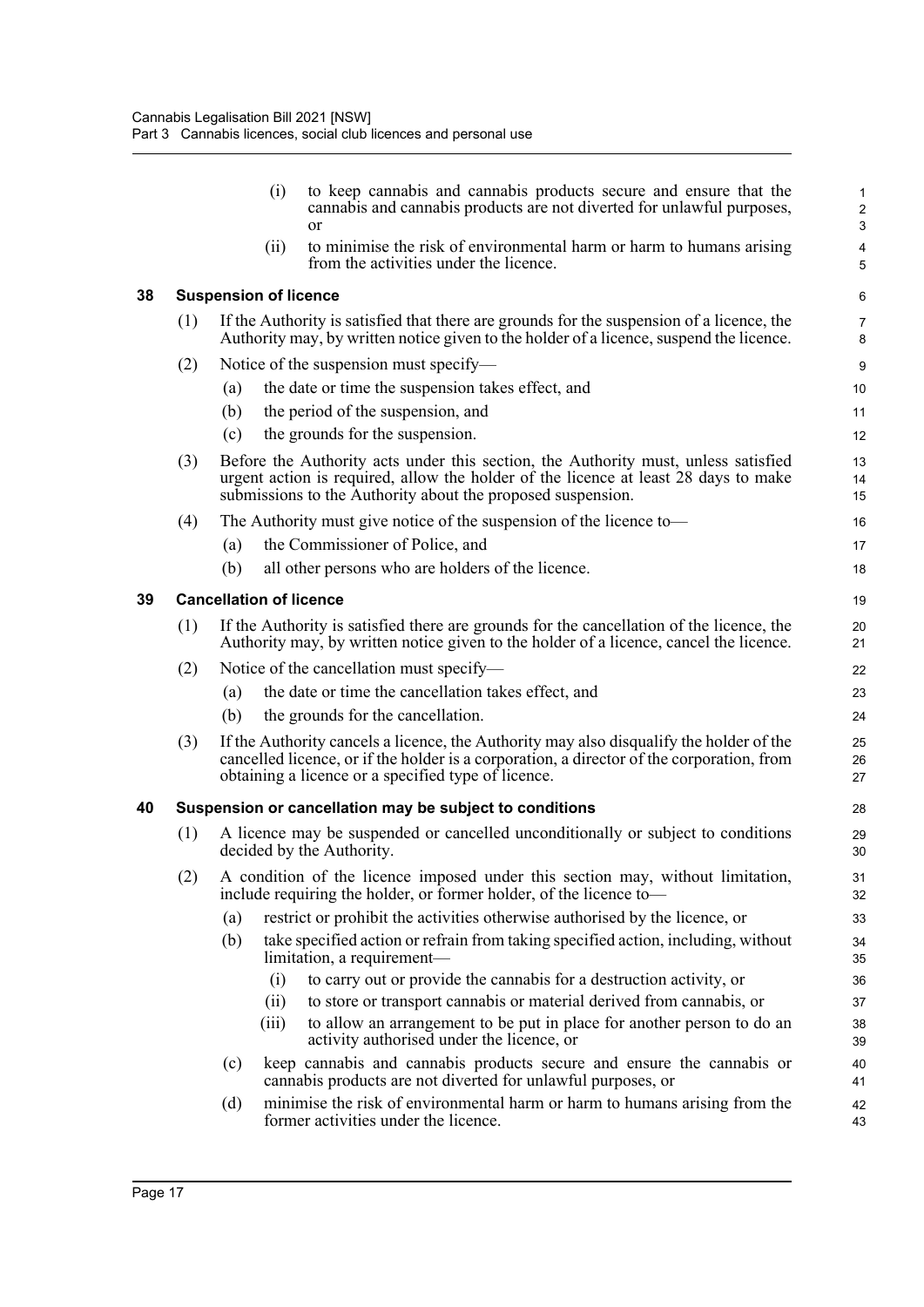<span id="page-24-3"></span><span id="page-24-2"></span><span id="page-24-1"></span><span id="page-24-0"></span>

|    | (3) |          | The Authority may require the licence holder, or former licence holder, to-                                                                                                                                                                                                                | 1                                           |
|----|-----|----------|--------------------------------------------------------------------------------------------------------------------------------------------------------------------------------------------------------------------------------------------------------------------------------------------|---------------------------------------------|
|    |     | (a)      | clean up residue of products derived from cannabis, or                                                                                                                                                                                                                                     | $\sqrt{2}$                                  |
|    |     | (b)      | treat the premises or place, or anything at the premises or place, formerly used<br>under the licence in a specified way, or                                                                                                                                                               | $\ensuremath{\mathsf{3}}$<br>$\overline{4}$ |
|    |     | (c)      | allow an arrangement to be put in place for another person to undertake an<br>action, or                                                                                                                                                                                                   | 5<br>6                                      |
|    |     | (d)      | for a cannabis licence holder, or former cannabis licence holder—provide<br>information or prepare a report on specified matters.                                                                                                                                                          | $\overline{7}$<br>8                         |
|    | (4) |          | A condition under this section may be made on or in anticipation of the expiry or<br>cancellation of the licence, or within a period decided by the Authority, after the<br>expiry, suspension or cancellation of the licence.                                                             | $\boldsymbol{9}$<br>10<br>11                |
|    | (5) |          | The holder of a licence or the former holder of a licence who contravenes a condition<br>under this section is guilty of an offence.                                                                                                                                                       | 12<br>13                                    |
|    |     |          | Maximum penalty-                                                                                                                                                                                                                                                                           | 14                                          |
|    |     | (a)      | for an individual—20 penalty units, or                                                                                                                                                                                                                                                     | 15                                          |
|    |     | (b)      | for a corporation-500 penalty units.                                                                                                                                                                                                                                                       | 16                                          |
| 41 |     |          | <b>Amendment of licence</b>                                                                                                                                                                                                                                                                | 17                                          |
|    | (1) |          | A licence may be amended on application by the holder of the licence.                                                                                                                                                                                                                      | 18                                          |
|    | (2) | licence. | A licence may be amended on the Authority's own initiative or on renewal of the                                                                                                                                                                                                            | 19<br>20                                    |
|    | (3) |          | The grounds for refusing an amendment are set out in section 36.                                                                                                                                                                                                                           | 21                                          |
| 42 |     |          | <b>Licences not transferable</b>                                                                                                                                                                                                                                                           | 22                                          |
|    |     |          | A licence is not transferable.                                                                                                                                                                                                                                                             | 23                                          |
| 43 |     |          | <b>Suspension or cancellation of licence</b>                                                                                                                                                                                                                                               | 24                                          |
|    |     |          | The Authority may, on application by the holder of a licence, approve the suspension<br>or cancellation of the licence.                                                                                                                                                                    | 25<br>26                                    |
| 44 |     |          | Non-disclosure of criminal intelligence                                                                                                                                                                                                                                                    | 27                                          |
|    | (1) |          | The Authority is not, under this or another Act or law, required to give reasons for<br>not granting or renewing a licence, or for suspending, cancelling or amending a<br>licence, to the extent the reasons would disclose criminal intelligence.                                        | 28<br>29<br>30                              |
|    | (2) |          | The Authority is not, under this Act, required to give reasons to an applicant, or the<br>holder of a licence, for proposing not to grant or renew the licence or proposing to<br>suspend, cancel or amend the licence, to the extent the reasons would disclose<br>criminal intelligence. | 31<br>32<br>33<br>34                        |
|    | (3) |          | In deciding an application for a review of a decision of the Authority under this Part,<br>the Civil and Administrative Tribunal, and an Appeal Panel of the Tribunal in<br>deciding an internal appeal against a review under the Civil and Administrative<br>Tribunal Act 2013-          | 35<br>36<br>37<br>38                        |
|    |     | (a)      | is to ensure it does not, in the reasons for the Tribunal's decision or otherwise,<br>disclose criminal intelligence without the approval of the Commissioner of<br>Police, and                                                                                                            | 39<br>40<br>41                              |
|    |     |          |                                                                                                                                                                                                                                                                                            |                                             |
|    |     | (b)      | to prevent the disclosure of criminal intelligence, is to receive evidence and<br>hear argument in the absence of the public, the applicant for the administrative                                                                                                                         | 42<br>43                                    |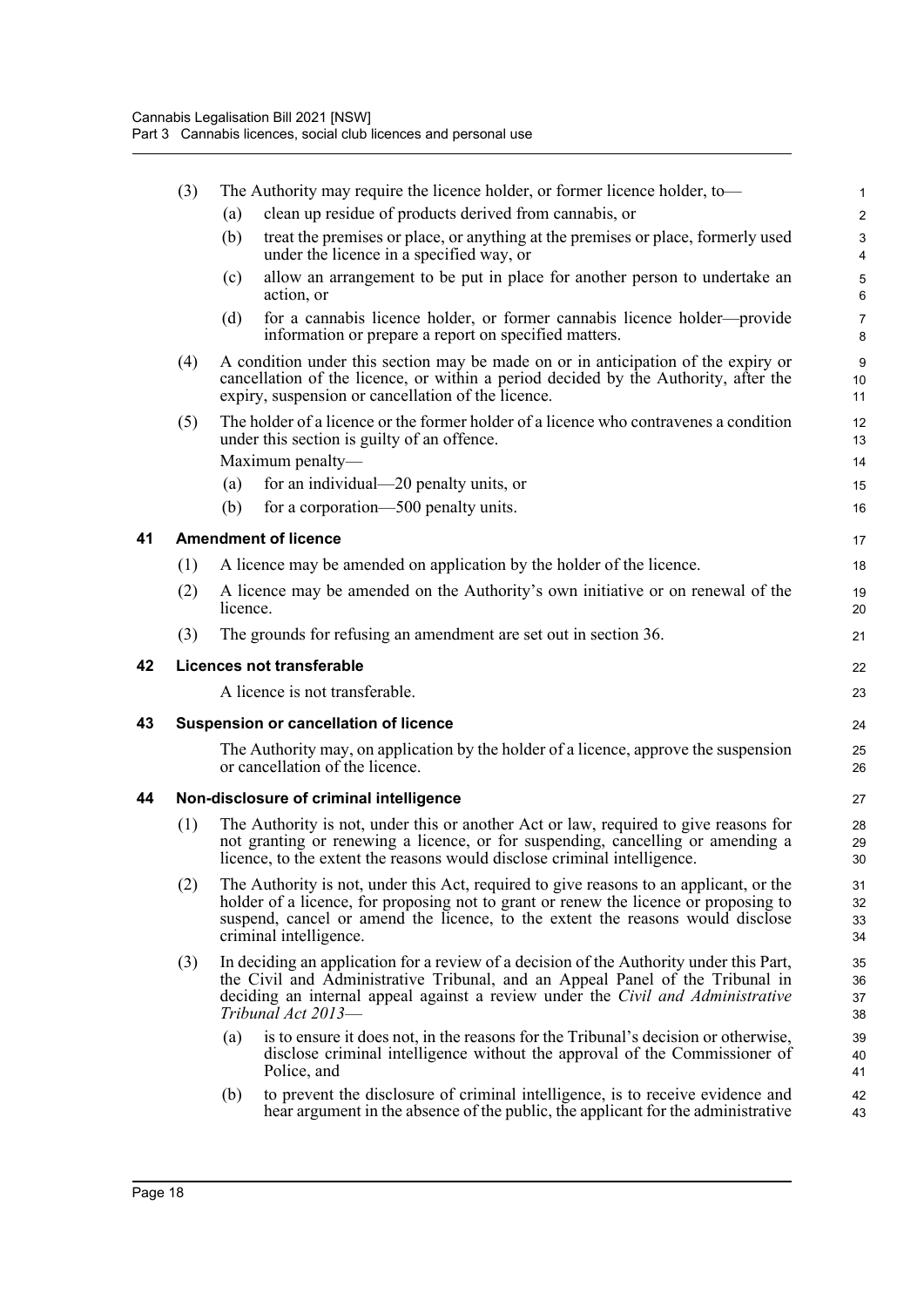<span id="page-25-1"></span><span id="page-25-0"></span>

|    |                   | review, the applicant's representative and any other interested party, unless the<br>Commissioner of Police approves otherwise. | 1<br>$\overline{a}$ |
|----|-------------------|---------------------------------------------------------------------------------------------------------------------------------|---------------------|
|    | <b>Division 5</b> | <b>Personal cultivation of cannabis</b>                                                                                         | 3                   |
| 45 |                   | Limits on individuals growing cannabis for personal use                                                                         | 4                   |
|    | (1)               | A person who resides on premises may grow not more than-                                                                        | 5                   |
|    |                   | if no more than 2 persons reside on the premises—6 cannabis plants, or<br>(a)                                                   | 6                   |
|    |                   | if more than 2 persons reside on the premises—12 cannabis plants.<br>(b)                                                        | 7                   |
|    | (2)               | A person who contravenes subsection (1) commits an offence.                                                                     | 8                   |
|    |                   | Maximum penalty—10 penalty units.                                                                                               | 9                   |
|    | (3)               | For subsection $(1)$ , a person resides on premises if the premises are the person's home<br>or usual place of residence.       | 10<br>11            |
|    | (4)               | A cannabis plant may be grown under this section only if the cannabis plant is<br>$grown$ —                                     | 12<br>13            |
|    |                   | out of public sight, or<br>(a)                                                                                                  | 14                  |
|    |                   | in an area to which the public does not have unrestricted access.<br>(b)                                                        | 15                  |
|    | (5)               | The following persons may be deemed persons who commit an offence under<br>subsection $(1)$ —                                   | 16<br>17            |
|    |                   | a person who resides on the premises,<br>(a)                                                                                    | 18                  |
|    |                   | if there is no person residing on the premises—the owner of the premises.<br>(b)                                                | 19                  |
|    |                   | Maximum penalty—10 penalty units.                                                                                               | 20                  |
|    |                   |                                                                                                                                 |                     |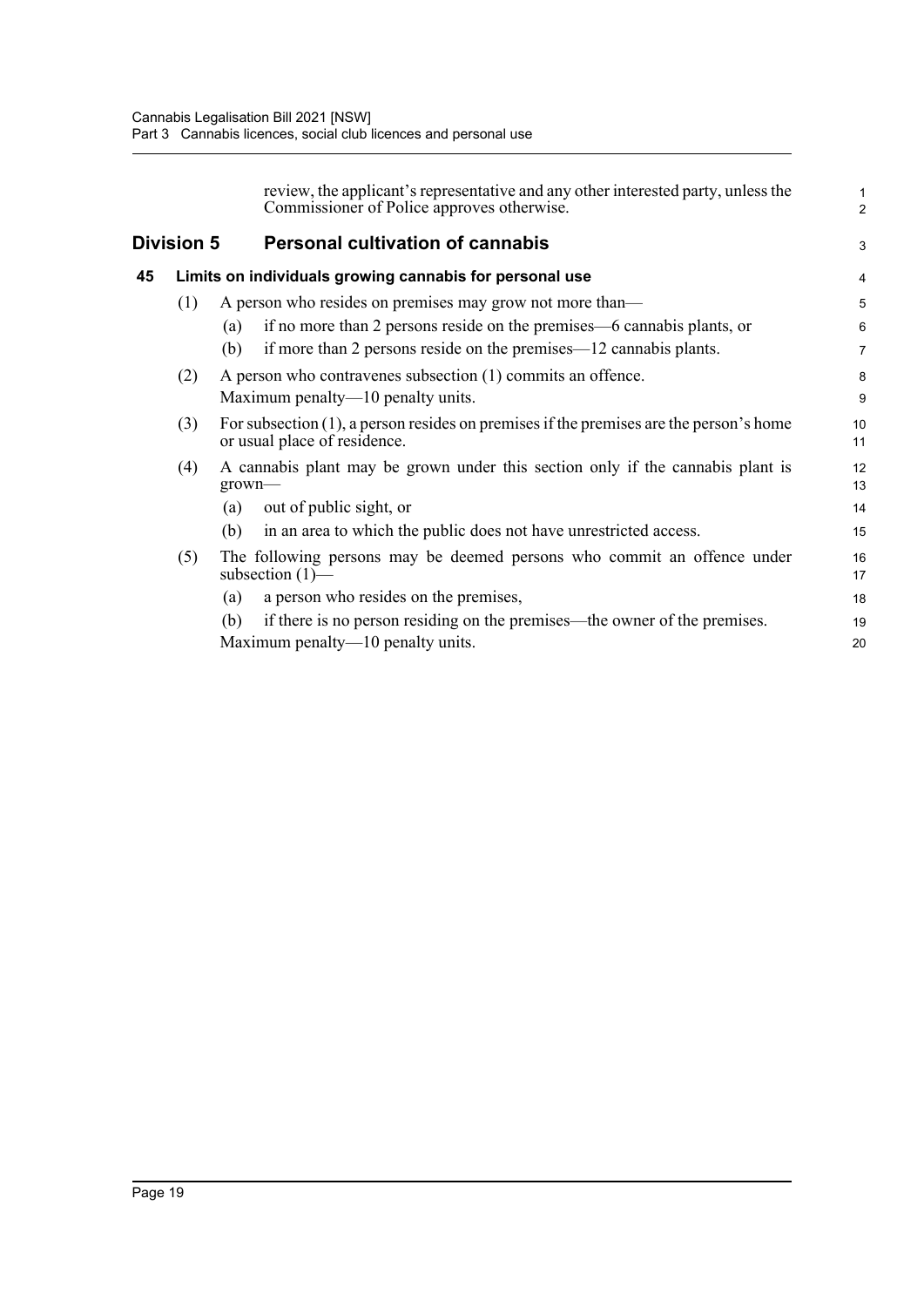<span id="page-26-4"></span><span id="page-26-3"></span><span id="page-26-2"></span><span id="page-26-1"></span><span id="page-26-0"></span>

| Part 4 |                                                                                        |                                                                                                          | <b>Offences</b> |                                                                                                                                          | 1              |  |  |
|--------|----------------------------------------------------------------------------------------|----------------------------------------------------------------------------------------------------------|-----------------|------------------------------------------------------------------------------------------------------------------------------------------|----------------|--|--|
|        | Division 1                                                                             |                                                                                                          |                 | Offences relating to the protection of minors                                                                                            | $\overline{c}$ |  |  |
| 46     |                                                                                        |                                                                                                          |                 | Sale of cannabis and cannabis products and cannabis accessories to minors                                                                | 3              |  |  |
|        | (1)                                                                                    | minor.                                                                                                   |                 | A person must not sell cannabis, a cannabis product or a cannabis accessory to a                                                         | 4<br>5         |  |  |
|        |                                                                                        |                                                                                                          |                 | Maximum penalty-                                                                                                                         | 6              |  |  |
|        |                                                                                        | (a)                                                                                                      |                 | for an individual—100 penalty units for a first offence or 500 penalty units for<br>a second or subsequent offence, or                   | 7<br>8         |  |  |
|        |                                                                                        | (b)                                                                                                      |                 | for a corporation-500 penalty units for a first offence or $1,000$ penalty units<br>for a second or subsequent offence.                  | 9<br>10        |  |  |
|        | (2)                                                                                    | $that$ —                                                                                                 |                 | It is a defence to a prosecution for an offence under this section if the court is satisfied                                             | 11<br>12       |  |  |
|        |                                                                                        | (a)                                                                                                      |                 | the minor to whom the cannabis, cannabis product or cannabis accessory was<br>sold was over 14 years of age at the time of the sale, and | 13<br>14       |  |  |
|        |                                                                                        | (b)                                                                                                      |                 | at or before the time of the sale documentary evidence was produced to the<br>defendant that-                                            | 15<br>16       |  |  |
|        |                                                                                        |                                                                                                          | (i)             | might reasonably be accepted as applying to the minor to whom the<br>cannabis, cannabis product or cannabis accessory was sold, and      | 17<br>18       |  |  |
|        |                                                                                        |                                                                                                          | (11)            | demonstrated the minor was at least 18 years of age.                                                                                     | 19             |  |  |
| 47     | Purchasing cannabis, cannabis products and cannabis accessories on behalf of<br>minors |                                                                                                          |                 |                                                                                                                                          |                |  |  |
|        | (1)                                                                                    | An adult must not purchase cannabis, a cannabis product or a cannabis accessory on<br>behalf of a minor. |                 |                                                                                                                                          |                |  |  |
|        |                                                                                        |                                                                                                          |                 | Maximum penalty—50 penalty units.                                                                                                        | 24             |  |  |
|        | (2)                                                                                    |                                                                                                          | satisfied-      | It is a defence to a prosecution for an offence under this section if the court is                                                       | 25<br>26       |  |  |
|        |                                                                                        | (a)                                                                                                      |                 | the minor on whose behalf the cannabis, cannabis product or cannabis<br>accessory was purchased was over 14 years of age, and            | 27<br>28       |  |  |
|        |                                                                                        | (b)                                                                                                      |                 | at or before the time of the sale documentary evidence was produced to the<br>defendant that-                                            | 29<br>30       |  |  |
|        |                                                                                        |                                                                                                          | (i)             | might reasonably be accepted as applying to the minor to whom the<br>cannabis, cannabis product or cannabis accessory was sold, and      | 31<br>32       |  |  |
|        |                                                                                        |                                                                                                          | (ii)            | demonstrated the minor was at least 18 years of age.                                                                                     | 33             |  |  |
| 48     |                                                                                        | <b>Social sharing</b>                                                                                    |                 |                                                                                                                                          | 34             |  |  |
|        | (1)                                                                                    |                                                                                                          |                 | A person must not gift, share with, or otherwise supply or offer to supply to another<br>person cannabis or a cannabis product unless-   | 35<br>36       |  |  |
|        |                                                                                        | (a)                                                                                                      |                 | the other person is an adult, and                                                                                                        | 37             |  |  |
|        |                                                                                        | (b)                                                                                                      |                 | the person does not take that action for the purpose of either, directly or<br>indirectly—                                               | 38<br>39       |  |  |
|        |                                                                                        |                                                                                                          | (i)             | obtaining the ownership or possession of or control over property,                                                                       | 40             |  |  |
|        |                                                                                        |                                                                                                          | (ii)            | obtaining a privilege, service pecuniary advantage or benefit of valuable<br>consideration, or                                           | 41<br>42       |  |  |
|        |                                                                                        |                                                                                                          | (iii)           | avoiding a material detriment.                                                                                                           | 43             |  |  |
|        |                                                                                        |                                                                                                          |                 | Maximum penalty—20 penalty units.                                                                                                        | 44             |  |  |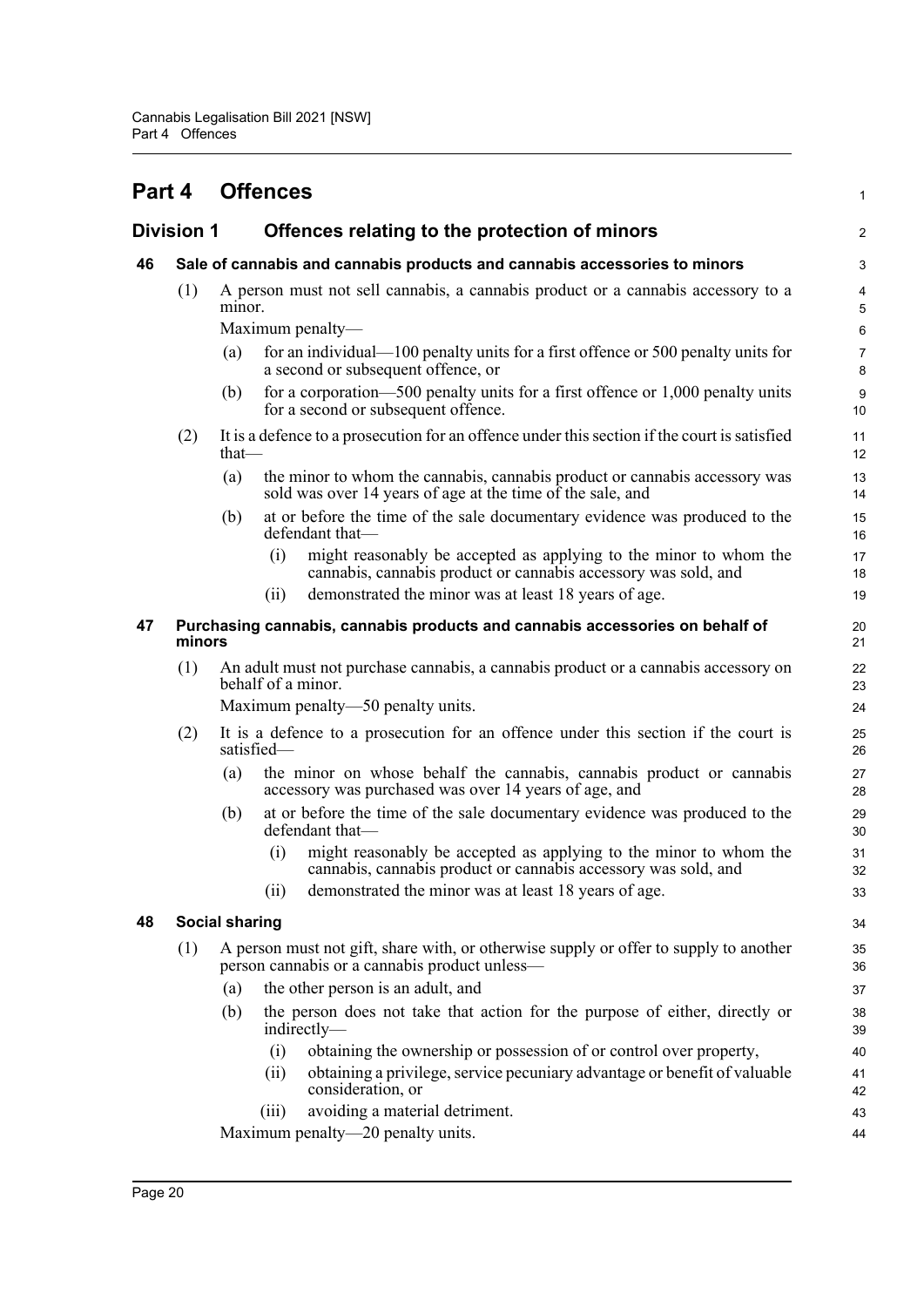(2) To avoid any doubt, it is not lawful for a parent, guardian or caregiver of a minor to gift, share with or otherwise supply or offer to supply the minor with a form of cannabis or cannabis product.

36

37

#### <span id="page-27-0"></span>**49 Seizure of cannabis, cannabis products or cannabis accessories in possession of minors**

- (1) A police officer may seize cannabis, a cannabis product or cannabis accessory in the possession of a person in a public place if the officer suspects on reasonable grounds the person is a minor.
- (2) Cannabis, a cannabis product or a cannabis accessory seized under subsection (1) is forfeited to the Crown.
- (3) Cannabis, a cannabis product or a cannabis accessory may be seized under subsection (1) from a person's possession even though the person is under the age of criminal responsibility.

#### <span id="page-27-1"></span>**50 Offence to expose minors to cannabis emissions**

A person who consumes cannabis or a cannabis product must not expose a minor to the emissions of the consumption.

Maximum penalty—10 penalty units.

#### <span id="page-27-2"></span>**51 Evidence of age**

For the purposes of this Part, documentary evidence includes an evidence of age document within the meaning of the *Liquor Act 2007*.

#### <span id="page-27-3"></span>**52 Liability of employers**

- (1) If an employee contravenes section 46, the employer is taken to have contravened that section, whether or not the employee contravened the provision without the employer's authority or contrary to the employer's orders or instructions.
- (2) It is a defence to a prosecution against an employer for the contravention if it is established—
	- (a) the employer had no prior knowledge of the contravention, and
	- (b) the employer could not, by the exercise of due diligence, have prevented the contravention.
- (3) An employer may be proceeded against and convicted under section 46 by virtue of this section whether or not the employee has been proceeded against or convicted under section 46.
- (4) For the purposes of this section, a person who authorised a person who contravenes section 46 to sell cannabis, a cannabis product or cannabis accessory as the person's agent is taken to be an employer of a person who contravenes section 46.

#### <span id="page-27-4"></span>**Division 2 Other offences**

### <span id="page-27-5"></span>**53 Restrictions on place of consumption**

- (1) A person must not consume cannabis in a public place or in a vehicle that is in a public place. Maximum penalty—2 penalty units. 38 39 40
- (2) For the purposes of subsection (1), a public place does not include— 41 42
	- (a) a cannabis consumption premises, or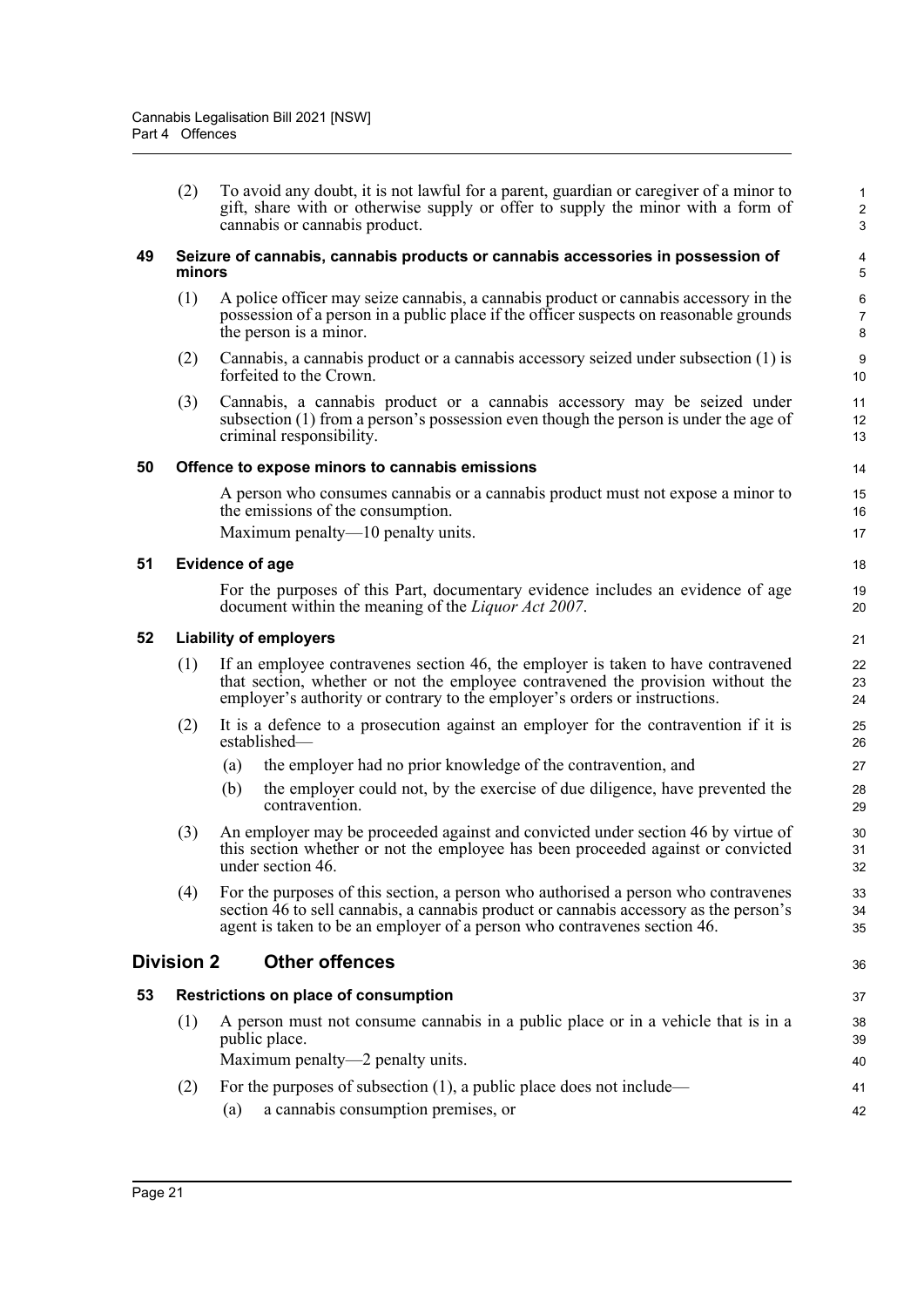<span id="page-28-1"></span><span id="page-28-0"></span>(b) cannabis consumed on premises the subject of a social club licence if the person consuming the cannabis is a social club member. **54 Use of unlicensed premises as place for consumption of cannabis or cannabis products** (1) A person who is the occupier, or has or takes part in the care, management or control of unlicensed premises commits an offence if that person allows those premises to be kept or used as a place where unreasonable general access is allowed for the consumption of cannabis or cannabis products, other than a cannabis accessory. Maximum penalty—20 penalty units. (2) Subsection (1) does not apply to the consumption of cannabis or cannabis products by a person on premises on which that person resides, whether the person is the occupier of the premises or not. (3) For the purposes of deciding whether premises are a place where unreasonable general access is allowed for the purpose of consumption of cannabis, the court must consider— (a) the degree to which the availability of access to the premises is made publicly known, (b) whether persons are required to pay to enter the premises, (c) the potential for harm relating to cannabis consumption that could occur on the premises, (d) the extent to which cannabis consumption is the main activity occurring on the premises, (e) whether other products and services are sold on the premises. (4) A person who acts as an occupier or a person having a part in the care, management or control of premises is to be treated as an occupier of the premises, but without affecting the liability of another person. (5) In this section *unlicensed premises* means premises that are not cannabis consumption premises or premises the subject of a social club licence. **55 Offence to unlawfully use Authority endorsement** Cannabis or a cannabis product that has not been produced, distributed and supplied in accordance with this Act must not use the Authority endorsement. Maximum penalty—20 penalty units. 1 2 3 4 5 6 7 8 9 10 11 12 13 14 15 16 17 18 19 20 21 22 23 24 25 26 27 28 29 30 31 32 33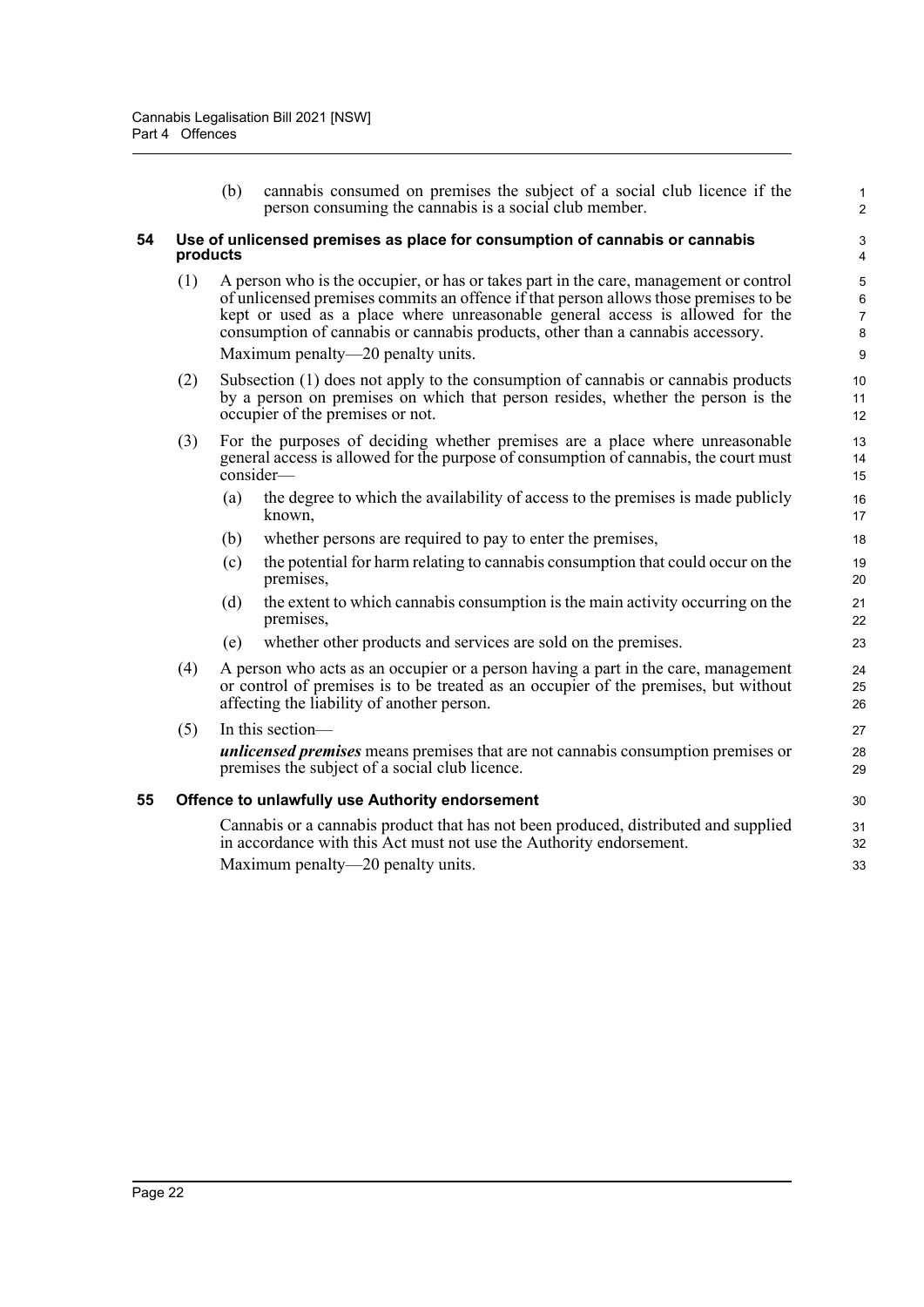### <span id="page-29-0"></span>**Part 5 Advertising and promotion of cannabis and cannabis products**

#### <span id="page-29-1"></span>**56 Certain advertising prohibited**

- (1) A person must not, in New South Wales and for a direct or indirect benefit, display a cannabis advertisement in, or so it can be seen or heard from, a public place. Maximum penalty—
	- (a) for an individual—20 penalty units for a first offence or 80 penalty units for a second or subsequent offence, or

1  $\overline{2}$ 

42 43 44

(b) for a corporation—6,000 penalty units for a first offence or 10,000 penalty units for a second or subsequent offence.

#### (2) A person must not, in New South Wales—

- (a) distribute to the public an unsolicited object that constitutes or contains a cannabis advertisement, or
- (b) if the object constitutes or contains a cannabis advertisement—sell, hire or supply, for a direct or indirect benefit, an object to a person, other than a person, or the employee of a person, who is the holder of a cannabis licence under this Act.

Maximum penalty—

- (a) for an individual—20 penalty units for a first offence or 80 penalty units for a second or subsequent offence, or
- (b) for a corporation—6,000 penalty units for a first offence or 10,000 penalty units for a second or subsequent offence.
- (3) A reference to a cannabis advertisement is to be read as including a reference to a cannabis product advertisement.
- (4) However, this section does not apply—
	- (a) to a person who holds a cannabis distribution licence, if the cannabis advertisement is for the purpose of promoting the retail activity, nursery retail activity or cannabis premises activity authorised by the licence, and
	- (b) if the advertisement does not relate to a particular type of cannabis or cannabis product—to an advertisement about the price of cannabis or a cannabis product or discounts or special prices for cannabis or cannabis products.

#### (5) In this section—

#### *cannabis advertisement*—

|     |       | cannabis advertisement—                                                                                                                                       | 33       |
|-----|-------|---------------------------------------------------------------------------------------------------------------------------------------------------------------|----------|
| (a) |       | means writing, or a still or moving picture, sign, symbol or other visual image<br>or message or audible message, or a combination of 2 or more of them, that | 34<br>35 |
|     |       | gives publicity to, or otherwise promotes or is intended to-                                                                                                  | 36       |
|     | (1)   | promote the purchase or use of cannabis or a cannabis product, or                                                                                             | 37       |
|     | (11)  | promote the trademark or brand name, or part of a trademark or brand<br>name, of cannabis or a cannabis product, or                                           | 38<br>39 |
|     | (111) | notify the availability of cannabis or a cannabis product, or                                                                                                 | 40       |
|     | (iv)  | promote the sale of cannabis or a cannabis product, or                                                                                                        | 41       |

- (iv) promote the sale of cannabis or a cannabis product, or (v) promote cannabis consumption behaviour, but
- (b) does not include the display of a licence required as a condition of a cannabis distribution licence under Part 3.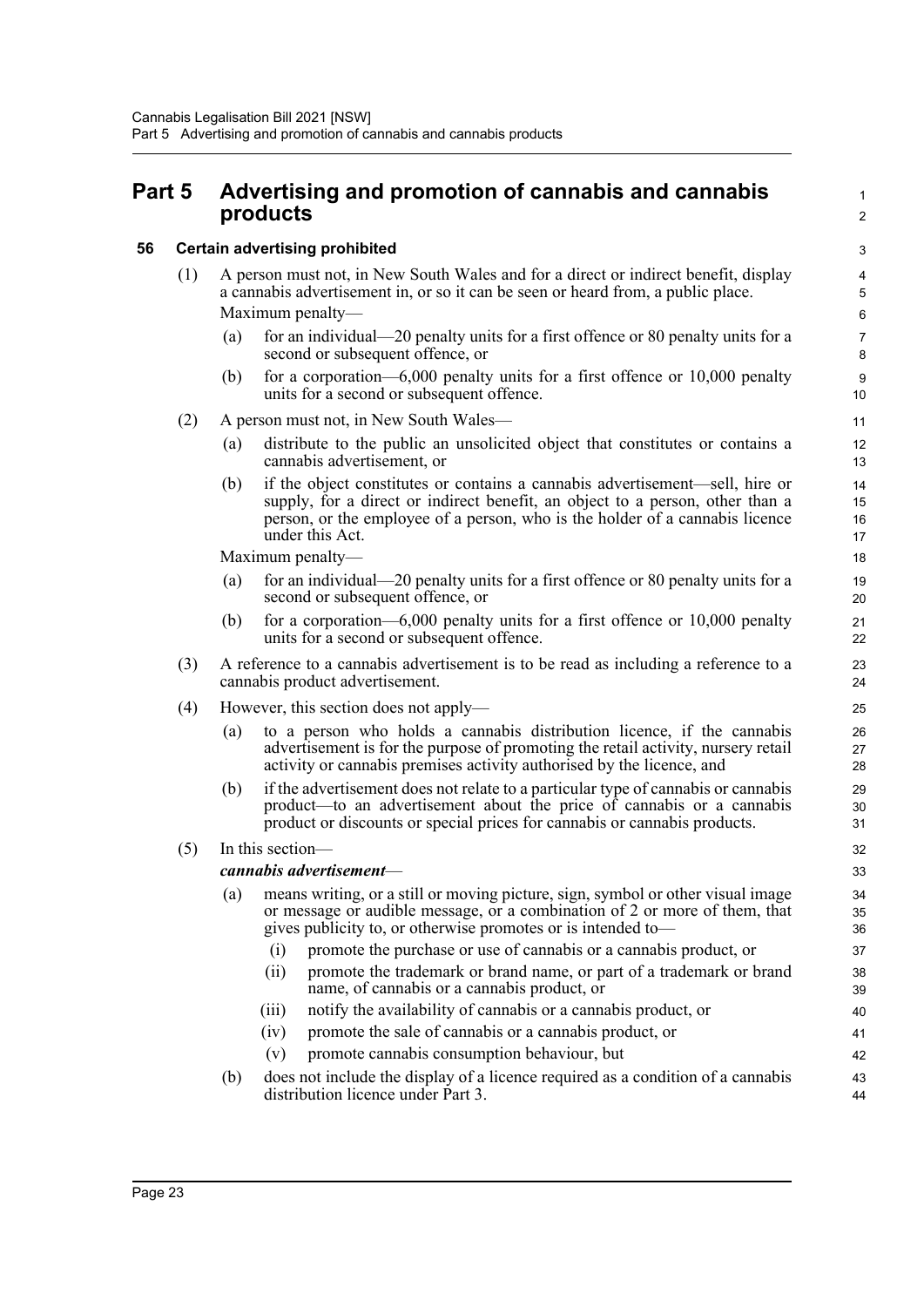#### <span id="page-30-1"></span><span id="page-30-0"></span>**57 Cannabis and cannabis product promotions involving prizes or gifts** (1) A person must not, in connection with the sale of cannabis or a cannabis product, or for the purpose of promoting the sale of cannabis or a cannabis product, supply, from inside or outside New South Wales, to a person in New South Wales– (a) a prize, gift or other benefit, or (b) a stamp, coupon, token, voucher, ticket or other thing by virtue of which any person may become entitled to, or may qualify for, a prize, gift or other benefit, whether that entitlement or qualification is absolute or conditional. (2) Subsection (1) applies whether or not the person supplied with the benefit or thing is a purchaser of cannabis or a cannabis product. (3) Subsection (1) does not apply to the supply of a benefit or thing to a person who is, or is the employee of, the holder of a cannabis licence. (4) A person must not, in connection with the sale of cannabis or a cannabis product, or for the purpose of promoting the sale of cannabis or a cannabis product, conduct, from inside or outside New South Wales, a scheme— (a) to promote the sale of cannabis or a cannabis product or to promote cannabis use generally, and (b) the whole or part of which is implemented in New South Wales. (5) It is a defence in proceedings for an offence under this section to prove the benefit or thing supplied was only incidentally connected with the purchase of cannabis or a cannabis product and equal opportunity to receive that benefit or thing and to buy products other than cannabis or a cannabis product was afforded generally to persons who purchased products, whether or not they were cannabis products. (6) It is no defence in proceedings for an offence under this section to prove the benefit or thing concerned was of negligible or no value. Maximum penalty— (a) for an individual—20 penalty units for a first offence or 80 penalty units for a second or subsequent offence, or (b) for a corporation—6,000 penalty units for a first offence or 10,000 penalty units for a second or subsequent offence. **58 Loyalty programs** (1) A person must not implement or conduct a program under which— (a) a gift or other benefit may be obtained by a purchaser of cannabis or cannabis products on the basis of the amount or type of products purchased, regardless of whether the program extends to the purchase of other products or goods, or (b) a purchaser of goods or products may be entitled to a gift of cannabis or cannabis products, regardless of whether the purchaser may choose to accept another type of gift instead. Maximum penalty— (a) for an individual—20 penalty units, or (b) for a corporation—500 penalty units. (2) However, subsection (1) does not apply to a program under which a gift or other benefit may be obtained by a purchaser of goods on the basis of the method of payment used, including the use of a particular credit card. 1 2 3 4 5 6 7 8 9 10 11 12 13 14 15 16 17 18 19 20 21 22 23  $24$ 25 26 27 28 29 30 31 32 33 34 35 36 37 38 39 40 41 42 43 44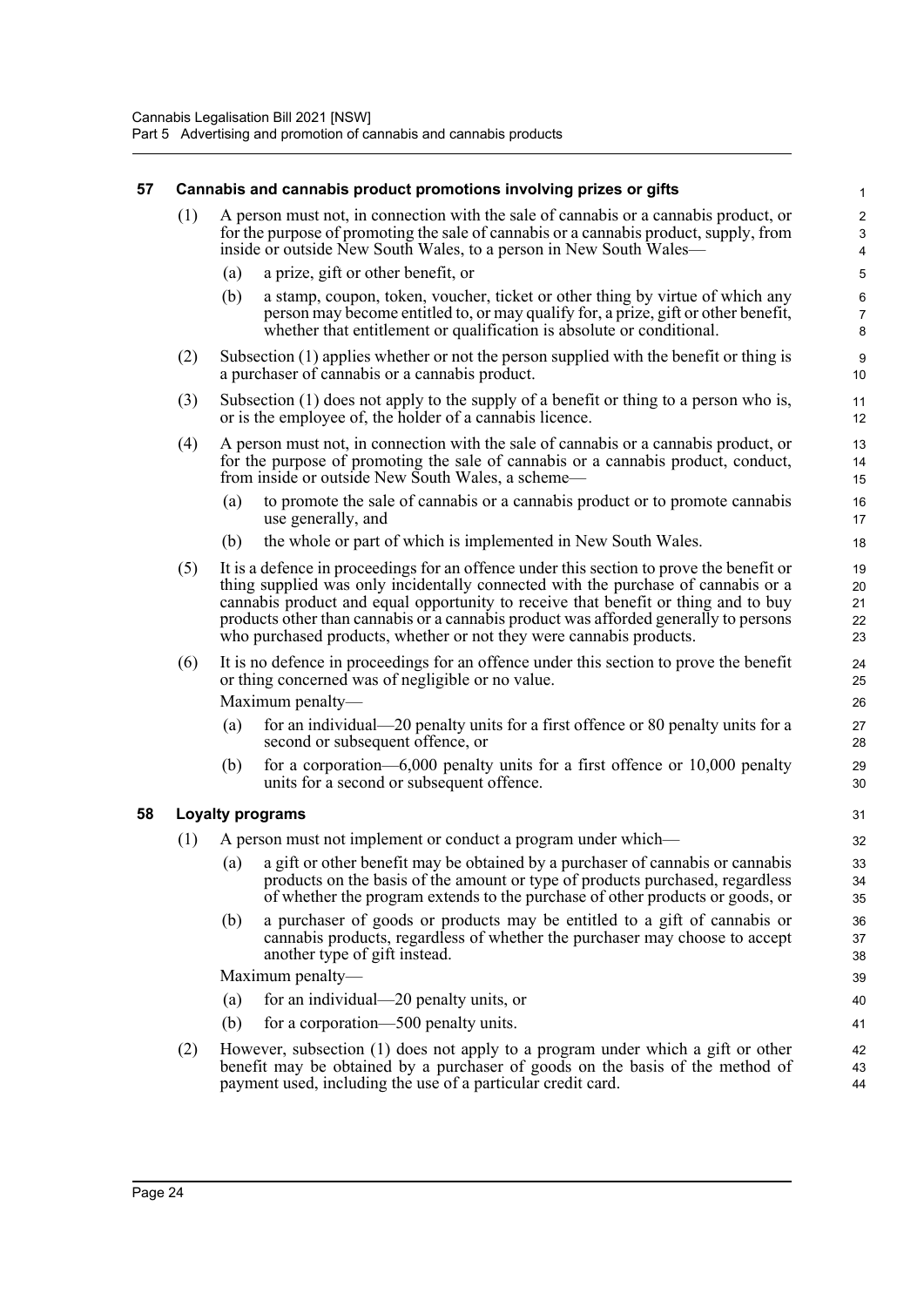#### <span id="page-31-0"></span>**59 Free samples**

A person must not, for the purpose of inducing or promoting the sale of cannabis or a cannabis product, offer, give or distribute to another person, not being a person who is, or is the employee of, the holder of a cannabis licence, free cannabis or a free cannabis product.

Maximum penalty—

- (a) for an individual—20 penalty units for a first offence or 80 penalty units for a second or subsequent offence, or
- (b) for a corporation—6,000 penalty units for a first offence or 10,000 penalty units for a second or subsequent offence.

#### <span id="page-31-1"></span>**60 Prohibition of sponsorships**

- (1) A person must not promote or publicise, or agree to promote or publicise, in New South Wales, either of the following under a contract or arrangement, whether or not legally binding, under which a sponsorship is provided, or is to be provided by another person—
	- (a) cannabis or a cannabis product or a trademark or brand name of cannabis or a cannabis product,
	- (b) the name or interests of the holder of a cannabis licence, whether or not the licence holder also manufactures or distributes a product other than cannabis or a cannabis product, in association directly or indirectly with the cannabis or cannabis product.
- (2) A person must not provide, or agree to provide, a sponsorship under a contract or arrangement of a kind referred to in subsection (1).
- (3) For the purposes of subsection (1)(b), the name or interests of the holder of a cannabis licence are taken to be in association directly or indirectly with the cannabis or cannabis product if that name or those interests are commonly associated by members of the public in New South Wales with the cannabis or cannabis product.
- (4) In this section—

*sponsorship* includes—

- (a) a scholarship, prize, gift or other benefit, and
- (b) a financial arrangement, other than a genuine contract of employment or a genuine contract for services, for the direction, promotion or publicity of 1 or more of the matters referred to in subsection  $(1)(a)$  and  $(b)$  through the medium of sporting, arts, youth, educational or other similar activities.

Maximum penalty—

- (a) for an individual—20 penalty units for a first offence or 80 penalty units for a second or subsequent offence, or
- (b) for a corporation—6,000 penalty units for a first offence or 10,000 penalty units for a second or subsequent offence.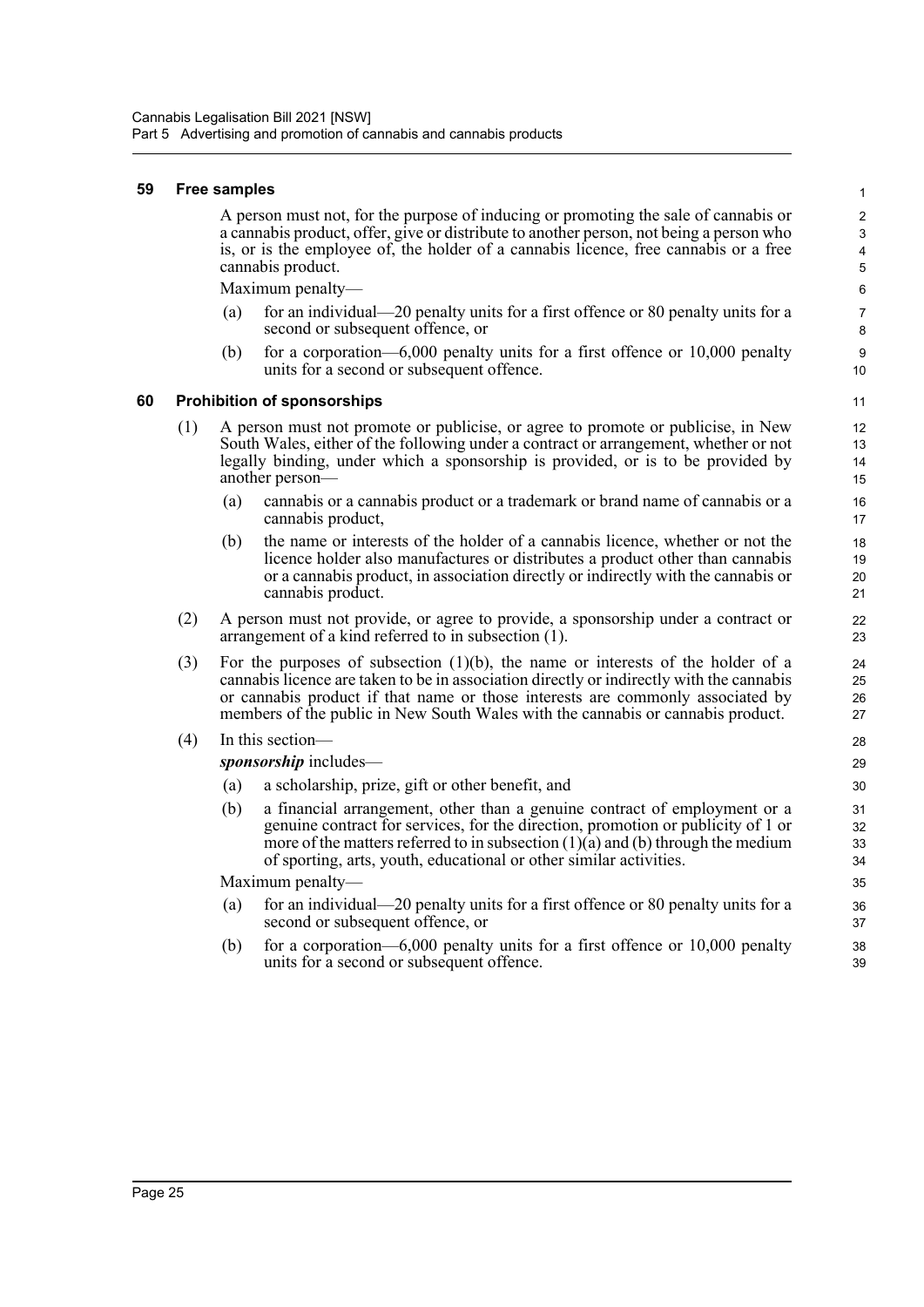<span id="page-32-6"></span><span id="page-32-5"></span><span id="page-32-4"></span><span id="page-32-3"></span><span id="page-32-2"></span><span id="page-32-1"></span><span id="page-32-0"></span>

| Part 6 |                   | <b>Powers of authorised officers</b>                                                                                                                                                                                                                                                   |                      |  |  |
|--------|-------------------|----------------------------------------------------------------------------------------------------------------------------------------------------------------------------------------------------------------------------------------------------------------------------------------|----------------------|--|--|
|        | Division 1        | Preliminary                                                                                                                                                                                                                                                                            | $\overline{a}$       |  |  |
| 61     |                   | <b>Definitions</b>                                                                                                                                                                                                                                                                     | 3                    |  |  |
|        |                   | In this Part-                                                                                                                                                                                                                                                                          | 4                    |  |  |
|        |                   | <i>authorised purpose</i> —see section $62(2)$ .                                                                                                                                                                                                                                       | 5                    |  |  |
|        |                   | <i>motor vehicle</i> has the same meaning as in the <i>Road Transport Act 2013</i> .                                                                                                                                                                                                   | 6                    |  |  |
|        |                   | <i>occupier</i> of premises means the person who has the management or control of the<br>premises.                                                                                                                                                                                     | 7<br>8               |  |  |
|        |                   | <i>premises</i> includes—                                                                                                                                                                                                                                                              | 9                    |  |  |
|        |                   | a building or structure, or<br>(a)                                                                                                                                                                                                                                                     | 10                   |  |  |
|        |                   | (b)<br>land or a place, whether enclosed or built on or not, or                                                                                                                                                                                                                        | 11                   |  |  |
|        |                   | a mobile plant, vehicle, vessel or aircraft.<br>(c)                                                                                                                                                                                                                                    | 12                   |  |  |
|        |                   | <i>records</i> includes plans, specifications, maps, reports, books and other documents,<br>whether in writing, in electronic form or otherwise.                                                                                                                                       | 13<br>14             |  |  |
|        |                   | <i>specify</i> an act, matter or thing includes—                                                                                                                                                                                                                                       | 15                   |  |  |
|        |                   | describe the act, matter or thing, and<br>(a)                                                                                                                                                                                                                                          | 16                   |  |  |
|        |                   | (b)<br>specify a class of acts, matters or things.                                                                                                                                                                                                                                     | 17                   |  |  |
|        |                   | vessel means a kind of vessel used in navigation.                                                                                                                                                                                                                                      | 18                   |  |  |
| 62     |                   | Purposes for which functions under Part may be exercised                                                                                                                                                                                                                               | 19                   |  |  |
|        | (1)               | An authorised officer may exercise the functions conferred by this Part for the<br>following purposes—                                                                                                                                                                                 | 20<br>21             |  |  |
|        |                   | investigating, monitoring and enforcing compliance with the requirements and<br>(a)<br>conditions imposed under this Act,                                                                                                                                                              | 22<br>23             |  |  |
|        |                   | obtaining information or records for purposes connected with the<br>(b)<br>administration of this Act,                                                                                                                                                                                 | 24<br>25             |  |  |
|        |                   | enforcing, administering or executing this Act.<br>(c)                                                                                                                                                                                                                                 | 26                   |  |  |
|        | (2)               | In this Part, a reference to an <i>authorised purpose</i> is a reference to a purpose referred<br>to in subsection $(1)$ .                                                                                                                                                             | 27<br>28             |  |  |
|        | <b>Division 2</b> | <b>Authorised officers</b>                                                                                                                                                                                                                                                             | 29                   |  |  |
| 63     |                   | <b>Appointment of authorised officers</b>                                                                                                                                                                                                                                              | 30                   |  |  |
|        |                   | The Authority may appoint a government sector employee to be an authorised officer<br>for the purposes of this Act.                                                                                                                                                                    | 31<br>32             |  |  |
| 64     |                   | <b>Scope of authority</b>                                                                                                                                                                                                                                                              | 33                   |  |  |
|        | (1)               | An authorisation of a person as an authorised officer may be given generally, or<br>subject to conditions, limitations or restrictions or only for limited purposes.                                                                                                                   | 34<br>35             |  |  |
|        | (2)               | If an authorisation is given subject to conditions, limitations or restrictions or only<br>for limited purposes, nothing in this Act authorises or requires the authorised officer<br>to act in contravention of the conditions, limitations or restrictions or for other<br>purposes. | 36<br>37<br>38<br>39 |  |  |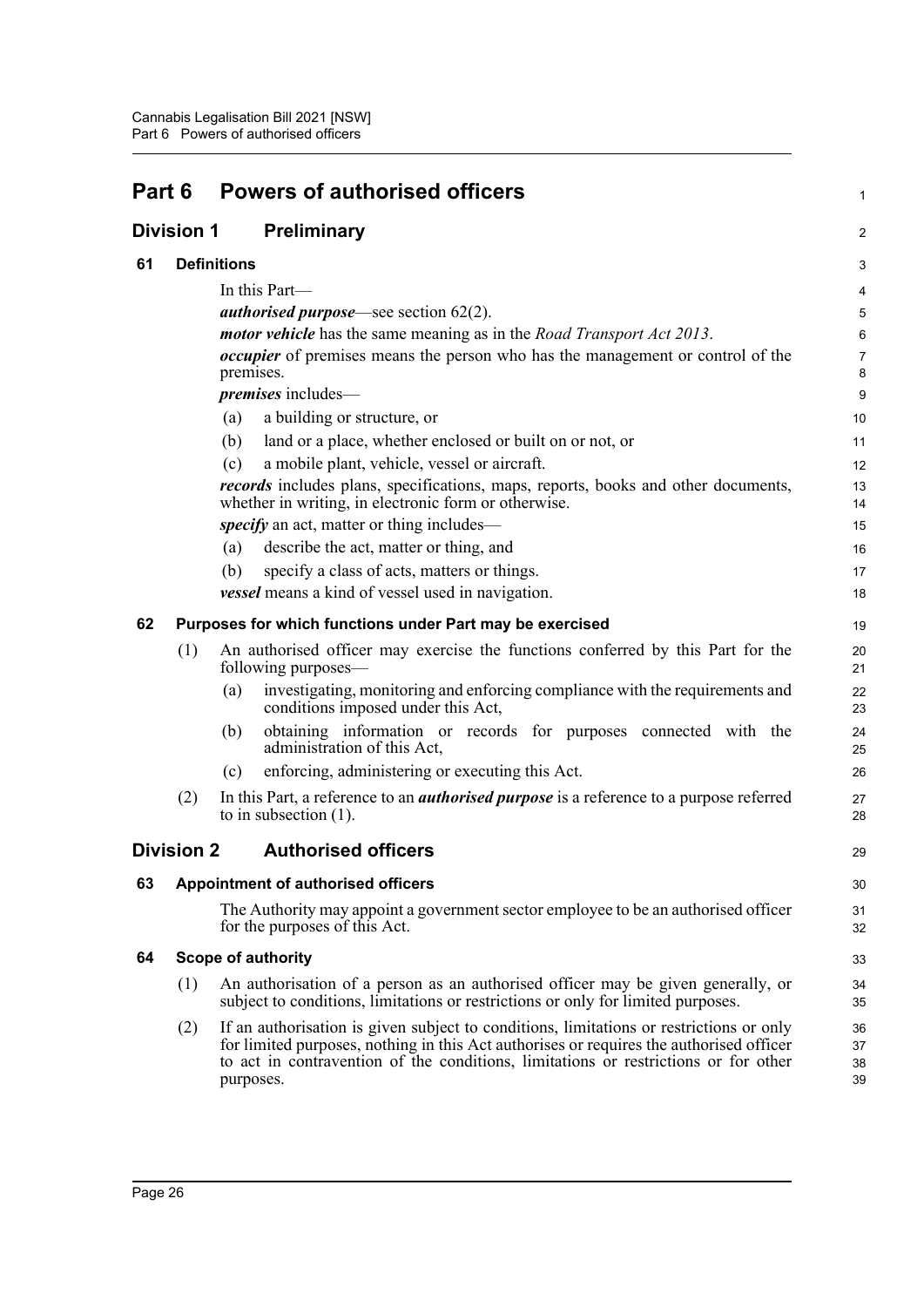#### <span id="page-33-0"></span>**65 Identification**

|     | (1) Every authorised officer who is not a police officer is to be provided with an<br>identification card as an authorised officer by the Authority. |
|-----|------------------------------------------------------------------------------------------------------------------------------------------------------|
| (2) | While exercising the functions of an authorised officer under this Act the officer                                                                   |

8

(2) While exercising the functions of an authorised officer under this Act, the officer must, if requested by a person affected by the exercise of a function, produce to the person the officer's identification card as an authorised officer or, for a police officer, the officer's police identification.

#### <span id="page-33-1"></span>**Division 3 Information gathering powers**

#### <span id="page-33-2"></span>**66 Exercise in conjunction with other powers**

A power conferred by this Division may be exercised whether or not a power of entry under Division 4 is being exercised.

#### <span id="page-33-3"></span>**67 Powers of authorised officers to require information and records**

- (1) An authorised officer may, by written notice given to a person, direct the person to give to the officer information or records, or both, as the authorised officer may require for an authorised purpose.
- (2) A notice under this Division must specify the way—
	- (a) information or records are required to be given, and
	- (b) a reasonable time by which the information or records are required to be given.
- (3) A notice under this Division may only require a person to give existing records that are in the person's possession or are within the person's power to obtain lawfully.
- (4) The person to whom a record is given under this Division may take copies of it.
- (5) If a record directed to be given under this Division is in electronic, mechanical or other form, the record must be given in written form, unless the notice otherwise provides.

#### <span id="page-33-4"></span>**68 Power of authorised officers to require answers**

- (1) An authorised officer may direct a person whom the authorised officer suspects on reasonable grounds to know matters for which information is reasonably required for an authorised purpose to answer questions about the matters.
- (2) An authorised officer may, by written notice, direct a person to attend at a specified place and time to answer questions under this section if attendance at that place is reasonably required for the questions to be properly put and answered.
- (3) The place and time at which a person may be directed to attend under subsection (2) is to be a place and time nominated by the authorised officer that is reasonable in the circumstances.

#### <span id="page-33-5"></span>**69 Recording of evidence**

- (1) An authorised officer may cause questions and answers to questions given under this Division to be recorded if the officer has informed the person who is to be questioned that the record is to be made.
- (2) A record may be made using sound recording apparatus or audio visual apparatus, or another method decided by the authorised officer.
- (3) A copy of a record must be provided by the authorised officer to the person who is questioned as soon as practicable after it is made.
- (4) A record may be made under this section despite the provisions of another law.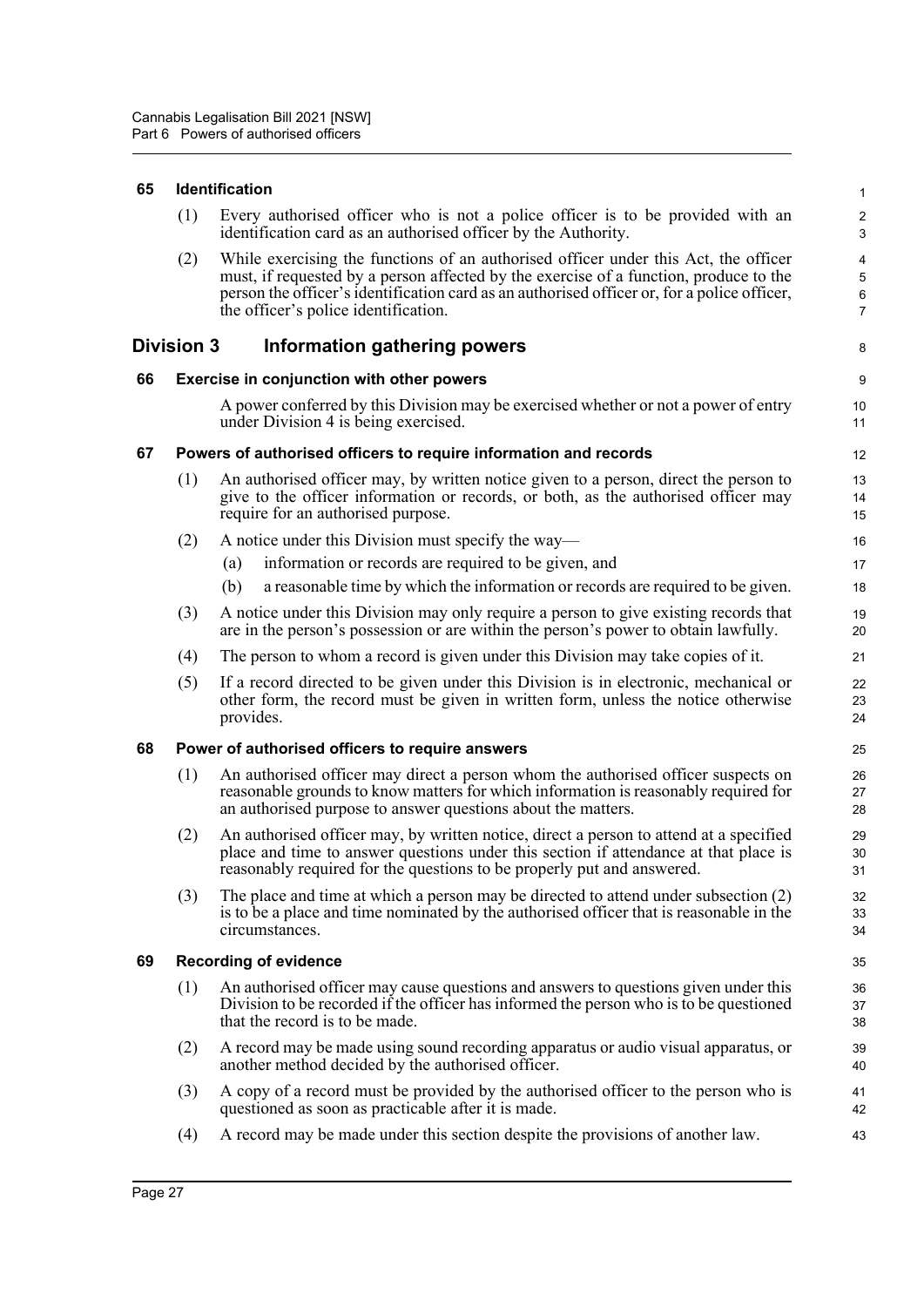<span id="page-34-4"></span><span id="page-34-3"></span><span id="page-34-2"></span><span id="page-34-1"></span><span id="page-34-0"></span>

|    | Division 4 | <b>Entry to premises</b>                                                                                                                                                                                                                                                                                                    | 1                       |
|----|------------|-----------------------------------------------------------------------------------------------------------------------------------------------------------------------------------------------------------------------------------------------------------------------------------------------------------------------------|-------------------------|
| 70 |            | Powers of authorised officers to enter premises                                                                                                                                                                                                                                                                             | $\overline{\mathbf{c}}$ |
|    | (1)        | An authorised officer may enter premises at an hour during which business is in<br>progress or is usually carried on at the premises.                                                                                                                                                                                       | 3<br>4                  |
|    | (2)        | A power to enter premises conferred by this Act authorises entry by foot, vehicle,<br>vessel or aircraft or by other means.                                                                                                                                                                                                 | 5<br>6                  |
|    | (3)        | Entry to premises may be effected with or without the authority of a search warrant.                                                                                                                                                                                                                                        | $\overline{7}$          |
|    | (4)        | When exercising a power of entry under this Part, an authorised officer may be<br>accompanied by assistants the authorised officer considers necessary.                                                                                                                                                                     | 8<br>9                  |
|    | (5)        | This section does not apply to premises that are the subject of a cannabis social club<br>licence.                                                                                                                                                                                                                          | 10<br>11                |
| 71 |            | Entry into residential premises only with permission or warrant                                                                                                                                                                                                                                                             | 12                      |
|    |            | This Division does not empower an authorised officer to enter a part of premises used<br>only for residential purposes without the permission of the occupier or the authority<br>of a search warrant.                                                                                                                      | 13<br>14<br>15          |
| 72 |            | <b>Search warrants</b>                                                                                                                                                                                                                                                                                                      | 16                      |
|    | (1)        | An authorised officer under this Act may apply to an issuing officer for the issue of<br>a search warrant if the authorised officer believes on reasonable grounds that—                                                                                                                                                    | 17<br>18                |
|    |            | a requirement imposed by or under this Act is being or has been contravened<br>(a)<br>at the premises, or                                                                                                                                                                                                                   | 19<br>20                |
|    |            | there is, in or on the premises, a matter or a thing connected with an offence<br>(b)<br>under this Act or the regulations.                                                                                                                                                                                                 | 21<br>22                |
|    | (2)        | An issuing officer to whom an application is made may, if satisfied there are<br>reasonable grounds, issue a search warrant authorising an authorised officer named<br>in the warrant-                                                                                                                                      | 23<br>24<br>25          |
|    |            | to enter the premises, and<br>(a)                                                                                                                                                                                                                                                                                           | 26                      |
|    |            | to exercise a function of an authorised officer under this Part.<br>(b)                                                                                                                                                                                                                                                     | 27                      |
|    | (3)        | Part 5, Division 4 of the Law Enforcement (Powers and Responsibilities) Act 2002<br>applies to a search warrant issued under this section.                                                                                                                                                                                  | 28<br>29                |
|    | (4)        | Without limiting the generality of section 71 of the Law Enforcement (Powers and<br><i>Responsibilities</i> ) <i>Act</i> 2002, a police officer—                                                                                                                                                                            | 30<br>31                |
|    |            | may accompany an authorised officer executing a search warrant issued under<br>(a)<br>this section, and                                                                                                                                                                                                                     | 32<br>33                |
|    |            | may take all reasonable steps to assist the authorised officer in the exercise of<br>(b)<br>the officer's functions under this section.                                                                                                                                                                                     | 34<br>35                |
|    | (5)        | In this section-                                                                                                                                                                                                                                                                                                            | 36                      |
|    |            | <i>issuing officer</i> means an authorised officer within the meaning of the Law<br>Enforcement (Powers and Responsibilities) Act 2002.                                                                                                                                                                                     | 37<br>38                |
| 73 |            | <b>Requiring assistance</b>                                                                                                                                                                                                                                                                                                 | 39                      |
|    | (1)        | An authorised officer may direct the owner or occupier of premises, or a person in or<br>on premises, other than a public place, to provide reasonable assistance the<br>authorised officer specifies for the purposes of exercising the authorised officer's<br>functions under this Division in relation to the premises. | 40<br>41<br>42<br>43    |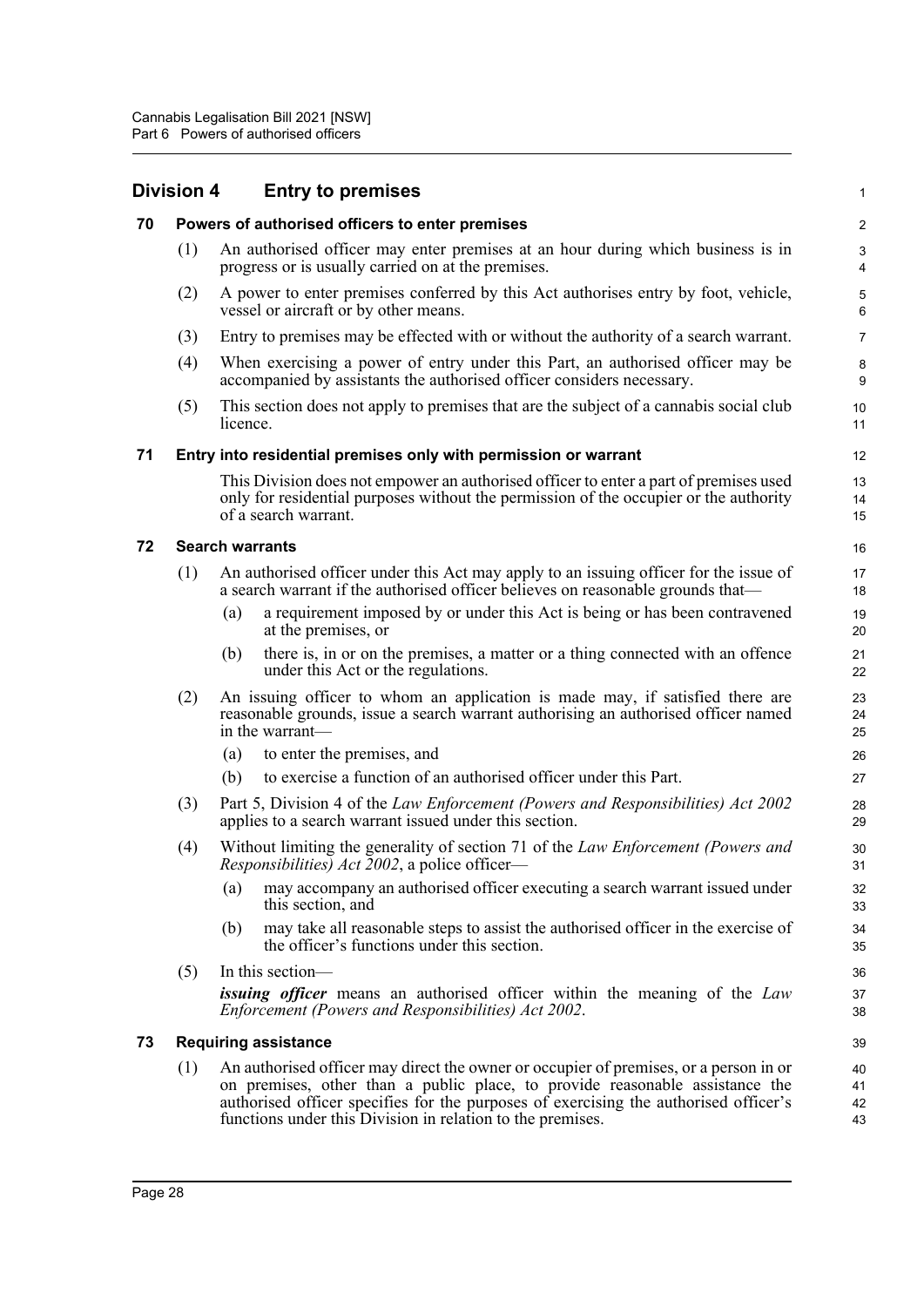<span id="page-35-2"></span><span id="page-35-1"></span><span id="page-35-0"></span>

|    | (2)        | The direction may be given orally to the person or by written notice served on the<br>person.                                                                                                                                                                                                                         | $\mathbf{1}$<br>$\overline{c}$ |  |  |
|----|------------|-----------------------------------------------------------------------------------------------------------------------------------------------------------------------------------------------------------------------------------------------------------------------------------------------------------------------|--------------------------------|--|--|
| 74 |            | Powers that may be exercised on premises                                                                                                                                                                                                                                                                              |                                |  |  |
|    | (1)        | An authorised officer may, at premises lawfully entered, do anything that in the<br>opinion of the authorised officer is necessary to be done for an authorised purpose,<br>including the things specified in subsection $(2)$ .                                                                                      |                                |  |  |
|    | (2)        | Without limiting subsection $(1)$ , an authorised officer may do the following—                                                                                                                                                                                                                                       | $\overline{7}$                 |  |  |
|    |            | examine and inspect a thing,<br>(a)                                                                                                                                                                                                                                                                                   | 8                              |  |  |
|    |            | (b)<br>take and remove samples of a thing,                                                                                                                                                                                                                                                                            | 9                              |  |  |
|    |            | make examinations, inquiries, measurements or tests the authorised officer<br>(c)<br>considers necessary,                                                                                                                                                                                                             | 10<br>11                       |  |  |
|    |            | take photographs or other recordings the authorised officer considers<br>(d)<br>necessary,                                                                                                                                                                                                                            | 12<br>13                       |  |  |
|    |            | direct a person to produce records for inspection,<br>(e)                                                                                                                                                                                                                                                             | 14                             |  |  |
|    |            | (f)<br>examine and inspect records,                                                                                                                                                                                                                                                                                   | 15                             |  |  |
|    |            | copy records,<br>(g)                                                                                                                                                                                                                                                                                                  | 16                             |  |  |
|    |            | (h)<br>seize a thing the authorised officer has reasonable grounds for believing is<br>connected with an offence against this Act,                                                                                                                                                                                    | 17<br>18                       |  |  |
|    |            | move a seized thing from the place where it is seized or leave it at the place<br>(i)<br>where it is seized and take reasonable action to restrict access to the thing,                                                                                                                                               | 19<br>20                       |  |  |
|    |            | direct the occupier of the premises where a thing is seized to keep it at the<br>(j)<br>premises or at another place under the control of the occupier,                                                                                                                                                               | 21<br>22                       |  |  |
|    |            | (k)<br>do anything else authorised under this Act.                                                                                                                                                                                                                                                                    | 23                             |  |  |
|    | (3)        | The power to examine and inspect a thing includes a power to use reasonable force<br>to break open or otherwise access anything, including a floor or wall containing the<br>thing.                                                                                                                                   |                                |  |  |
|    | (4)        | The power to seize a thing connected with an offence includes a power to seize—                                                                                                                                                                                                                                       | 27                             |  |  |
|    |            | a thing in relation to which the offence has been committed, and<br>(a)                                                                                                                                                                                                                                               | 28                             |  |  |
|    |            | a thing that will afford evidence of the commission of the offence, and<br>(b)                                                                                                                                                                                                                                        | 29                             |  |  |
|    |            | a thing that was used for the purpose of committing the offence.<br>(c)                                                                                                                                                                                                                                               | 30                             |  |  |
|    | (5)        | The power to do a thing under this section includes a power to arrange for that thing<br>to be done.                                                                                                                                                                                                                  |                                |  |  |
|    | (6)        | A power to do something under this section about a thing may be exercised without<br>the consent of the owner of the thing.                                                                                                                                                                                           |                                |  |  |
|    | (7)        | In this section, a reference to an offence includes a reference to an offence that there<br>are reasonable grounds for believing has been committed.                                                                                                                                                                  | 35<br>36                       |  |  |
|    | Division 5 | <b>Miscellaneous</b>                                                                                                                                                                                                                                                                                                  | 37                             |  |  |
| 75 |            | Taking possession of records to be used as evidence                                                                                                                                                                                                                                                                   | 38                             |  |  |
|    | (1)        | If an authorised officer takes possession of records under this Part for the purpose of<br>obtaining evidence or protecting evidence from destruction, the records may be kept<br>by the Authority until the completion of any proceedings, including proceedings on<br>appeal, in which the records may be evidence. | 39<br>40<br>41<br>42           |  |  |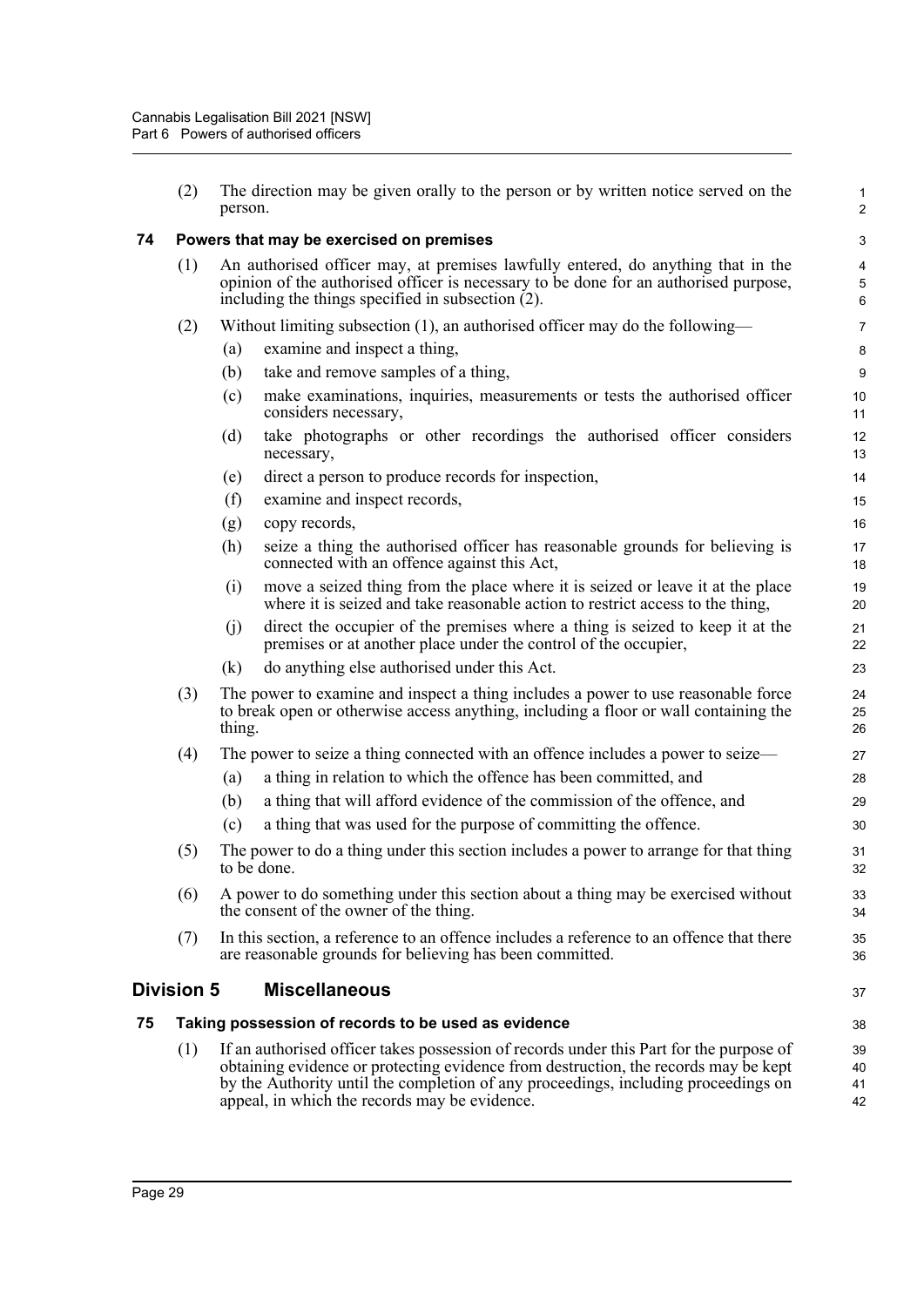<span id="page-36-1"></span><span id="page-36-0"></span>

|    | (2)                                       | The person from whom the records are taken must be provided, within a reasonable<br>time after the records are taken, with a copy of the records certified by an authorised<br>officer as a true copy. | $\overline{c}$<br>3 |  |
|----|-------------------------------------------|--------------------------------------------------------------------------------------------------------------------------------------------------------------------------------------------------------|---------------------|--|
|    | (3)                                       | A copy of records provided under this section is, as evidence, of equal validity to the<br>records of which it is certified to be a copy.                                                              | 4<br>5              |  |
| 76 | <b>Obstruction of authorised officers</b> |                                                                                                                                                                                                        |                     |  |
|    |                                           | A person must not obstruct, hinder or interfere with an authorised officer in the<br>exercise of the authorised officer's functions under this Part.                                                   | 7<br>8              |  |
|    |                                           | Maximum penalty—                                                                                                                                                                                       | 9                   |  |
|    |                                           | for a corporation— $1,000$ penalty units, or<br>$\left( a\right)$                                                                                                                                      | 10                  |  |
|    |                                           | otherwise—20 penalty units.<br>(b)                                                                                                                                                                     | 11                  |  |
| 77 |                                           | Failure to comply with direction                                                                                                                                                                       | 12                  |  |
|    |                                           | A person must not, without reasonable excuse, fail to comply with a direction of an<br>authorised officer made under this Part.                                                                        | 13<br>14            |  |
|    |                                           | Maximum penalty—                                                                                                                                                                                       | 15                  |  |
|    |                                           | for a corporation— $1,000$ penalty units, or<br>$\left( a\right)$                                                                                                                                      | 16                  |  |
|    |                                           | otherwise—20 penalty units.<br>(b)                                                                                                                                                                     | 17                  |  |
|    |                                           |                                                                                                                                                                                                        |                     |  |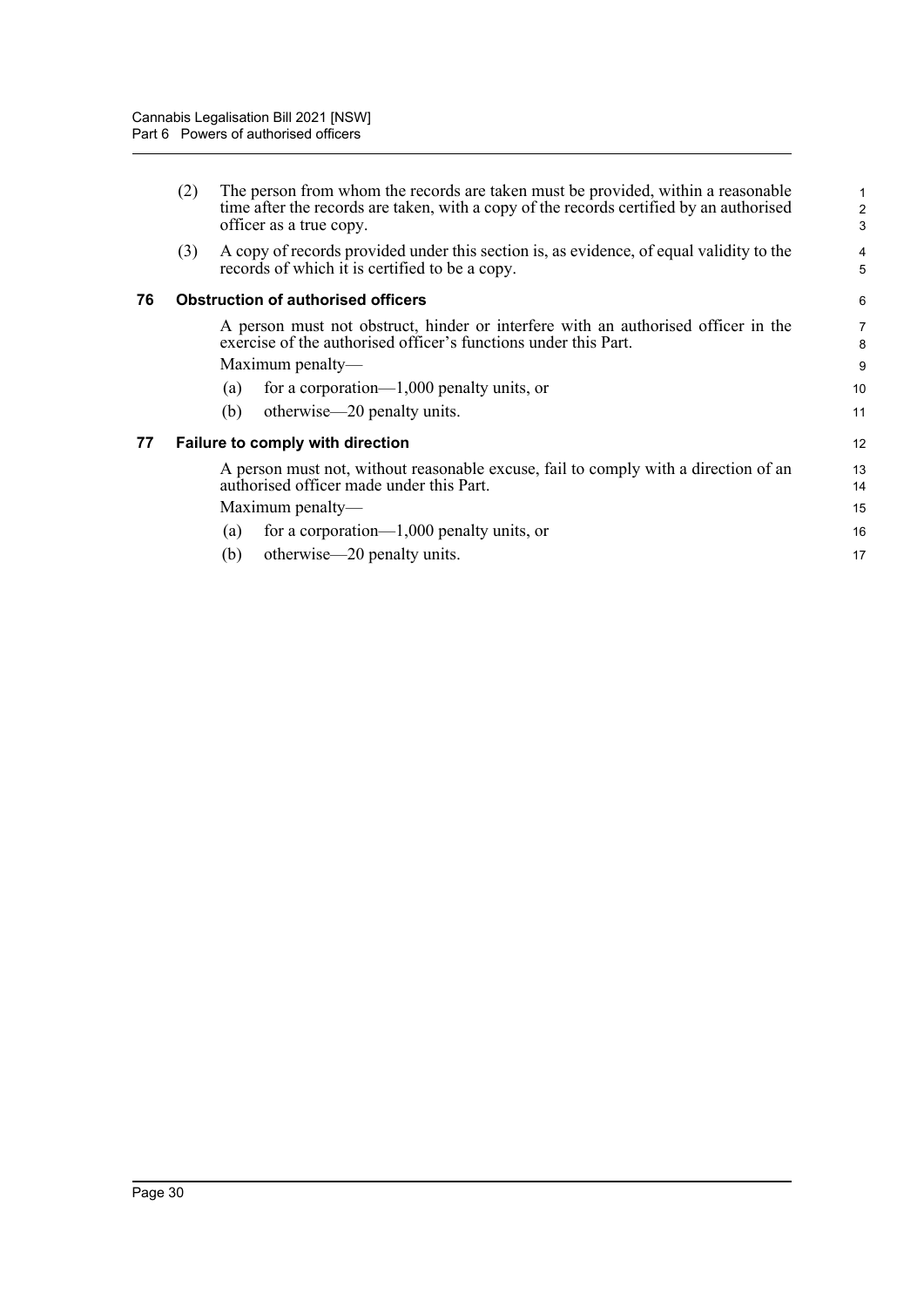<span id="page-37-4"></span><span id="page-37-3"></span><span id="page-37-2"></span><span id="page-37-1"></span><span id="page-37-0"></span>

| Part 7 |                                                                                      | <b>Miscellaneous</b>                                                                                                                                                                                                                                                                                                      | $\mathbf{1}$           |  |  |
|--------|--------------------------------------------------------------------------------------|---------------------------------------------------------------------------------------------------------------------------------------------------------------------------------------------------------------------------------------------------------------------------------------------------------------------------|------------------------|--|--|
| 78     |                                                                                      | Ban of undesirable cannabis products                                                                                                                                                                                                                                                                                      | $\overline{c}$         |  |  |
|        | (1)                                                                                  | The Authority may declare, by notice published in the Gazette, a specified cannabis<br>product to be a banned cannabis product, if the Authority considers the product to be<br>inappropriate.                                                                                                                            | $\mathbf{3}$<br>4<br>5 |  |  |
|        | (2)                                                                                  | A person, including the holder of a cannabis licence, must not advertise or supply a<br>cannabis product that has been declared to be a banned cannabis product.                                                                                                                                                          | 6<br>$\overline{7}$    |  |  |
|        |                                                                                      | Maximum penalty—20 penalty units.                                                                                                                                                                                                                                                                                         | 8                      |  |  |
|        | (3)                                                                                  | Without limiting subsection (1), the Authority may consider a product to be<br>inappropriate if-                                                                                                                                                                                                                          | 9<br>10                |  |  |
|        |                                                                                      | the name of the product, or the products design or packaging, is likely to be<br>(a)<br>attractive to minors, or                                                                                                                                                                                                          | 11<br>12               |  |  |
|        |                                                                                      | the product is likely, for another reason, to have a special appeal to minors, or<br>(b)                                                                                                                                                                                                                                  | 13                     |  |  |
|        |                                                                                      | the name of the cannabis product, or the design or packaging of the cannabis<br>(c)<br>product, is indecent or offensive, or                                                                                                                                                                                              | 14<br>15               |  |  |
|        |                                                                                      | the product is likely to be confused with confectionery, or<br>(d)                                                                                                                                                                                                                                                        | 16                     |  |  |
|        |                                                                                      | it is in the public interest to declare the product to be a banned cannabis<br>(e)<br>product.                                                                                                                                                                                                                            | 17<br>18               |  |  |
| 79     | Defence of reasonable excuse                                                         |                                                                                                                                                                                                                                                                                                                           |                        |  |  |
|        |                                                                                      | In proceedings in which a person is charged with an offence of contravening a<br>provision of this Act, it is a defence to the prosecution of the offence if the person<br>charged proves the person had a reasonable excuse for the contravention.                                                                       | 20<br>21<br>22         |  |  |
| 80     | Administrative review of decisions of Authority by Civil and Administrative Tribunal |                                                                                                                                                                                                                                                                                                                           |                        |  |  |
|        |                                                                                      | A person may apply to the Civil and Administrative Tribunal for an administrative<br>review under the <i>Administrative Decisions Review Act 1997</i> of a decision of the<br>Authority under this Act as follows—                                                                                                        |                        |  |  |
|        |                                                                                      | an applicant for the grant, renewal or amendment of a licence may apply for<br>(a)<br>an administrative review of a decision of the Authority not to grant, renew or<br>amend the licence or as to the conditions of the licence,                                                                                         | 27<br>28<br>29         |  |  |
|        |                                                                                      | the holder or former holder of a licence may apply for an administrative review<br>(b)<br>of a decision of the Authority-                                                                                                                                                                                                 | 30<br>31               |  |  |
|        |                                                                                      | to refuse approval of a suspension or cancellation of a licence on the<br>(i)<br>application of the holder of the licence, or                                                                                                                                                                                             | 32<br>33               |  |  |
|        |                                                                                      | to suspend, cancel or amend the licence, or<br>(ii)                                                                                                                                                                                                                                                                       | 34                     |  |  |
|        |                                                                                      | to impose a condition on the licence.<br>(iii)                                                                                                                                                                                                                                                                            | 35                     |  |  |
| 81     | Defence for 12 months from commencement for certain offences                         |                                                                                                                                                                                                                                                                                                                           |                        |  |  |
|        | (1)                                                                                  | This section applies from the commencement of this Act for a period of 12 months<br>after the commencement.                                                                                                                                                                                                               | 37<br>38               |  |  |
|        | (2)                                                                                  | If a person undertakes, or takes part in, an activity specified in section 14 without a<br>licence for the activity, it is a defence for the person to prove that the person has<br>applied for a licence, or taken reasonable steps to apply for a licence, in relation to<br>the activity to which the offence relates. | 39<br>40<br>41<br>42   |  |  |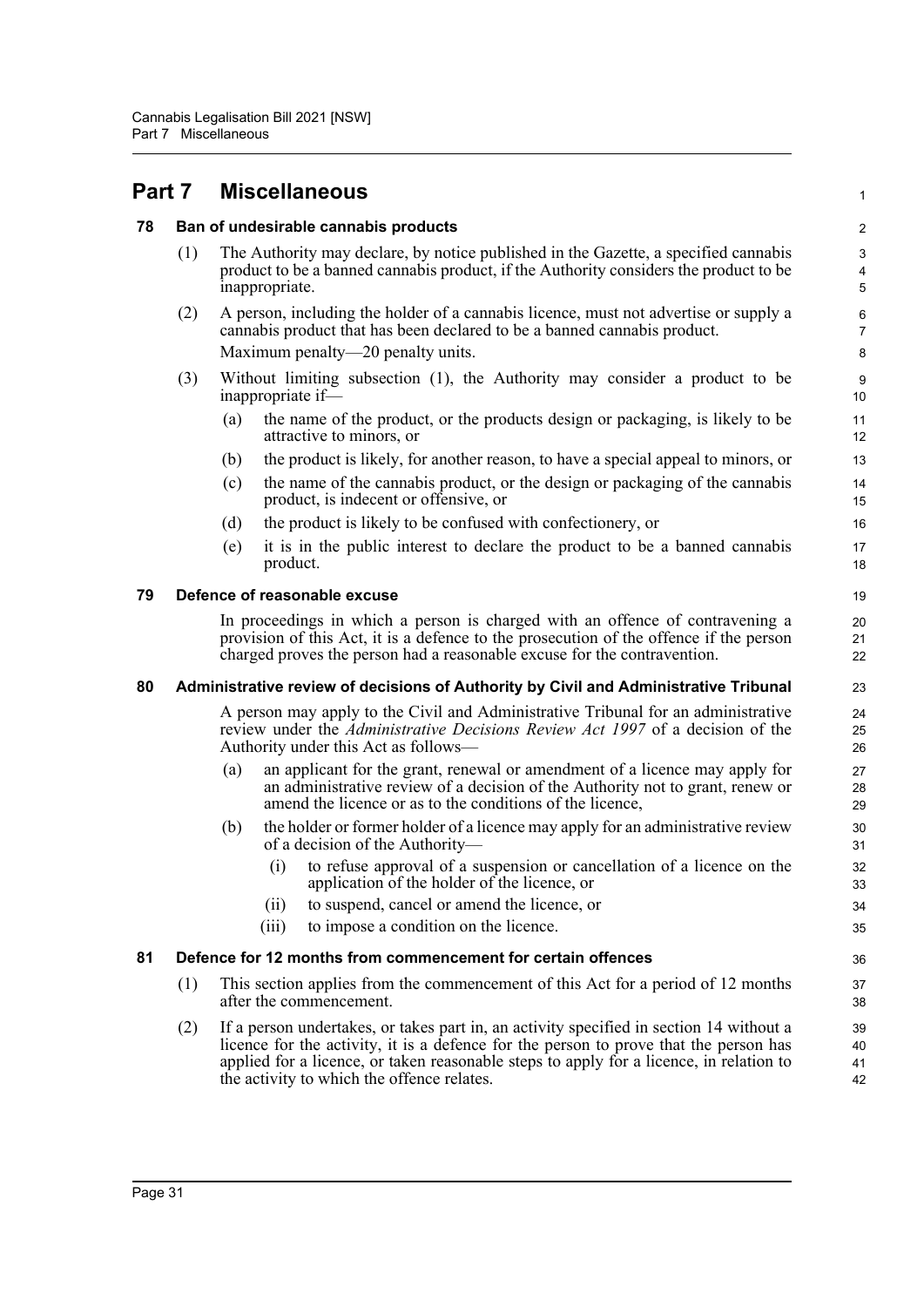#### <span id="page-38-0"></span>**82 Regulations**

The Governor may make regulations, not inconsistent with this Act, for or with respect to any matter that by this Act is required or permitted to be prescribed or that is necessary or convenient to be prescribed for carrying out or giving effect to this Act.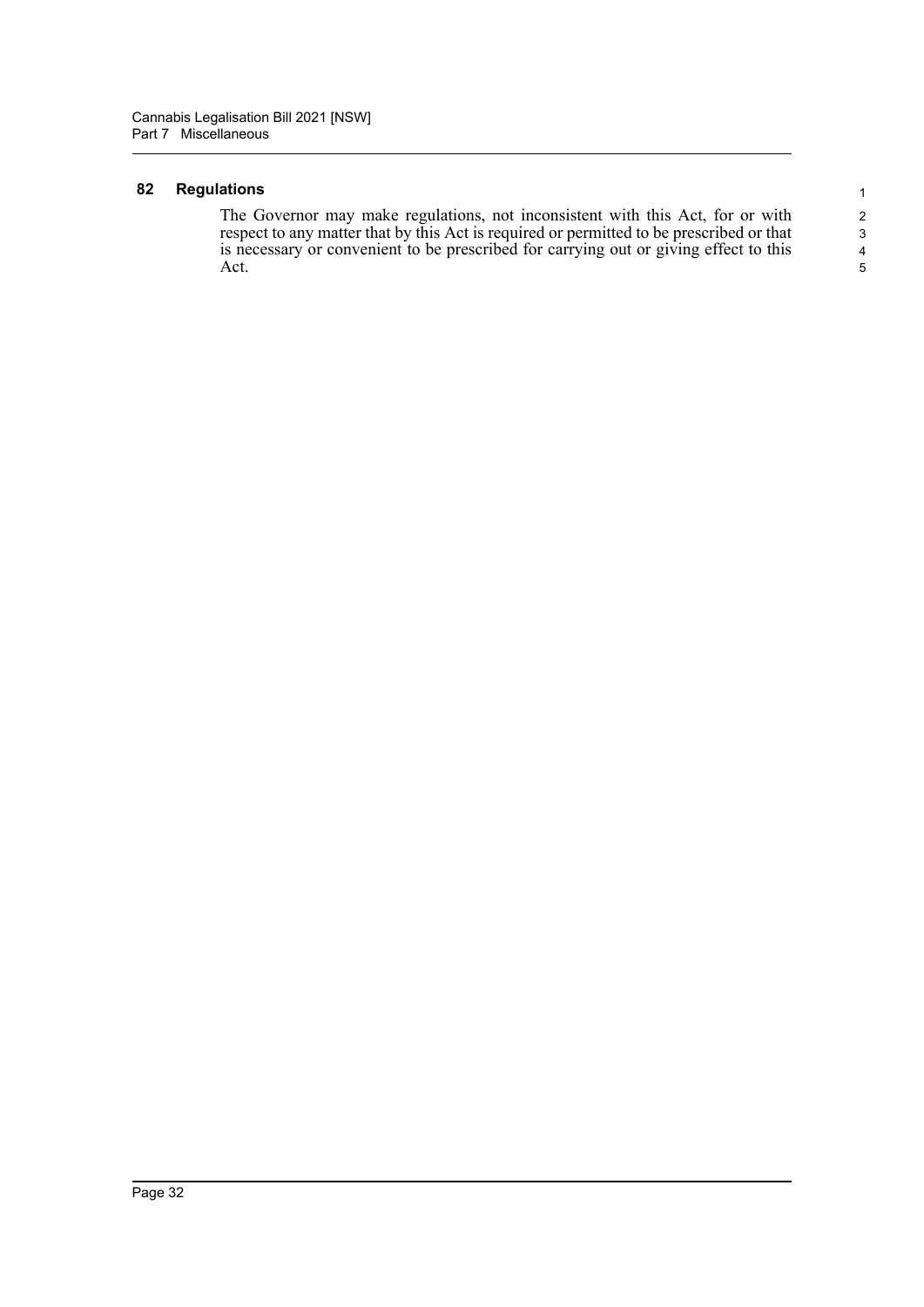<span id="page-39-0"></span>

|     |                                                                     |                              | <b>Schedule 1 Amendment of Acts</b>                                                                                                                                             | 1           |
|-----|---------------------------------------------------------------------|------------------------------|---------------------------------------------------------------------------------------------------------------------------------------------------------------------------------|-------------|
| 1.1 | Drug Misuse and Trafficking Act 1985 No 226                         |                              |                                                                                                                                                                                 |             |
|     |                                                                     | <b>Section 8C</b>            |                                                                                                                                                                                 | 3           |
|     |                                                                     | Insert after section 8B-     |                                                                                                                                                                                 | 4           |
|     | 8C                                                                  |                              | <b>Relationship with Cannabis Legalisation Act 2021</b>                                                                                                                         | 5           |
|     |                                                                     |                              | Nothing in this Act affects a provision of or made under the Cannabis<br>Legalisation Act 2021 or renders unlawful anything done in accordance with<br>a provision of that Act. | 6<br>7<br>8 |
| 1.2 |                                                                     |                              | Law Enforcement (Powers and Responsibilities) Act 2002 No 103                                                                                                                   | 9           |
|     |                                                                     |                              | <b>Schedule 2 Search warrants under other Acts</b>                                                                                                                              | 10          |
|     |                                                                     |                              | Insert in alphabetical order—                                                                                                                                                   | 11          |
|     |                                                                     |                              | Cannabis Legalisation Act 2021, section 72.                                                                                                                                     | 12          |
| 1.3 |                                                                     |                              | Public Health (Tobacco) Act 2008 No 94                                                                                                                                          | 13          |
|     |                                                                     | <b>Section 4 Definitions</b> |                                                                                                                                                                                 | 14          |
|     | Omit the definition of non-tobacco smoking product. Insert instead- |                              |                                                                                                                                                                                 | 15          |
|     |                                                                     |                              | non-tobacco smoking product-                                                                                                                                                    | 16          |
|     |                                                                     | (a)                          | means a product, other than a tobacco product, that is intended to be<br>smoked, and                                                                                            | 17<br>18    |
|     |                                                                     | (b)                          | includes a product known or described as herbal cigarettes, but                                                                                                                 | 19          |
|     |                                                                     | (c)                          | does not include cannabis or a cannabis product within the meaning of<br>the Cannabis Legalisation Act 2021.                                                                    | 20<br>21    |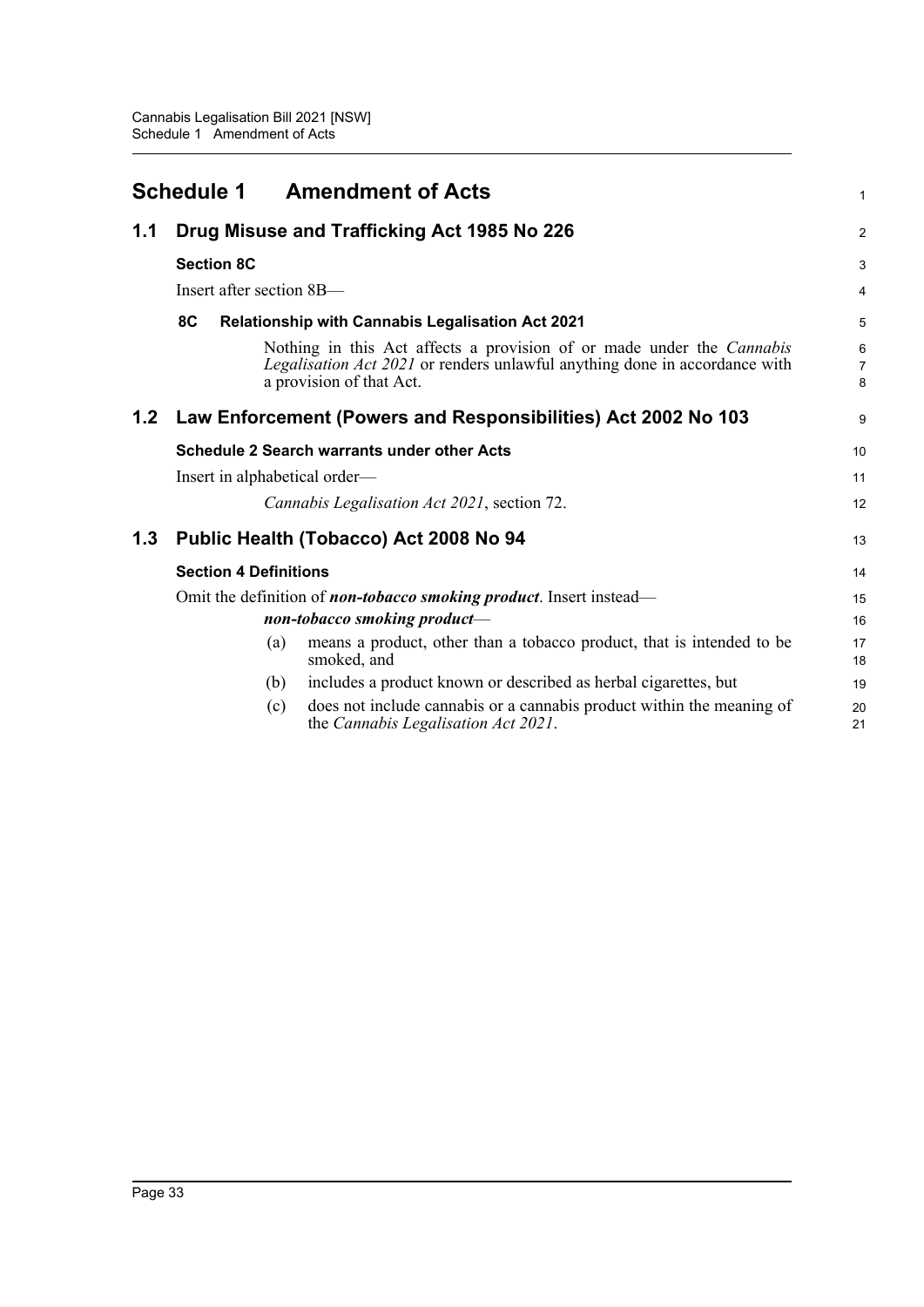## <span id="page-40-0"></span>**Dictionary**

|           | section 3                                                                                                                                                                                              | $\overline{\mathbf{c}}$ |
|-----------|--------------------------------------------------------------------------------------------------------------------------------------------------------------------------------------------------------|-------------------------|
|           | <i>adult</i> means an individual who is at least 18 years of age.                                                                                                                                      | 3                       |
|           | <i>authorised officer</i> means a person appointed under-                                                                                                                                              | 4                       |
| (a)       | Part 6, Division 2, or                                                                                                                                                                                 | 5                       |
| (b)       | a police officer.                                                                                                                                                                                      | 6                       |
|           | <i>authorised purpose</i> , for Part $6$ —see section $62(2)$ .                                                                                                                                        | 7                       |
|           | Authority means the New South Wales Cannabis Authority established under Part 2 of this Act.                                                                                                           | 8                       |
|           | Authority endorsement—see section 6.                                                                                                                                                                   | 9                       |
|           | <b>board members</b> , for Part $3$ —see section $26(3)$ .                                                                                                                                             | 10                      |
|           | <i>cannabis</i> includes cannabis leaf, cannabis oil, cannabis plant (whether growing or not) and<br>cannabis resin as defined in the Drug Misuse and Trafficking Act 1985.                            | 11<br>12                |
|           | cannabis accessory-                                                                                                                                                                                    | 13                      |
| (a)       | means a thing that is represented to be used in the consumption of cannabis, including<br>rolling papers or wraps, holders, pipes, water pipes, bongs and vaporizers, and                              | 14<br>15                |
| (b)       | includes a thing that is commonly used in the consumption of cannabis, if it is represented<br>as being for use in the consumption of cannabis when sold at the same point of sale as<br>cannabis, but | 16<br>17<br>18          |
| (c)       | does not include the container of a cannabis product that is in contact with cannabis, if the<br>container is the only container of the cannabis product.                                              | 19<br>20                |
|           | <i>cannabis consumption premises</i> —see section $19(c)(i)$ .                                                                                                                                         | 21                      |
|           | <i>cannabis distribution licence</i> —see section 19.                                                                                                                                                  | 22                      |
|           | cannabis leaf has the same meaning as in the Drug Misuse and Trafficking Act 1985.                                                                                                                     | 23                      |
|           | cannabis licence means-                                                                                                                                                                                | 24                      |
| (a)       | a cannabis production licence, or                                                                                                                                                                      | 25                      |
| (b)       | a cannabis distribution licence.                                                                                                                                                                       | 26                      |
|           | cannabis oil means any liquid obtained from a cannabis plant containing tetrahydrocannabinol.                                                                                                          | 27                      |
|           | <i>cannabis plant</i> means a plant of the genus Cannabis and includes cannabis seeds.                                                                                                                 | 28                      |
|           | <i>cannabis premises activity</i> —see section $19(c)$ .                                                                                                                                               | 29                      |
|           | <i>cannabis production licence</i> —see section $16(1)$ .                                                                                                                                              | 30                      |
| cannabis. | <i>cannabis products</i> includes a product containing cannabis or manufactured or processed from                                                                                                      | 31<br>32                |
|           | <i>cannabis seed</i> means a seed of a cannabis plant.                                                                                                                                                 | 33                      |
|           | <i>cannabis social club</i> —see section $26(1)$ .                                                                                                                                                     | 34                      |
|           | consume, in relation to cannabis, has the same meaning as use within the meaning of section 5 of<br>the Drug Misuse and Trafficking Act 1985.                                                          | 35<br>36                |
|           | <i>cultivate</i> , in relation to a cannabis plant, includes—                                                                                                                                          | 37                      |
| (a)       | sow or scatter the seed produced by the cannabis plant, and                                                                                                                                            | 38                      |
| (b)       | plant, grow, tend, nurture or harvest the cannabis plant.                                                                                                                                              | 39                      |
|           | <i>cultivation activity</i> for Part $3$ —see section $16(1)(b)$ .                                                                                                                                     | 40                      |
|           | <i>destruction activity</i> for Part 3—see section $16(1)(g)$ .                                                                                                                                        | 41                      |
|           | <i>licence</i> means a licence granted under this Act.                                                                                                                                                 | 42                      |
|           | <i>member</i> , for Part 3, Division 3—see section 25.                                                                                                                                                 | 43                      |
|           | <i>micro-cultivation activity</i> , for Part $3$ —see section $16(1)(c)$ .                                                                                                                             | 44                      |

1